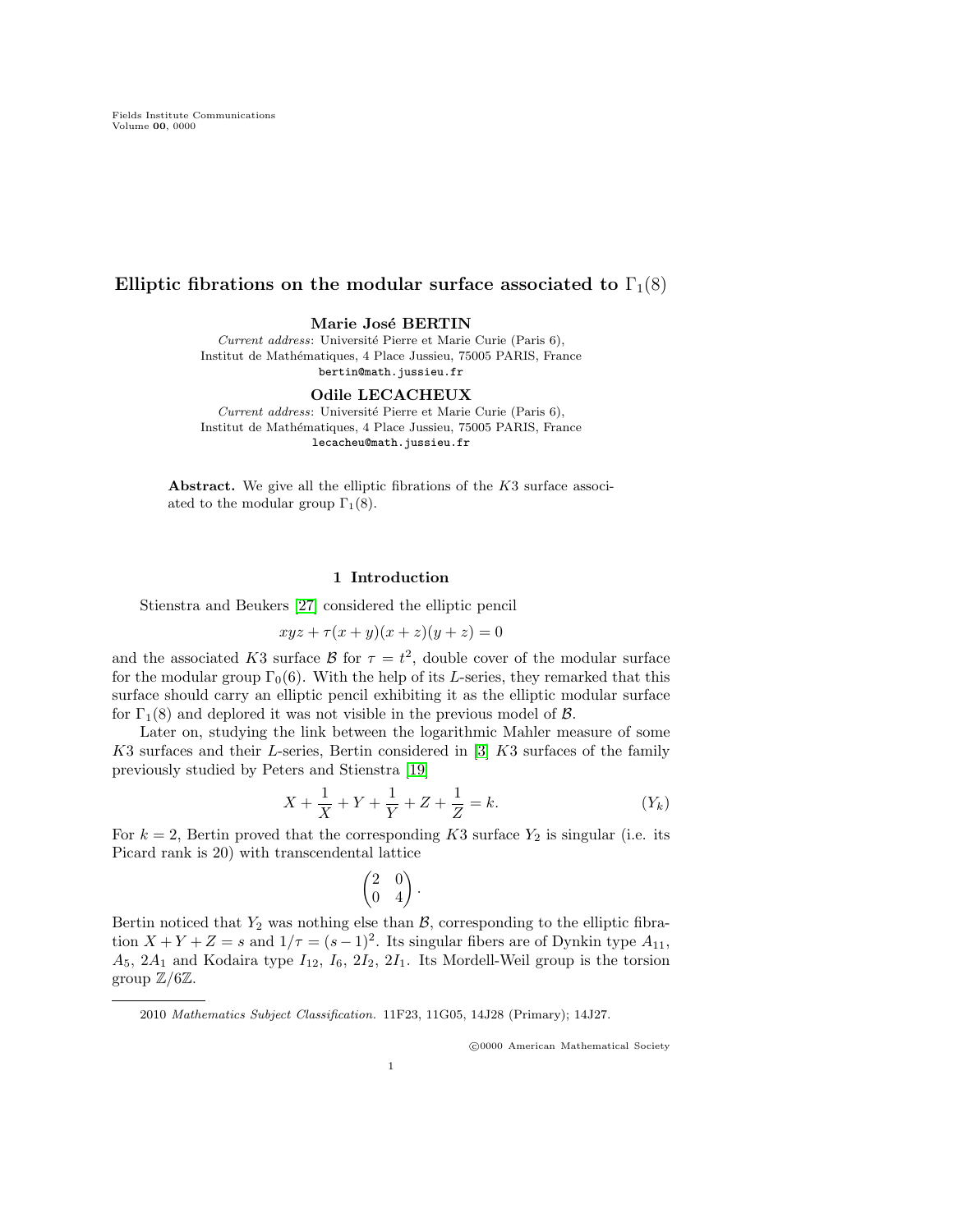Using an unpublished result of Lecacheux (see also section 7 of this paper), Bertin showed also that  $Y_2$  carries the structure of the modular elliptic surface for  $\Gamma_1(8)$ . In that case, it corresponds to the elliptic fibration of  $Y_2$  with parameter  $Z = s$ . Its singular fibers are of Dynkin type  $2A_7$ ,  $A_3$ ,  $A_1$  and Kodaira type  $2I_8$ ,  $I_4$ ,  $I_2$ ,  $2I_1$ . Its Mordell-Weil group is the torsion group  $\mathbb{Z}/8\mathbb{Z}$ .

Interested in K3 surfaces with Picard rank 20 over  $\mathbb{Q}$ , Elkies proved in [\[8\]](#page-37-2) that their transcendental lattices are primitive of class number one. In particular, he gave in [\[9\]](#page-37-3) a list of 11 negative integers D for which there is a unique K3 surface X over  $\mathbb Q$  with Néron-Severi group of rank 20 and discriminant  $-D$  consisting entirely of classes of divisors defined over  $\mathbb{Q}$ . For  $D = -8$ , he gave an explicit model of an elliptic fibration with  $E_8$  (=  $II^*$ ) fibers at  $t = 0$  and  $t = \infty$  and an  $A_1$  (=  $I_2$ ) fiber at  $t = -1$ 

$$
y^2 = x^3 - 675x + 27(27t - 196 + \frac{27}{t}).
$$

For this fibration, the Mordell-Weil group has rank 1 and no torsion.

Independently, Schütt proved in  $[21]$  the existence of K3 surfaces of Picard rank 20 over  $\mathbb Q$  and gave for the discriminant  $D = -8$  an elliptic fibration with singular fibers  $A_3$ ,  $E_7$ ,  $E_8$  ( $I_4$ ,  $III^*$ ,  $II^*$ ) and Mordell-Weil group equal to (0). For such a model, you can refer to [\[22\]](#page-37-5).

Recall also that Shimada and Zhang gave in [\[24\]](#page-37-6) a list, without equations but with their Mordell-Weil group, of extremal elliptic K3 surfaces. In particular, there are 14 extremal elliptic K3 surfaces with transcendental lattice

$$
\begin{pmatrix} 2 & 0 \\ 0 & 4 \end{pmatrix}.
$$

We mention Beukers and Montanus who worked out the semi-stable, extremal, elliptic fibrations of K3 surfaces [\[4\]](#page-36-1).

As announced in the abstract, the aim of the paper is to determine all the elliptic fibrations with section on the modular surface associated to  $\Gamma_1(8)$  and give for each fibration a Weierstrass model. Thus we recover all the extremal fibrations given by Shimada and Zhang and also fibrations of Bertin, Elkies, Schütt and Stienstra-Beukers mentioned above.

The paper is divided in two parts. In the first sections we use Nishiyama's method, as explained in [\[18\]](#page-37-7) and [\[23\]](#page-37-8), to determine all the elliptic fibrations of K3 surfaces with a given transcendental lattice. The method is based on lattice theoretical ideas. We prove the following theorem

Theorem 1.1 There are 30 elliptic fibrations with section, all distinct up to isomorphism, on the elliptic surface

$$
X + \frac{1}{X} + Y + \frac{1}{Y} + Z + \frac{1}{Z} = 2.
$$

They are listed in Table [3](#page-14-0) with the rank and torsion of their Mordell-Weil group. The list consists of 14 fibrations of rank 0, 13 fibrations of rank 1 and 3 fibrations of rank 2.

In the second part, i.e. sections 7 to 10, we first explain that  $Y_2$  is the modular surface associated to the modular group  $\Gamma_1(8)$ . From one of its fibrations we deduce that it is the unique  $K3$  surface X over  $\mathbb Q$  with Néron-Severi group of rank 20 and discriminant −8, all of its classes of divisors being defined over Q.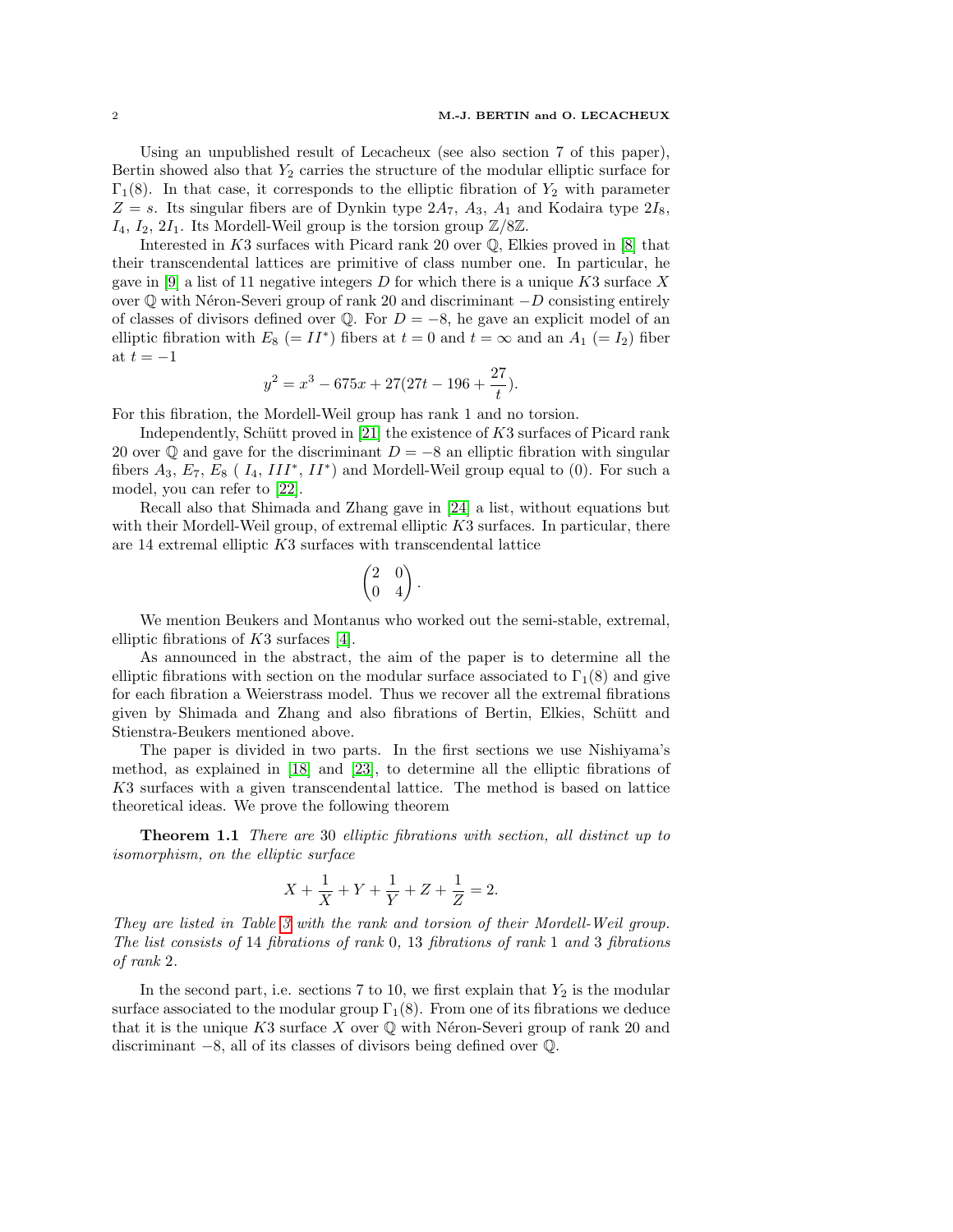Then, for each fibration, we determine explicitly a Weierstrass model, with generators of the Mordell-Weil group.

We first use the 8-torsion sections of the modular fibration to construct the 16 first fibrations. Their parameters belong to a special group generated by 10 functions on the surface. This construction is similar to the one developed for  $\Gamma_1(7)$ by Harrache and Lecacheux in [\[13\]](#page-37-9). The next fibrations are obtained by classical methods of gluing and breaking singular fibers. The last ones are constructed by adding a vertex to the graph of the modular fibration.

The construction of some of the fibrations can be done also for the other K3 surfaces  $Y_k$  of the family. Thus we hope to find for them fibrations of rank 0 and perhaps obtain more easily the discriminant of the transcendental lattice for singular K3 members.

Acknowledgements We are grateful to Matthias Schütt for his suggestion to attack the problem and his many helpful comments. Our thanks go also to the organizers for the invitation to the workshop "Arithmetic and Geometry of K3 surfaces and Calabi-Yau threefolds" at the Fields Institute in August 2011. And special thanks to Noriko Yui for the stimulating atmosphere and the great hospitality.

## 2 Definitions

An integral symmetric bilinear form or a lattice of rank  $r$  is a free  $\mathbb{Z}$ -module S of rank r together with a symmetric bilinear form b. If S is a non-degenerate lattice, we write the signature of S,  $sign(S) = (t_+, t_-)$ . An indefinite lattice of signature  $(1, t_+)$  or  $(t_+, 1)$  is called an **hyperbolic** lattice. A lattice S is called even if  $x^2 := b(x, x)$  is even for all x from S. For any integer n we denote by  $\langle n \rangle$ the lattice  $\mathbb{Z}e$  where  $e^2 = n$ . For every integer m we denote by  $S[m]$  the lattice obtained from a lattice  $S$  by multiplying the values of its bilinear form by  $m$ . If  $e = (e_1, \ldots, e_r)$  is a Z-basis of a lattice S, then the matrix  $G(e) = (b(e_i, e_j))$  is called the **Gram matrix** of  $S$  with respect to  $e$ .

A homomorphism of lattices  $f : S \to S'$  is a homomorphism of the abelian groups such that  $b'(f(x), f(y)) = b(x, y)$  for all  $x, y \in S$ . An injective (resp. bijective) homomorphism of lattices is called an embedding (resp. an isometry). The group of isometries of a lattice  $S$  into itself is denoted by  $O(S)$  and called the orthogonal group of S. Two embeddings  $i : S \to S'$  and  $i' : S \to S'$  are called isomorphic if there exists an isometry  $\sigma \in O(S')$  such that  $i' = \sigma \circ i$ . An embedding  $i: S \to S'$  is called **primitive** if  $S'/i(S)$  is a free group. A sublattice is a subgroup equipped with the induced bilinear form. A sublattice  $S'$  of a lattice  $S$  is called primitive if the identity map  $S' \to S$  is a primitive embedding. The **primitive clo**sure of S inside S' is defined by  $\overline{S} = \{x \in S'/mx \in S \text{ for some positive integer } m\}.$ A lattice M is an **overlattice** of S if S is a sublattice of M such that the index  $[M : S]$  is finite.

By  $S_1 \oplus S_2$  we denote the orthogonal sum of two lattices defined in the standard way. We write  $S<sup>n</sup>$  for the orthogonal sum of n copies of a lattice S. The orthogonal complement of a sublattice S of a lattice S' is denoted  $(S)_{S'}^{\perp}$  and defined by  $(S)_{S'}^{\perp} = \{x \in S'/b(x, y) = 0 \text{ for all } y \in S\}.$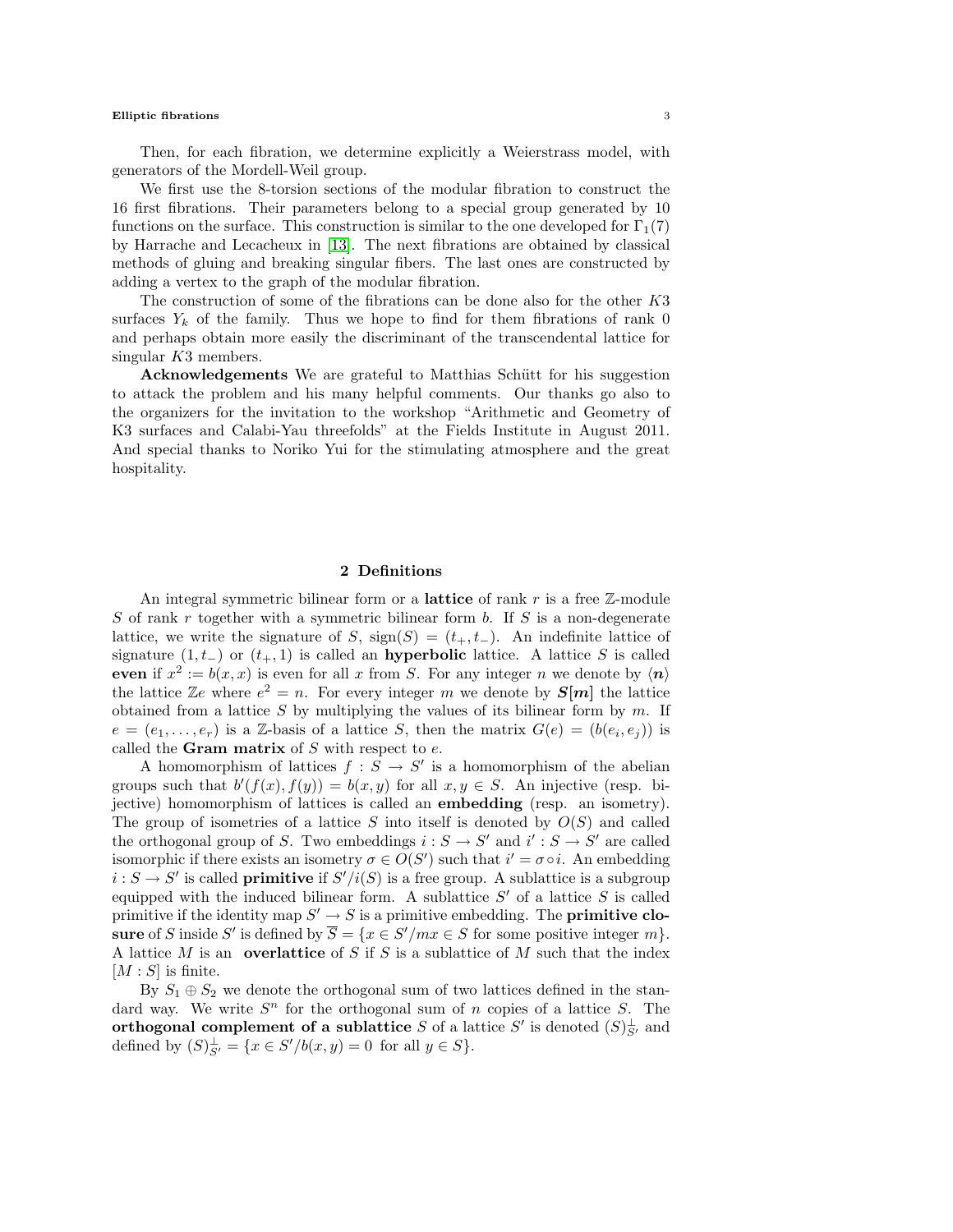# 3 Discriminant forms

Let L be a non-degenerate lattice. The **dual lattice**  $L^*$  of L is defined by

$$
L^* := \text{Hom}(L, \mathbb{Z}) = \{ x \in L \otimes \mathbb{Q} / b(x, y) \in \mathbb{Z} \text{ for all } y \in L \}.
$$

and the **discriminant group**  $G_L$  by

$$
G_L := L^* / L.
$$

This group is finite if and only if  $L$  is non-degenerate. In the latter case, its order is equal to the absolute value of the lattice determinant  $| \det(G(e)) |$  for any basis e of L. A lattice L is **unimodular** if  $G_L$  is trivial.

Let  $G_L$  be the discriminant group of a non-degenerate lattice  $L$ . The bilinear form on L extends naturally to a  $\mathbb{Q}$ -valued symmetric bilinear form on  $L^*$  and induces a symmetric bilinear form

$$
b_L: G_L \times G_L \to \mathbb{Q}/\mathbb{Z}.
$$

If L is even, then  $b<sub>L</sub>$  is the symmetric bilinear form associated to the quadratic form defined by

$$
q_L: G_L \longrightarrow \mathbb{Q}/2\mathbb{Z}
$$
  

$$
q_L(x+L) \longrightarrow x^2 + 2\mathbb{Z}.
$$

The latter means that  $q_L(na) = n^2 q_L(a)$  for all  $n \in \mathbb{Z}$ ,  $a \in G_L$  and  $b_L(a, a') =$  $\frac{1}{2}(q_L(a+a')-q_L(a')-q_L(a'))$ , for all  $a, a' \in G_L$ , where  $\frac{1}{2}:\mathbb{Q}/2\mathbb{Z} \to \mathbb{Q}/\mathbb{Z}$  is the natural isomorphism. The pair  $(G_L, b_L)$  (resp.  $(G_L, q_L)$ ) is called the **discriminant** bilinear (resp. quadratic) form of  $L$ .

### 4 Root lattices

<span id="page-3-0"></span>In this section we recall only what is needed for the understanding of the paper. For proofs and details one can refer to Bourbaki [\[5\]](#page-36-2) or Martinet [\[14\]](#page-37-10).

Let L be a negative-definite even lattice. We call  $e \in L$  a **root** if  $q_L(e) = -2$ . Put  $\Delta(L) := \{e \in L/q_L(e) = -2\}.$  Then the sublattice of L spanned by  $\Delta(L)$  is called the root type of L and is denoted by  $L_{\text{root}}$ . If  $e \in \Delta(L)$ , we call reflection associated with  $e$  the following isometry

$$
R_e(x) = x + b(x, e)e.
$$

The subgroup of  $O(L)$  generated by  $R_e$  ( $e \in \Delta(L)$ ) is called the **Weyl group** of L and is denoted by  $W(L)$ .

The lattices  $A_n = \langle a_1, a_2, \ldots, a_n \rangle \ (n \geq 1), D_l = \langle d_1, d_2, \ldots, d_l \rangle \ (l \geq 4),$  $E_p = \langle e_1, e_2, \ldots, e_p \rangle$  ( $p = 6, 7, 8$ ) defined by the following **Dynkin diagrams** are called the **root lattices**. All the vertices  $a_j$ ,  $d_k$ ,  $e_l$  are roots and two vertices  $a_j$ and  $a'_{j}$  are joined by a line if and only if  $b(a_{j}, a'_{j}) = 1$ . We use Bourbaki's definitions [\[5\]](#page-36-2).(Figure [1\)](#page-4-0)

Denote  $\epsilon_i$  the vectors of the canonical basis of  $\mathbb{R}^n$  with the negative usual scalar product.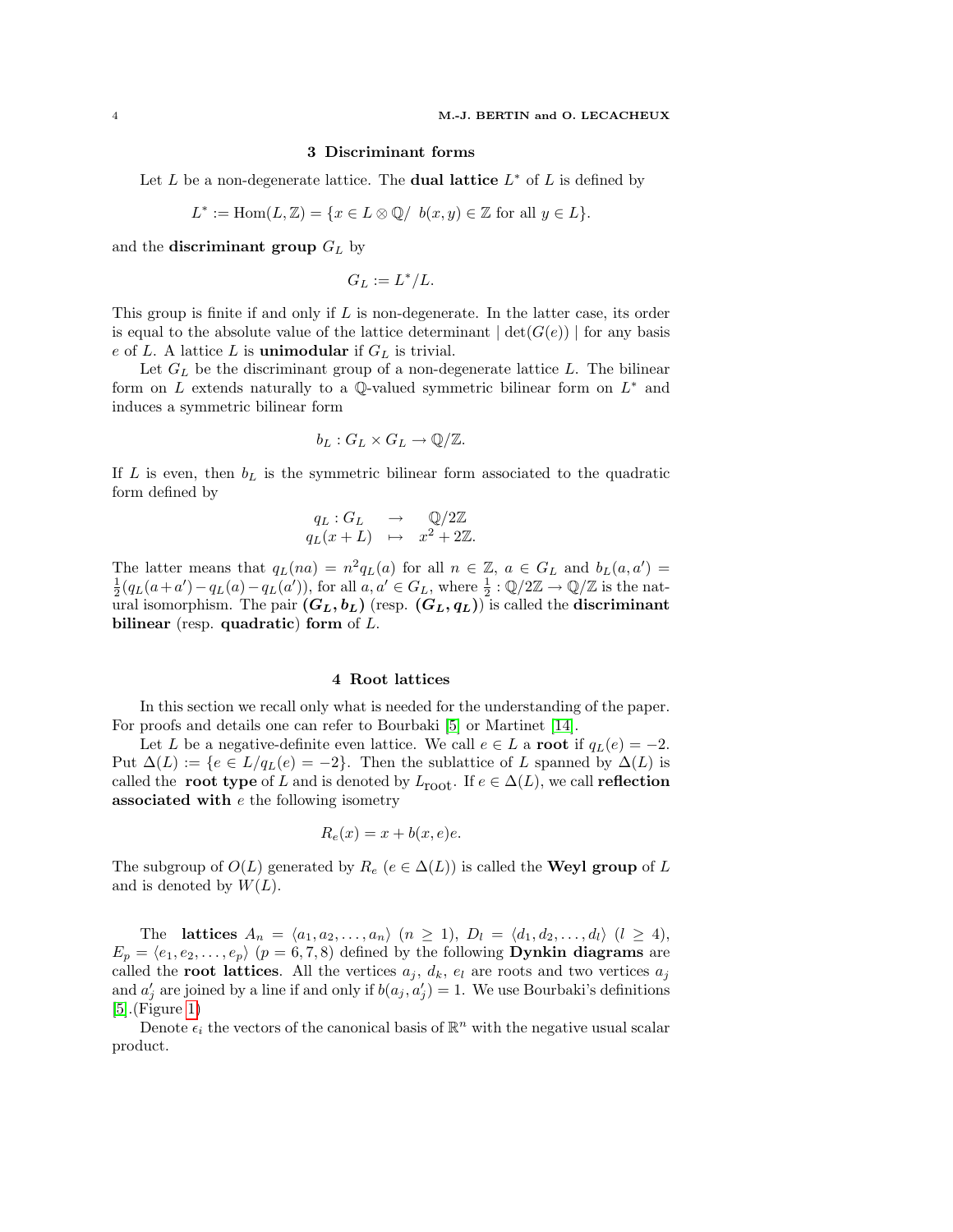

<span id="page-4-0"></span>Figure 1: Dynkin diagrams

4.1  $A_n^*/A_n$ . We can represent  $A_n$  by the set of points in  $\mathbb{R}^{n+1}$  with integer coordinates whose sum is zero. Set  $a_i = \epsilon_i - \epsilon_{i+1}$  and define

$$
\alpha_n = \epsilon_1 - \frac{1}{n+1} \sum_{j=1}^{n+1} \epsilon_j = \frac{1}{n+1} \sum_{j=1}^n (n-j+1)a_j.
$$

One can show that

$$
A_n^* = \langle A_n, \alpha_n \rangle
$$
,  $A_n^* / A_n \simeq \mathbb{Z}/(n+1)\mathbb{Z}$  and  $q_{A_n}(\alpha_n) = \left(-\frac{n}{n+1}\right)$ .

**4.2**  $D_l^*/D_l$ . We can represent  $D_l$  as the set of points of  $\mathbb{R}^l$  with integer coordinates of even sum and define

$$
\begin{array}{rcl}\n\delta_l & = & \frac{1}{2} \left( \sum_{i=1}^l \epsilon_i \right) = \frac{1}{2} \left( \sum_{i=1}^{l-2} id_i + \frac{1}{2} (l-2) d_{l-1} + \frac{1}{2} l d_l \right) \\
\overline{\delta}_l & = & \epsilon_1 = \sum_{i=1}^{l-2} d_i + \frac{1}{2} (d_{l-1} + d_l) \\
\tilde{\delta}_l & = & \delta_l - \epsilon_l = \frac{1}{2} \left( \sum_{i=1}^{l-2} id_i + \frac{1}{2} l d_{l-1} + \frac{1}{2} (l-2) d_l \right).\n\end{array}
$$

One can show that

$$
D_l^* = \langle \epsilon_1, \ldots, \epsilon_l, \delta_l \rangle.
$$

Then, for l odd

$$
D_l^*/D_l \simeq \mathbb{Z}/4\mathbb{Z} = \langle \delta_l \rangle
$$
,  $\overline{\delta}_l \equiv 2\delta_l$  and  $\overline{\delta}_l \equiv 3\delta_l$  mod.  $D_l$ 

and for  $l$  even

$$
D_l^*/D_l \simeq \mathbb{Z}/2\mathbb{Z} \times \mathbb{Z}/2\mathbb{Z},
$$

the 3 elements of order 2 being the images of  $\delta_l$ ,  $\tilde{\delta}_l$  and  $\bar{\delta}_l$ . Moreover,

$$
q_{D_l}(\delta_l) = \left(-\frac{l}{4}\right), \quad q_{D_l}(\overline{\delta}_l) = (-1), \quad b_{D_l}(\delta_l, \overline{\delta}_l) = -\frac{1}{2}.
$$

**4.3**  $E_6^*/E_6$ . We can represent  $E_6$  as a lattice in  $\mathbb{R}^8$  generated by the 6 vectors  $e_1 = \frac{1}{2}(\epsilon_1 + \epsilon_8) - \frac{1}{2}(\sum_{i=2}^7 \epsilon_i), \ \ e_2 = \epsilon_1 + \epsilon_2, \ \ e_i = \epsilon_{i-1} - \epsilon_{i-2}, \ \ 3 \leq i \leq 6.$ If  $\eta_6 = -\frac{1}{3}(2e_1 + 3e_2 + 4e_3 + 6e_4 + 5e_5 + 4e_6)$ , then

$$
E_6^* = \langle E_6, \eta_6 \rangle
$$
,  $E_6^* / E_6 \simeq \mathbb{Z}/3\mathbb{Z}$ ,  $q_{E_6}(\eta_6) = \left(-\frac{4}{3}\right)$ .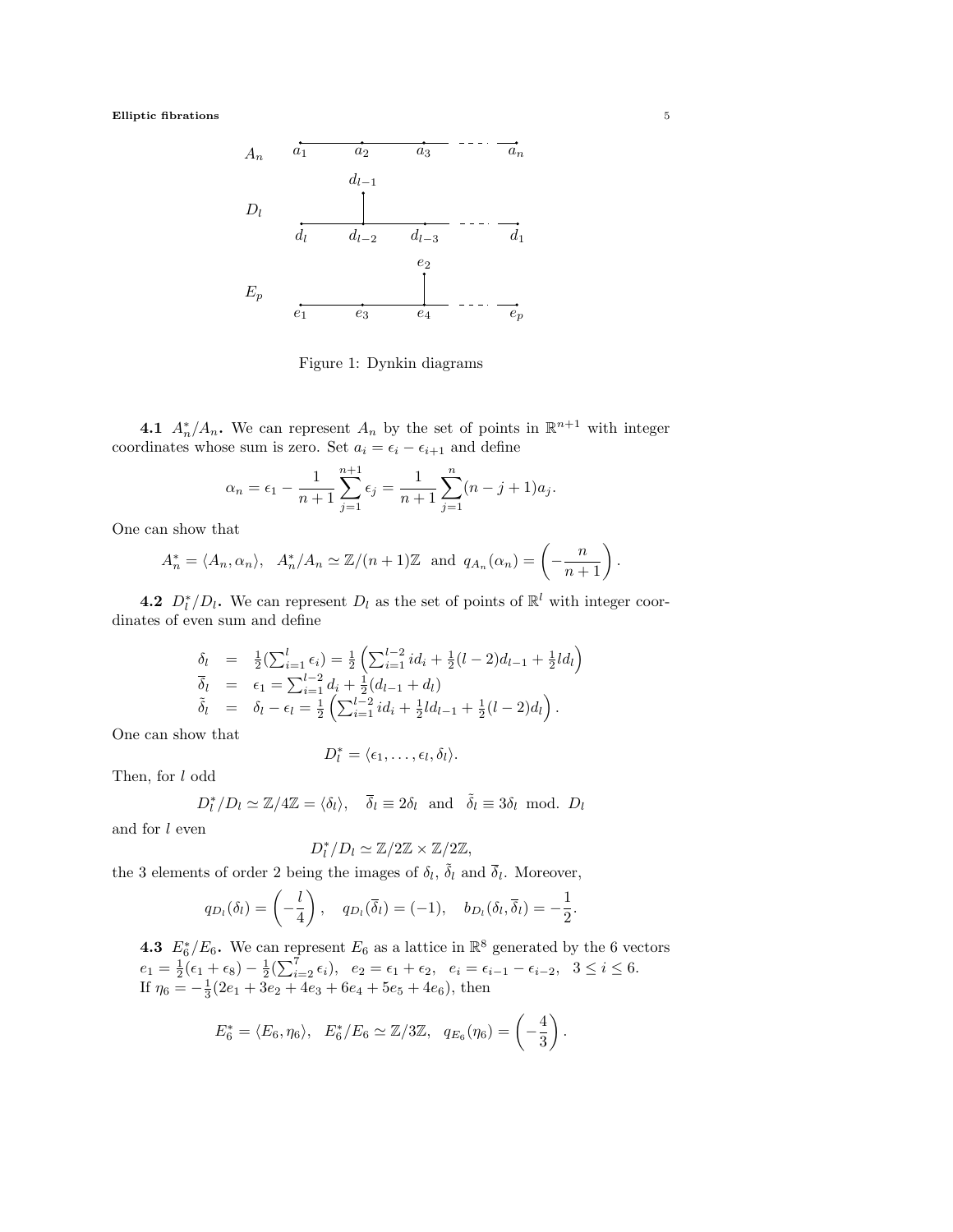**4.4**  $E_7^*/E_7$ . We can represent  $E_7$  as a lattice in  $\mathbb{R}^8$  generated by the 6 previous vectors  $e_i$  and  $e_7 = \epsilon_6 - \epsilon_5$ . If  $\eta_7 = -\frac{1}{2}(2e_1 + 3e_2 + 4e_3 + 6e_4 + 5e_5 + 4e_6 + 3e_7)$ , then

$$
E_7^* = \langle E_7, \eta_7 \rangle, \quad E_7^* / E_7 \simeq \mathbb{Z}/2\mathbb{Z}, \quad q_{E_7}(\eta_7) = \left(-\frac{3}{2}\right).
$$

**4.5**  $E_8^*/E_8$ . We can represent  $E_8$  as the subset of points with coordinates  $\xi_i$ satisfying

$$
2\xi_i \in \mathbb{Z}, \ \ \xi_i - \xi_j \in \mathbb{Z}, \ \ \sum_{i=1}^{\infty} \xi_i \in 2\mathbb{Z}.
$$

Then  $E_8^*/E_8 = (0)$ .

# 5 Elliptic fibrations

Before giving a complete classification of the elliptic fibrations on the  $K3$  surface  $Y_2$ , we recall briefly some useful facts concerning  $K3$  surfaces. For more details see [\[1\]](#page-36-3) [\[29\]](#page-37-11).

5.1  $K3$  surfaces and elliptic fibrations. A  $K3$  surface X is a smooth projective complex surface with

$$
K_X = \mathcal{O}_X
$$
 and  $H^1(X, \mathcal{O}_X) = 0$ .

If X is a K3 surface, then  $H^2(X,\mathbb{Z})$  is torsion free. With the cup product,  $H<sup>2</sup>(X, \mathbb{Z})$  has the structure of an even lattice. By the Hodge index theorem it has signature  $(3, 19)$  and by Poincaré duality it is unimodular. Moreover, as a lattice,  $H^2(X,\mathbb{Z}) = U^3 \oplus E_8(-1)^2.$ 

The Néron-Severi group  $NS(X)$  (i.e. the group of line bundles modulo algebraic equivalence), with the intersection pairing, if  $\rho(X)$  is the Picard number of X, is a lattice of signature  $(1, \rho(X) - 1)$ . The natural embedding  $NS(X) \hookrightarrow$  $H<sup>2</sup>(X, \mathbb{Z})$  is a primitive embedding of lattices. If C is an smooth projective curve over an algebraically closed field K, an elliptic surface  $\Sigma$  over C is an smooth surface with a surjective morphism

$$
f:\Sigma\to C
$$

such that almost all fibers are smooth curves of genus 1 and no fiber contains exceptional curves of the first kind. The morphism  $f$  defines an elliptic fibration on Σ. We suppose also that every elliptic fibration has a section and so a Weierstrass form. Thus we can consider the generic fiber as an elliptic curve  $E$  on  $K(C)$ choosing a section as the zero section  $\overline{O}$ . In the case of K3 surfaces,  $C = \mathbb{P}^1$ .

The singular fibers were classified by Néron [\[15\]](#page-37-12) and Kodaira [\[10\]](#page-37-13). They are union of irreductible components with multiplicities; each component is a smooth rational curve with self-intersection −2. The singular fibers are classified in the following Kodaira types:

- two infinite series  $I_n(n>1)$  and  $I_n^*(n \geq 0)$
- five types  $III, IV, II^*, III^*, IV^*.$

The dual graph of these components (a vertex for each component, an edge for each intersection point of two components) is an extended Dynkin diagram of type  $\tilde{A}_n$ ,  $\tilde{D}_l$ ,  $\tilde{E}_p$ . Deleting the zero component (i.e. the component meeting the zero section) gives the Dynkin diagram graph  $A_n$ ,  $D_l$ ,  $E_p$ . We draw the most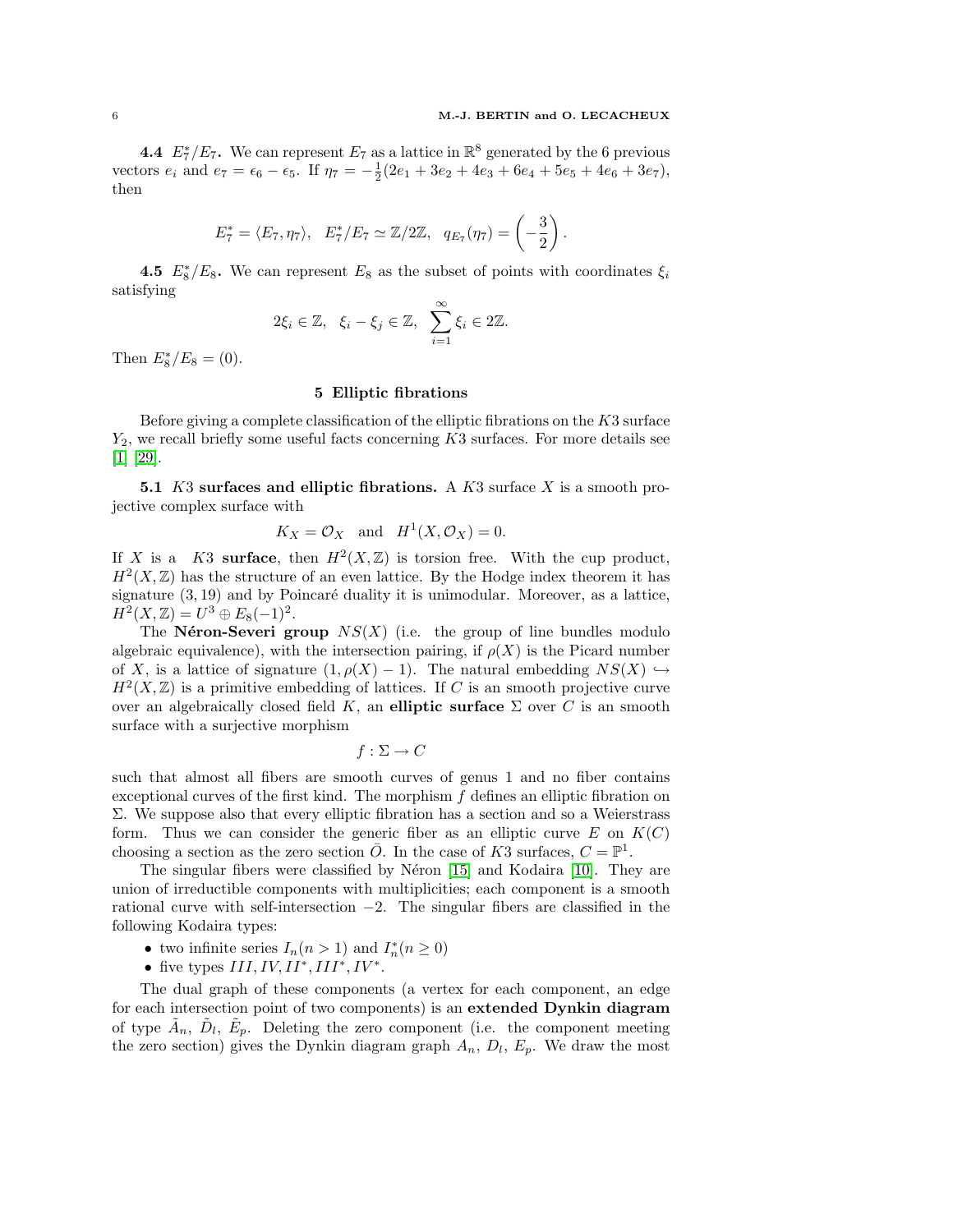

<span id="page-6-0"></span>Figure 2: Extended Dynkin diagrams

useful diagrams, with the multiplicity of the components, the zero component being represented by a circle.(Figure [2\)](#page-6-0)

The **trivial lattice**  $T(X)$  is the subgroup of the Néron-Severi group generated by the zero section and the fibers components. More precisely, the trivial lattice is the orthogonal sum

$$
T(X) = \langle \bar{O}, F \rangle \oplus_{v \in S} T_v
$$

where  $\overline{O}$  denotes the zero section, F the general fiber, S the points of C corresponding to the reducible singular fibers and  $T_v$  the lattice generated by the fiber components except the zero component. From this formula we can compute the determinant of  $T(X)$ . From Shioda's results on height pairing [\[25\]](#page-37-14) we can define a positive-definite lattice structure on the Mordell-Weil lattice  $MWL(X) :=$  $E(K(C))/E(K(C))_{tor}$  and get the following proposition.

<span id="page-6-1"></span>**Proposition 5.1** Let  $X$  be a  $K3$  surface or more generally any elliptic surface with section. We have the relation

 $|disc(NS(X))|=disc(T(X))disc(MWL(X))/|E(K)_{tor}|^2.$ 

Moreover since X is a K3 surface, the zero section has self-intersection  $\overline{O}^2$  =  $-\chi(X) = -2$ . Hence the zero section O and the general fiber F generate an even unimodular lattice, called the hyperbolic plane U. The trivial lattice  $T(X)$  of an elliptic surface is not always primitive in  $NS(X)$ . Its primitive closure  $\overline{T(X)}$  is obtained by adding the torsion sections. The Néron-Severi lattice  $NS(X)$  always contains an even sublattice of corank two, the **frame**  $W(X)$ 

$$
W(X) = \langle \overline{O}, F \rangle^{\perp} \subset NS(X).
$$

**Lemma 5.1** For any elliptic surface X with section, the frame  $W(X)$  is a negative-definite even lattice of rank  $\rho(X) - 2$ .

Hence, the Néron-Severi lattice of a  $K3$  surface is an even lattice. One can read off the Mordell-Weil lattice, the torsion in the Mordell-Weil group MW and the type of singular fibers from  $W(X)$  by

$$
MWL(X) = W(X)/\overline{W(X)}_{\text{root}} \quad (MW)_{\text{tors}} = \overline{W(X)}_{\text{root}}/W(X)_{\text{root}}
$$

$$
T(X) = U \oplus W(X)_{\text{root}}.
$$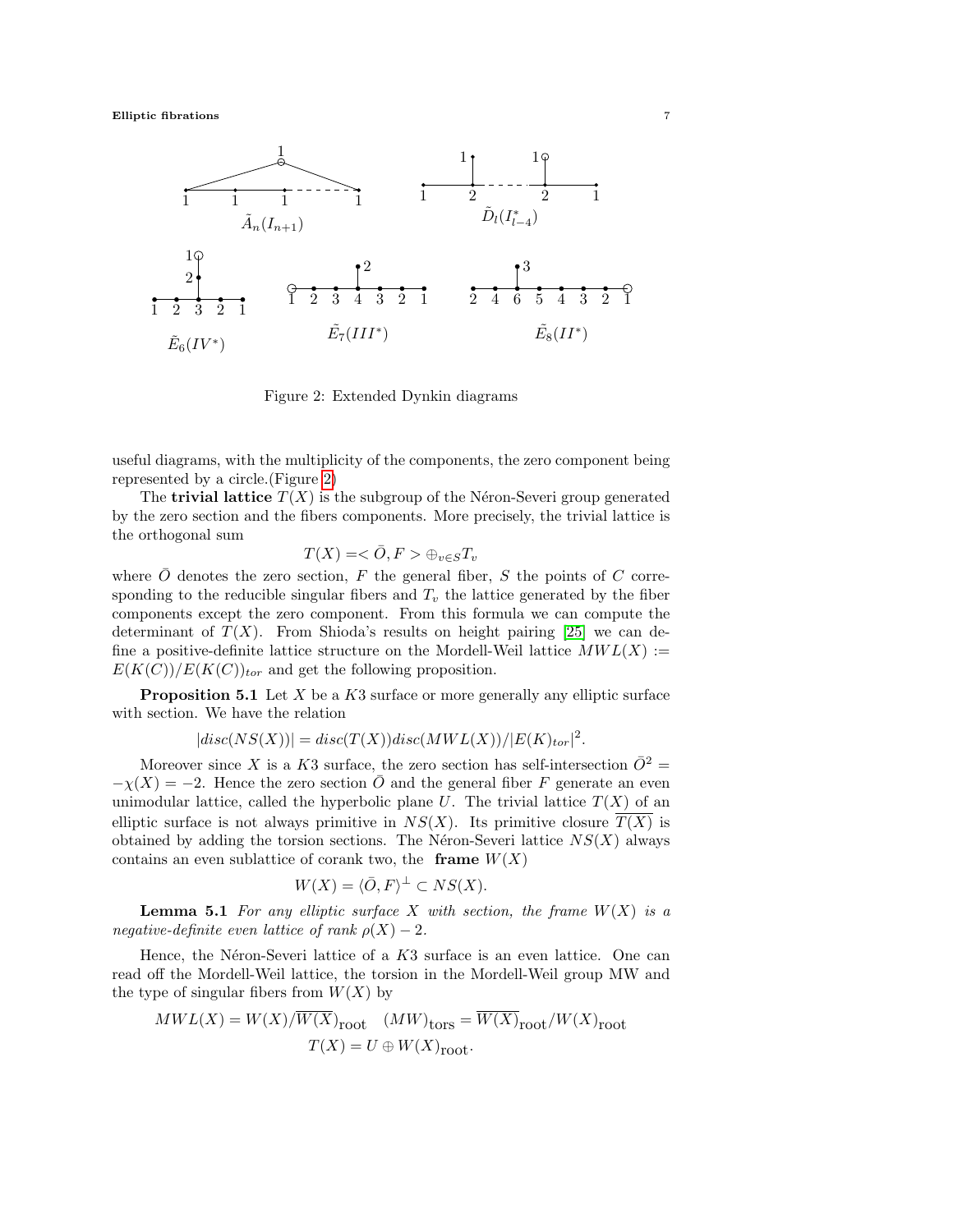We can also calculate the heights of points from the Weierstrass equation [\[11\]](#page-37-15) and test if points generate the Mordell-Weil group, since  $disc(NS(X))$  is independent of the fibration.

### 5.2 Nikulin and Niemeier's results.

<span id="page-7-4"></span>**Lemma 5.2** (Nikulin [\[17\]](#page-37-16), Proposition 1.4.1) Let L be an even lattice. Then, for an even overlattice M of L, we have a subgroup  $M/L$  of  $G_L = L^*/L$  such that  $q_L$  is trivial on  $M/L$ . This determines a bijective correspondence between even overlattices of L and subgroups G of  $G_L$  such that  $q_L |_{G} = 0$ .

<span id="page-7-2"></span>**Lemma 5.3** (Nikulin [\[17\]](#page-37-16), Proposition 1.6.1) Let L be an even unimodular lattice and T a primitive sublattice. Then we have

$$
G_T \simeq G_{T^{\perp}} \simeq L/(T \oplus T^{\perp}), \quad q_{T^{\perp}} = -q_T.
$$

In particular,  $\det T = \det T^{\perp} = [L : T \oplus T^{\perp}].$ 

<span id="page-7-0"></span>**Theorem 5.1** (Nikulin [\[17\]](#page-37-16) Corollary 1.6.2) Let L and M be non-degenerate even integral lattices such that

$$
G_L \simeq G_M, \quad q_L = -q_M.
$$

Then there exists an unimodular overlattice N of  $L \oplus M$  such that

1) the embeddings of  $L$  and  $M$  in  $N$  are primitive

2)  $L_N^{\perp} = M$  and  $M_N^{\perp} = L$ .

<span id="page-7-1"></span>**Theorem 5.2** (Nikulin [\[17\]](#page-37-16) Theorem 1.12.4) Let there be given two pairs of nonnegative integers,  $(t_{(+)}, t_{(-)})$  and  $(t_{(+)}, t_{(-)})$ . The following properties are equivalent:

a) every even lattice of signature  $(t_{(+)}, t_{(-)})$  admits a primitive embedding into some even unimodular lattice of signature  $(l_{(+)}, l_{(-)})$ ;

 $\text{b)} \ l_{(+)} - l_{(-)} \equiv 0 \ (\bmod \ 8), \ t_{(+)} \leq l_{(+)}, \ t_{(-)} \leq l_{(-)} \ \text{and} \ t_{(+)} + t_{(-)} \leq \tfrac{1}{2} (l_{(+)} + l_{(-)}).$ 

<span id="page-7-3"></span>**Theorem 5.3** (Niemeier [\[16\]](#page-37-17)) A negative-definite even unimodular lattice  $L$ of rank 24 is determined by its root lattice  $L_{root}$  up to isometries. There are 24 possibilities for L and  $L/L_{root}$  listed in Table [1.](#page-8-0)

The lattices  $L$  defined in table [1](#page-8-0) are called **Niemeier lattices**.

5.3 Nishiyama's method. Recall that a K3 surface may admit more than one elliptic fibration, but up to isomorphism, there is only a finite number of elliptic fibrations [\[26\]](#page-37-18). To establish a complete classification of the elliptic fibrations on the K3 surface  $Y_2$ , we use Nishiyama's method based on lattice theoretic ideas [\[18\]](#page-37-7). The technique builds on a converse of Nikulin's results.

Given an elliptic  $K3$  surface  $X$ , Nishiyama aims at embedding the frames of all elliptic fibrations into a negative-definite lattice, more precisely into a Niemeier lattice of rank 24. For this purpose, he first determines an even negative-definite lattice M such that

$$
q_M = -q_{NS(X)}, \quad \text{rank}(M) + \rho(X) = 26.
$$

By theorem [5.1,](#page-7-0)  $M \oplus W(X)$  has a Niemeier lattice as an overlattice for each frame  $W(X)$  of an elliptic fibration on X. Thus one is bound to determine the (inequivalent) primitive embeddings of  $M$  into Niemeier lattices  $L$ . To achieve this, it is essential to consider the root lattices involved. In each case, the orthogonal complement of M into L gives the corresponding frame  $W(X)$ .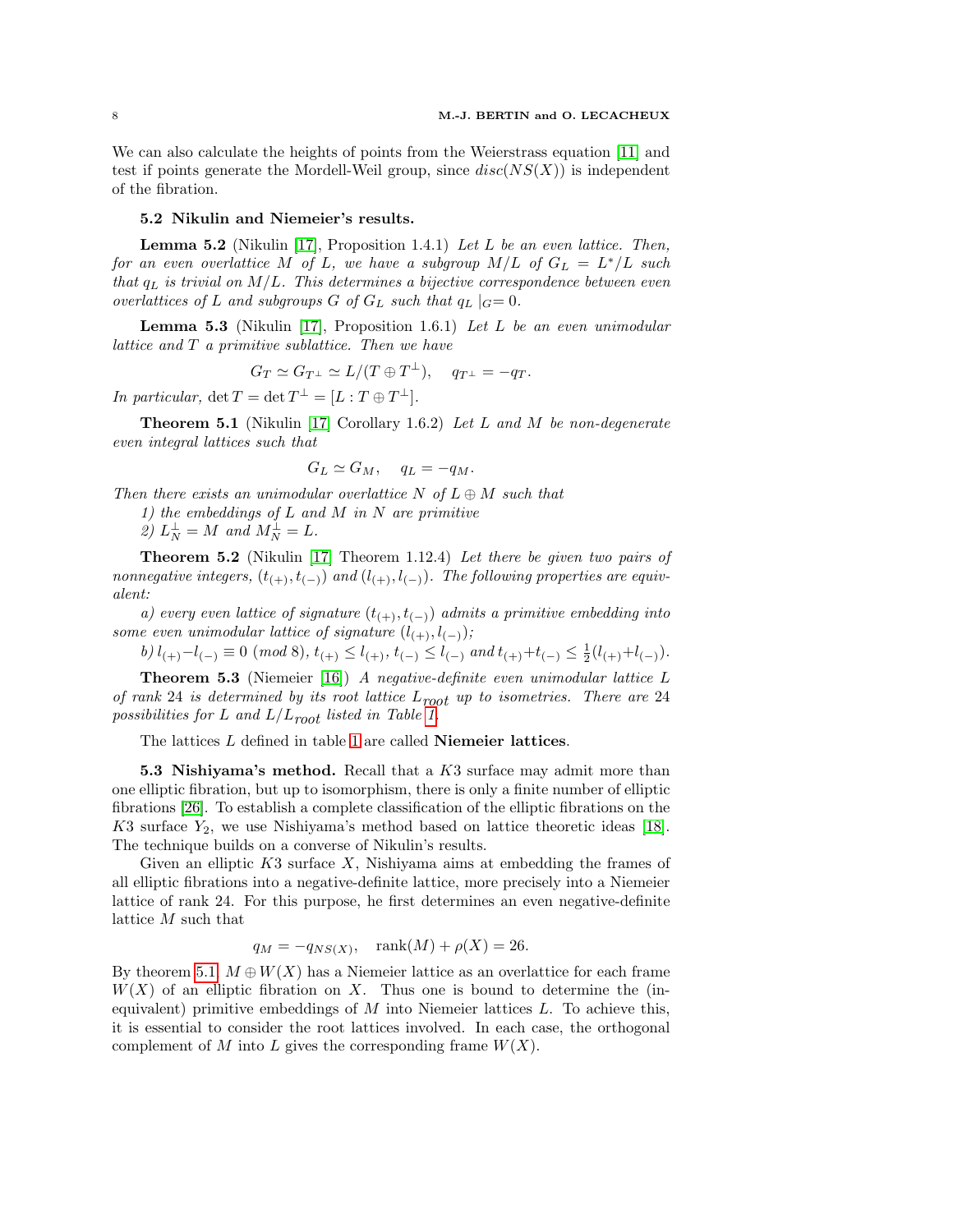| $L_{\text{root}}$                          | $L/L_{\text{root}}$                                     | $L_{\text{root}}$                     | $L/L_{\text{root}}$                                        |
|--------------------------------------------|---------------------------------------------------------|---------------------------------------|------------------------------------------------------------|
| $E_8^3$                                    | (0)                                                     | $D_5^{\oplus 2}\oplus A_7^{\oplus 2}$ | $\mathbb{Z}/4\mathbb{Z} \oplus \mathbb{Z}/8\mathbb{Z}$     |
| $E_8 \oplus D_{16}$                        | $\mathbb{Z}/2\mathbb{Z}$                                | $\vec{A}^{\oplus 3}_{8}$              | $\mathbb{Z}/3\mathbb{Z} \oplus \mathbb{Z}/9\mathbb{Z}$     |
| $\overline{E_7^{\oplus 2} \oplus D_{10}}$  | $(\mathbb{Z}/2\mathbb{Z})^{\overline{2}}$               | $A_{24}$                              | $\mathbb{Z}/5\mathbb{Z}$                                   |
| $E_7 \oplus A_{17}$                        | $\mathbb{Z}/6\mathbb{Z}$                                | $\overline{A_{12}^{\oplus 2}}$        | $\mathbb{Z}/13\mathbb{Z}$                                  |
| $D_{\underline{24}}$                       | $\mathbb{Z}/2\mathbb{Z}$                                | $\bar{D}_4^{\overline{\oplus} 6}$     | $(\mathbb{Z}/2\mathbb{Z})^{\overline{6}}$                  |
|                                            | $(\mathbb{Z}/2\overline{\mathbb{Z})^2}$                 | $D_4\oplus A_5^{\oplus 4}$            | $\mathbb{Z}/2\mathbb{Z} \oplus (\mathbb{Z}/6\mathbb{Z})^2$ |
| $\frac{D_{12}^{\oplus 2}}{D_8^{\oplus 3}}$ | $(\mathbb{Z}/2\mathbb{Z})^{\overline{3}}$               | $A_6^{\oplus 4}$                      | $(\mathbb{Z}/7\overline{\mathbb{Z})^2}$                    |
| $D_9 \oplus A_{15}$                        | $\mathbb{Z}/8\mathbb{Z}$                                | $\overline{A_4^{\oplus 6}}$           | $(\mathbb{Z}/5\mathbb{Z})^3$                               |
| $E_6^{\oplus 4}$                           | $(\mathbb{Z}/3\mathbb{Z})^{\overline{2}}$               | $A_3^{\overline{\oplus 8}}$           | $(\mathbb{Z}/4\mathbb{Z})^4$                               |
| $E_6 \oplus D_7 \oplus A_{11}$             | $\mathbb{Z}/12\mathbb{Z}$                               | $A_2^{\overrightarrow{\oplus 12}}$    | $(\mathbb{Z}/3\mathbb{Z})^6$                               |
| $D_6^{\oplus 4}$                           | $(\mathbb{Z}/2\mathbb{Z})^4$                            | $A_1^{\oplus 24}$                     | $(\mathbb{Z}/2\mathbb{Z})^{12}$                            |
| $A_9^{\oplus 2}$<br>$D_6\oplus$            | $\mathbb{Z}/2\mathbb{Z} \oplus \mathbb{Z}/10\mathbb{Z}$ | $\Omega$                              | $\Lambda_{24}$                                             |

<span id="page-8-0"></span>Table 1: Niemeier lattices

5.3.1 The transcendental lattice and argument from Nishiyama paper. Denote by  $\mathbb{T}(X)$  the transcendental lattice of X, i.e. the orthogonal complement of  $NS(X)$ in  $H^2(X,\mathbb{Z})$  with respect to the cup-product,

$$
\mathbb{T}(X) = \text{NS}(X)^{\perp} \subset H^2(X, \mathbb{Z}).
$$

In general,  $\mathbb{T}(X)$  is an even lattice of rank  $t = 22 - \rho(X)$  and signature  $(2, 20 - \rho(X))$ . Let  $t' = t - 2$ . By Nikulin's theorem [5.2,](#page-7-1)  $\mathbb{T}(X)[-1]$  admits a primitive embedding into the following indefinite unimodular lattice:

$$
\mathbb{T}(X)[-1] \hookrightarrow U^{t'} \oplus E_8.
$$

Then define M as the orthogonal complement of  $\mathbb{T}(X)[-1]$  in  $U^{t'} \oplus E_8$ . By construction, M is a negative-definite lattice of rank  $2t' + 8 - t = t + 4 = 26 - \rho(X)$ .

By lemma [5.3](#page-7-2) the discriminant form satisfies

$$
q_M = -q_{\mathbb{T}(X)[-1]} = q_{\mathbb{T}(X)} = -q_{\text{NS}(X)}.
$$

Hence M takes exactly the shape required for Nishiyama's technique.

<span id="page-8-1"></span>5.3.2 Torsion group. First we classify all the primitive embeddings of M into  $L_{\text{root}}$ . Let N be the orthogonal complement of M into  $L_{\text{root}}$  and W the orthogonal complement of M into L. If M satisfies  $M_{\text{root}} = M$ , we can apply Nishiyama's results [\[18\]](#page-37-7). In particular,

- M primitively embedded in  $L_{\text{root}} \iff M$  primitively embedded in L,
- $N/N_{\text{root}}$  is torsion-free.

Notice that the rank  $r$  of the Mordell-Weil group is equal to  $\text{rk}(W) - \text{rk}(W_{\text{root}})$  and its torsion part is  $\overline{W}_{\text{root}}/W_{\text{root}}$ . We need also the following lemma [\[18\]](#page-37-7) lemma 6.6

<span id="page-8-2"></span>**Lemma 5.4** 1. If det  $N = \det M$ , then the Mordell-Weil group is torsionfree.

- 2. If  $r = 0$ , then the Mordell-Weil group is isomorphic to  $W/N$ .
- 3. In general, there are the following inclusions of groups:

$$
\overline{W}_{root}/W_{root} \subset W/N \subset L/L_{root}.
$$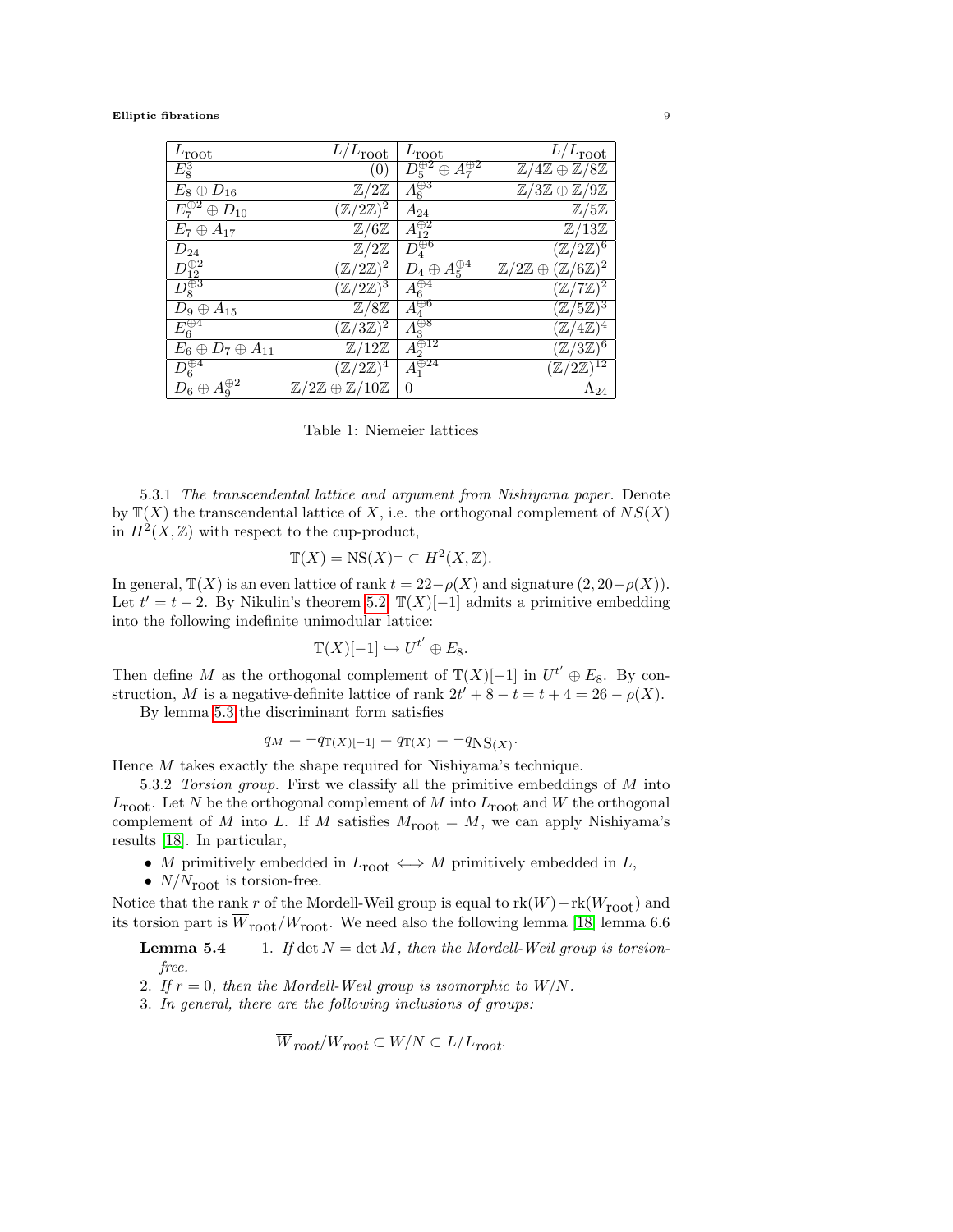# 6 Elliptic fibrations of  $Y_2$

We follow Nishiyama's method. Since

$$
\mathbb{T}(Y_2) = \begin{pmatrix} 2 & 0 \\ 0 & 4 \end{pmatrix},
$$

we get, by Nishiyama's computation [\[18\]](#page-37-7),  $M = D_5 \oplus A_1$ . Thus we have to determine all the primitive embeddings of  $M$  into the root lattices and their orthogonal complements.

# 6.1 The primitive embeddings of  $D_5 \oplus A_1$  into root lattices.

<span id="page-9-0"></span>**Proposition 6.1** There are primitive embeddings of  $D_5 \oplus A_1$  only into the following  $L_{\text{root}}$ :

$$
E_8^{\oplus 3}, E_8 \oplus D_{16}, E_7^{\oplus 2} \oplus D_{10}, E_7 \oplus A_{17}, D_8^{\oplus 3}, D_9 \oplus A_{15}, E_6^{\oplus 4}, A_{11} \oplus E_6 \oplus D_7, D_6^{\oplus 4}, D_6 \oplus A_9^{\oplus 2}, D_5^{\oplus 2} \oplus A_7^{\oplus 2}.
$$

**Proof** The assertion comes from Nishiyama's results [\[18\]](#page-37-7). The lattice  $A_1$  can be primitively embedded in all  $A_n$ ,  $D_l$  and  $E_p$ ,  $n \geq 1$ ,  $l \geq 2$ ,  $p = 6, 7, 8$ . The lattice  $D_5$  can be primitively embedded only in  $D_l$ ,  $l \geq 5$  and  $E_p$ ,  $p = 6, 7, 8$ . The lattice  $D_5 \oplus A_1$  can be primitively embedded only in  $D_l$ ,  $l \geq 7$ ,  $E_7$  and  $E_8$ . The proposition follows from theorem [5.3](#page-7-3) and the previous facts. Г

Proposition 6.2 Up to the action of the Weyl group, the unique primitive embeddings are given in the following list

- $A_1 = \langle a_n \rangle \subset A_n$
- $\bullet$   $A_1 = \langle d_l \rangle \subset D_l, \ l \geq 4$
- $A_1 = \langle e_1 \rangle \subset E_p, \ p = 6, 7, 8$
- $D_5 = \langle d_{l-1}, d_l, d_{l-2}, d_{l-3}, d_{l-4} \rangle \subset D_l, l \geq 6$
- $D_5 = \langle e_2, e_5, e_4, e_3, e_1 \rangle \subset E_n, n \ge 6$
- $D_5 \oplus A_1 = \langle d_{l-1}, d_l, d_{l-2}, d_{l-3}, d_{l-4} \rangle \oplus \langle d_{l-6} \rangle \subset D_l, l \geq 7$
- $D_5 \oplus A_1 = \langle e_2, e_5, e_4, e_3, e_1 \rangle \oplus \langle e_7 \rangle \subset E_n, n \geq 7.$

Proof The first five assertions follow from Nishiyama's computations [\[18\]](#page-37-7). Just be careful of the difference of notations between Nishiyama and us. The two last assertions follow from the lemmas below.

**Lemma 6.1** Up to isomorphism by an element of the Weyl group, there is a unique primitive embedding of  $D_5 \oplus A_1$  into  $E_8$  given by

$$
\langle e_2, e_5, e_4, e_3, e_1 \rangle \oplus \langle e_7 \rangle.
$$

**Proof** Up to isomorphism in  $E_8$  there is a unique primitive embedding of  $D_5$ into  $E_8$  given by  $\langle e_2, e_5, e_4, e_3, e_1 \rangle$  [\[18\]](#page-37-7). Moreover

 $(D_5)_{E_8}^{\perp} = \langle e_7, e_8, 3e_2 + 2e_1 + 4e_3 + 6e_4 + 5e_5 + 4e_6 + 3e_7 + 2e_8 \rangle = A_3$ 

Thus we get three primitive embeddings of  $D_5\oplus A_1$  into  $E_8$ 

- 1.  $\langle e_2, e_5, e_4, e_3, e_1 \rangle \oplus \langle e_7 \rangle$
- 2.  $\langle e_2, e_5, e_4, e_3, e_1 \rangle \oplus \langle e_8 \rangle$
- 3.  $\langle e_2, e_5, e_4, e_3, e_1 \rangle \oplus \langle x = 3e_2 + 2e_1 + 4e_3 + 6e_4 + 5e_5 + 4e_6 + 3e_7 + 2e_8 \rangle$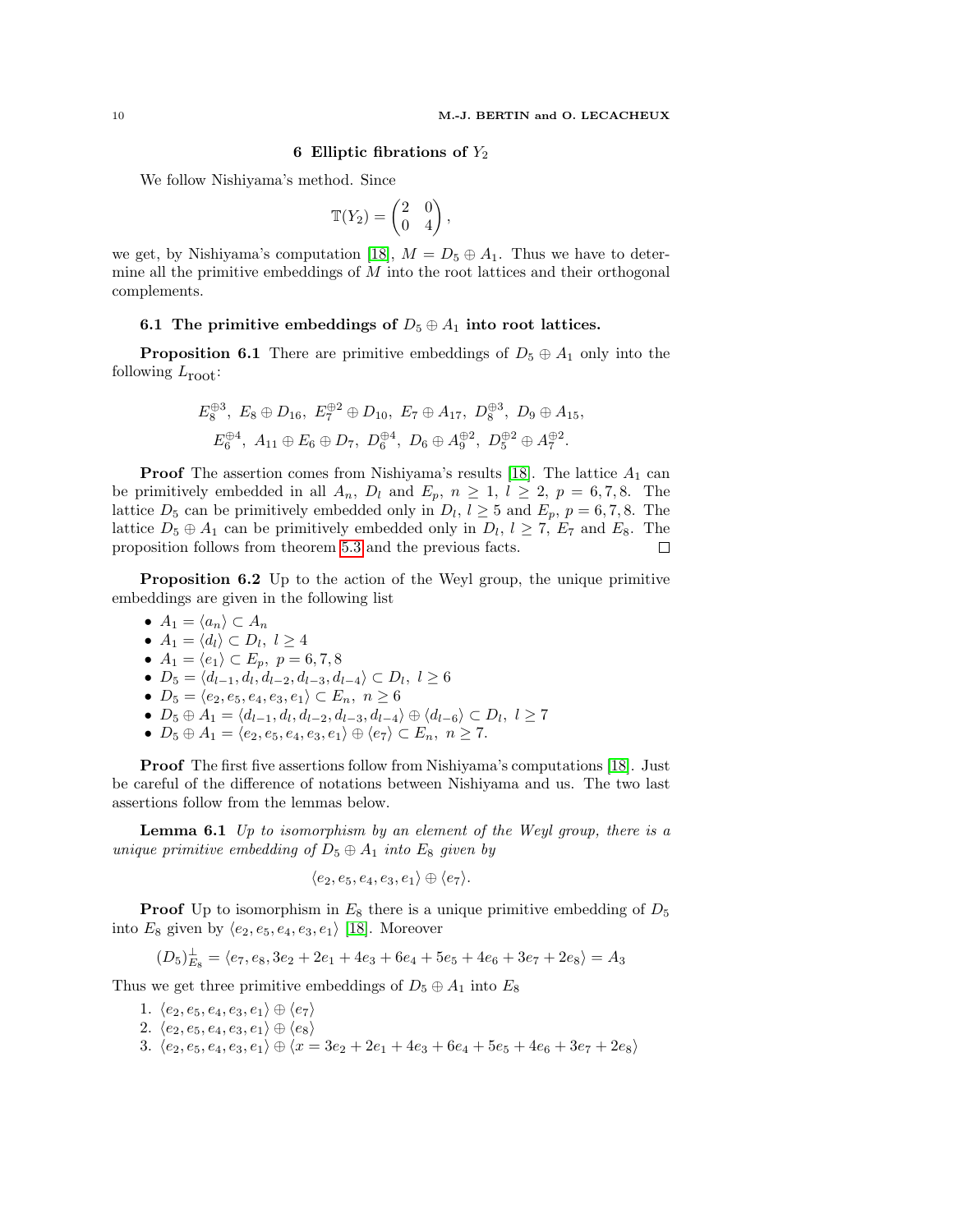The primitive embedding (2) is isomorphic to the primitive embedding (3) by the reflection  $R = R_{3e_2+2e_1+4e_3+6e_4+5e_5+4e_6+3e_7+e_8}$ , since  $R(x) = e_8$ ,  $R(e_i) = e_i$ ,  $1 \le$  $i \leq 6$ .

The primitive embedding (1) is isomorphic to the primitive embedding (2) by the isomorphism  $R = R_{e_7} \circ R_{e_7+e_8}$ , since  $R(e_8) = e_7$  and  $R(e_i) = e_i$ ,  $1 \le i \le 5$ .  $\Box$ 

**Lemma 6.2** Up to isomorphism by an element of the Weyl group, there is a unique primitive embedding of  $D_5 \oplus A_1$  into  $E_7$  given by

$$
\langle e_2, e_5, e_4, e_3, e_1 \rangle \oplus \langle e_7 \rangle.
$$

**Proof** By Nishiyama [\[18\]](#page-37-7), up to isomorphism, the unique primitive embedding of  $D_5$  into  $E_7$  is given by  $\langle e_2, e_5, e_4, e_3, e_1 \rangle$ . And its orthogonal into  $E_7$  is  $\langle e_7 \rangle \oplus \langle -4 \rangle$ .  $\Box$ 

**Lemma 6.3** Up to isomorphism by an element of the Weyl group, there is a unique primitive embedding of  $D_5 \oplus A_1$  into  $D_l$ ,  $l \geq 7$ , given by

$$
\langle d_{l-1}, d_l, d_{l-2}, d_{l-3}, d_{l-4} \rangle \oplus \langle d_{l-6} \rangle.
$$

**Proof** The unique primitive embedding, up to isomorphism, of  $D_5$  into  $D_l$ ,  $l \geq 7$  is  $\langle d_{l-1}, d_l, d_{l-2}, d_{l-3}, d_{l-4} \rangle$ , its orthogonal in  $D_l$  being  $\langle x, d_{l-6}, d_{l-5}, \ldots, d_1 \rangle$ with  $x = d_{l-1} + d_l + 2(d_{l-2} + d_{l-3} + d_{l-4} + d_{l-5}) + d_{l-6}$ .

It is sufficient to prove that the primitive embeddings

•

$$
\langle d_{l-1}, d_l, d_{l-2}, d_{l-3}, d_{l-4} \rangle \oplus \langle x \rangle
$$

$$
\langle d_{l-1}, d_l, d_{l-2}, d_{l-3}, d_{l-4} \rangle \oplus \langle d_{l-6} \rangle
$$

are isomorphic.

Let

•

$$
R = R_x \circ R_{d_l + d_{l-2} + d_{l-3} + d_{l-4} + d_{l-5} + d_{l-6}} \circ R_{d_{l-1} + d_{l-2} + d_{l-3} + d_{l-4} + d_{l-5} + d_{l-6}}.
$$
  
Now  $R(x) = d_{l-6}$ ,  $R(d_{l-1}) = d_l$ ,  $R(d_l) = d_{l-1}$ ,  $R(d_{l-i}) = d_{l-i}$ ,  $2 \le i \le 5$ . So  
*R* gives the isomorphism.

 $\Box$ 

<span id="page-10-0"></span>Proposition 6.3 We get the following results about the orthogonal complements of the previous embeddings. For notations we refer to section [4.](#page-3-0)

<span id="page-10-1"></span>1.

2.

$$
(A_1)^{\perp}_{A_n} = L^2_{n-2} = \begin{pmatrix} -2 \times 3 & 2 & 0 & \dots & 0 \\ 2 & & & & \\ 0 & & & & \\ \vdots & & & & \\ 0 & & & & \end{pmatrix}
$$

with det  $L_{n-2}^2 = 2(n+1)$ 

$$
(A_1)^{\perp}_{D_4} = A_1^{\oplus 3}
$$
  

$$
(A_1)^{\perp}_{D_n} = A_1 \oplus D_{n-2}, \ \ n \ge 5
$$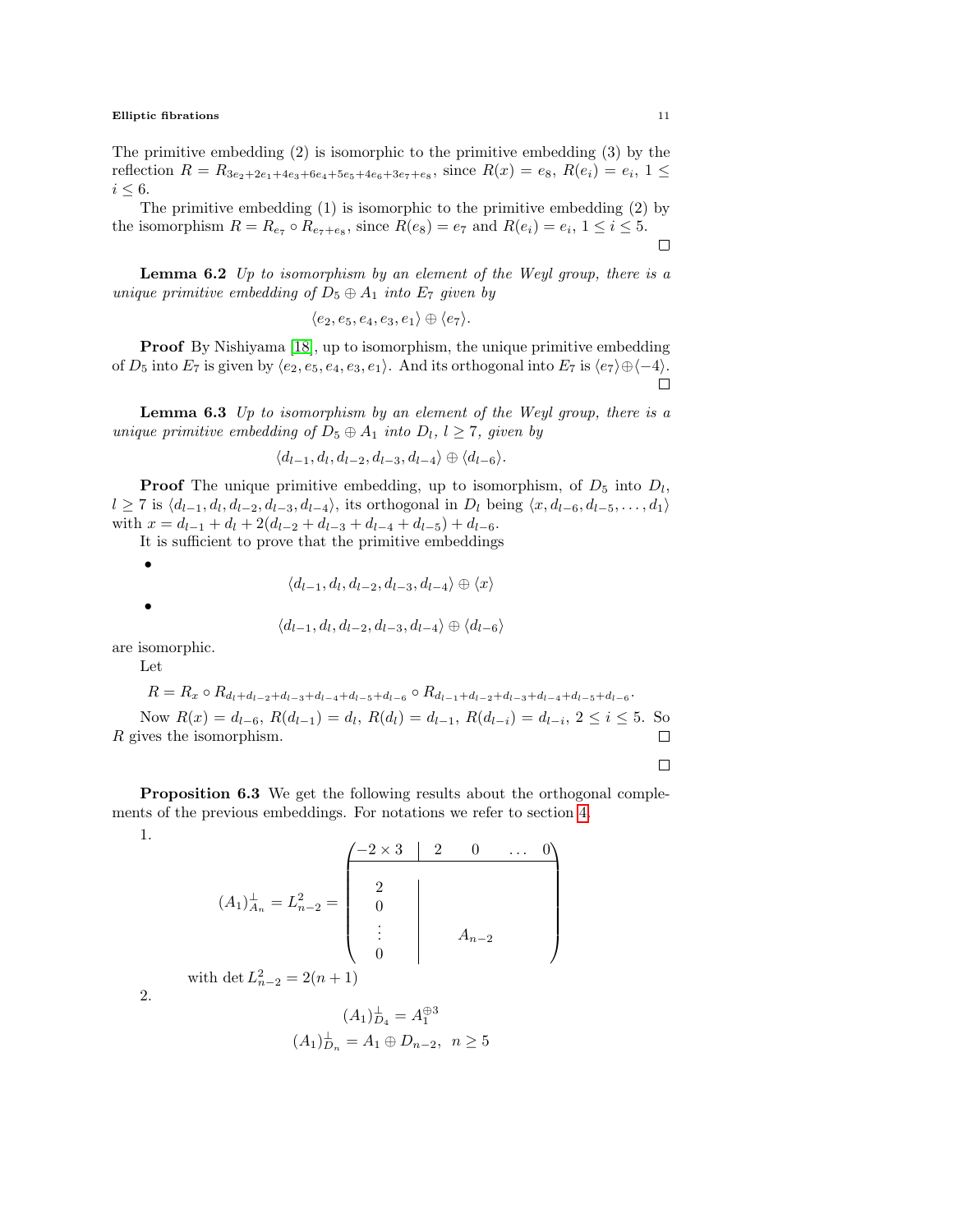<span id="page-11-10"></span><span id="page-11-9"></span><span id="page-11-8"></span><span id="page-11-5"></span>3.  $(A_1)_{A_7}^{\perp} = (\langle a_7 \rangle)_{A_7}^{\perp} = \langle a_7 + 2a_6, a_5, a_4, a_3, a_2, a_1 \rangle$  $\alpha_7 \in (A_1)_{A_7^*}^{\perp}$  but  $k\alpha_7 \notin ((A_1)_{A_7}^{\perp})_{\text{root}} = A_5$  for all  $k$ 4.  $(A_1)_{A_9}^{\perp} = (\langle a_9 \rangle)_{A_9}^{\perp} = \langle a_9 + 2a_8, a_7, a_6, a_5, a_4, a_3, a_2, a_1 \rangle$  $\alpha_9 \in (A_1)_{A_9}^{\perp}$  but  $k\alpha_9 \notin ((A_1)_{A_9}^{\perp})_{\text{root}} = A_7$  for all  $k$ 5.  $(A_1)_{A_{11}}^{\perp} = (\langle a_{11} \rangle)_{A_{11}}^{\perp} = \langle a_{11} + 2a_{10}, a_9, a_8, a_7, a_6, a_5, a_4, a_3, a_2, a_1 \rangle$  $\alpha_{11} \in (A_1)_{A_{11}}^{\perp}$  but  $k\alpha_{11} \notin ((A_1)_{A_{11}}^{\perp})_{\text{root}} = A_9$  for all k 6.  $(A_1)_{D_6}^{\perp} = \langle d_5 \rangle \oplus \langle d_5 + d_6 + 2d_4 + d_3, d_3, d_2, d_1 \rangle = A_1 \oplus D_4$  $\overline{\delta}_6$  and  $\tilde{\delta}_6 \in (A_1)_{D_6^*}^{\perp}, \quad \delta_6 \notin (A_1)_{D_6^*}^{\perp}$ 7.  $(A_1)_{D_7}^{\perp} = \langle d_7 \rangle_{D_7}^{\perp} = \langle d_6 \rangle \oplus \langle d_6 + d_7 + 2d_5 + d_4, d_4, d_3, d_2, d_1 \rangle = A_1 \oplus D_5$  $3\delta_7 \in (A_1)_{D_7^*}^{\perp}$ 7 8.  $(A_1)_{D_{10}}^{\perp} = \langle d_{10} \rangle_{D_{10}}^{\perp} = \langle d_9 \rangle \oplus \langle d_9 + d_{10} + 2d_8 + d_7, d_7, d_6, d_5, d_4, d_3, d_2, d_1 \rangle = A_1 \oplus D_8$  $2\overline{\delta}_{10} \in A_1 \oplus D_8$ 9.  $(A_1)_{E_6}^{\perp} = \langle e_1 \rangle_{E_6}^{\perp} = \langle e_1 + e_2 + 2e_3 + 2e_4 + e_5, e_6, e_5, e_4, e_2 \rangle = A_5$  $3\eta_6 \in A_5$ 10.  $(A_1)_{E_7}^{\perp} = \langle e_1 + e_2 + 2e_3 + 2e_4 + e_5, e_7, e_6, e_5, e_4, e_2 \rangle = D_6$ 

<span id="page-11-6"></span><span id="page-11-3"></span><span id="page-11-1"></span><span id="page-11-0"></span>

$$
2\eta_7\in (A_1)_{E_7}^{\perp}
$$

11.

$$
(A_1)_{E_8}^\perp = E_7
$$

<span id="page-11-2"></span>12.

$$
(D_5)^{\perp}_{D_l} = D_{l-5}
$$
  

$$
D_1 = (-4) \ D_2 = A_1^{\oplus 2} \ D_3 = \begin{pmatrix} -2 & 0 & 1 \\ 0 & -2 & 1 \\ 1 & 1 & -2 \end{pmatrix} \simeq A_3
$$

<span id="page-11-7"></span>13.

$$
(D_5)^{\perp}_{D_6} = \langle d_5 + d_6 + 2d_4 + 2d_3 + 2d_2 + 2d_1 \rangle = \langle (-4) \rangle
$$
  
 $\delta_6$  and  $\tilde{\delta}_6 \notin (D_5)^{\perp}_{D_6^*}, \quad \tilde{\delta}_6 \in (D_5)^{\perp}_{D_6^*}$ 

<span id="page-11-4"></span>14.

$$
(D_5)_{E_6}^{\perp} = \langle e_2, e_5, e_4, e_3, e_1 \rangle_{E_6}^{\perp} = \langle 3e_2 + 2e_1 + 4e_3 + 6e_4 + 5e_5 + 4e_6 \rangle = \langle (-12) \rangle
$$

$$
3\eta_6 = (-12)
$$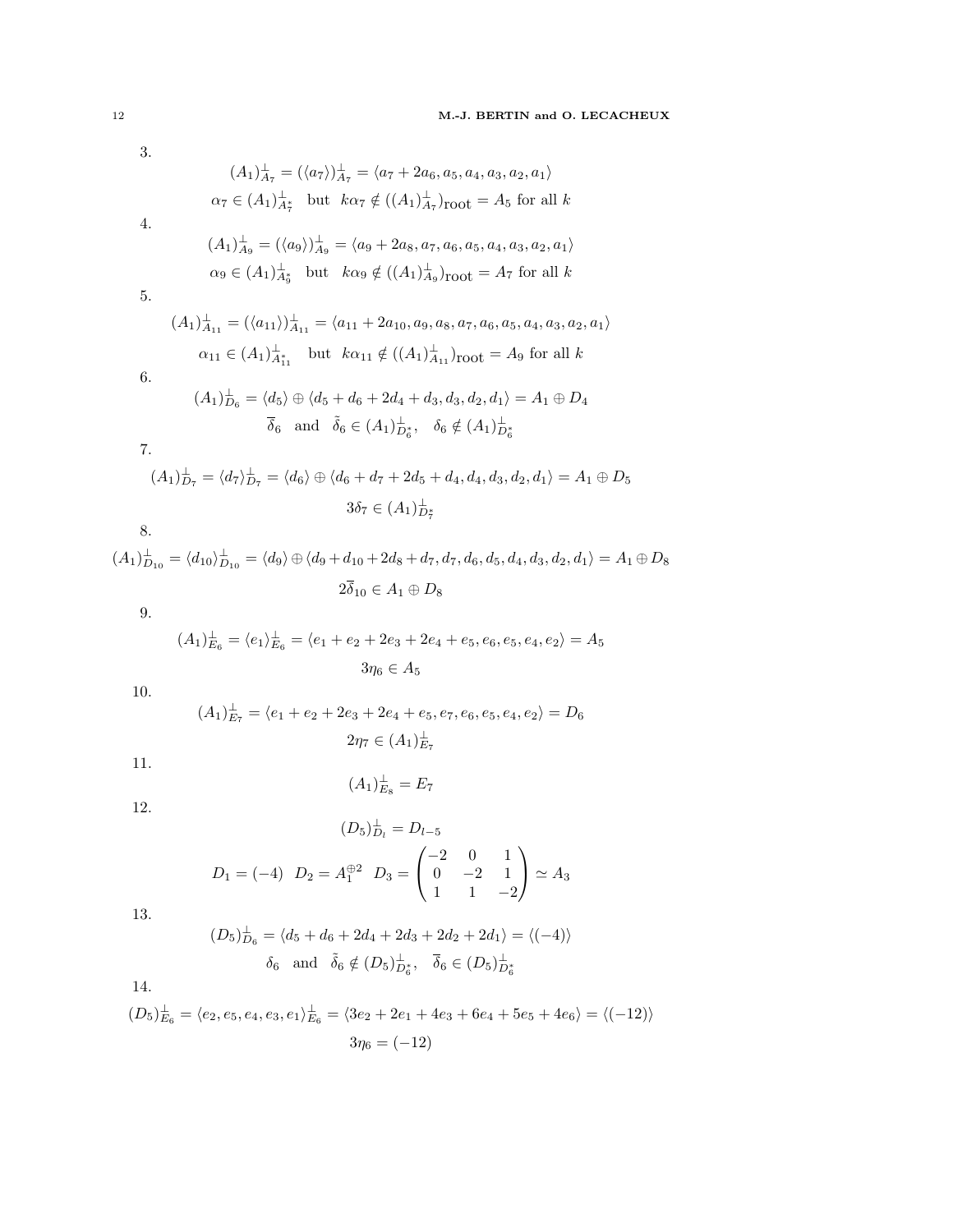<span id="page-12-1"></span>15.

$$
(D_5)^{\perp}_{E_7} = \langle 2e_1 + 2e_2 + 3e_3 + 4e_4 + 3e_5 + 2e_6 + e_7 \rangle
$$
  
\n
$$
\oplus \langle e_2 + e_3 + 2e_4 + 2e_5 + 2e_6 + 2e_7 \rangle
$$
  
\n
$$
= A_1 \oplus (-4)
$$
  
\n
$$
\eta_7 \in (D_5)^{\perp}_{E_7^*}, \quad 2\eta_7 \notin A_1
$$

16.

$$
(D_5)_{E_8}^{\perp} = A_3
$$

17.

$$
(D_5 \oplus A_1)^{\perp}_{D_7} = A_1 = (d_6 + d_7 + 2d_5 + 2d_4 + 2d_3 + 2d_2 + d_1)
$$

<span id="page-12-3"></span>18.

$$
(D_5 \oplus A_1)^{\perp}_{D_8} = \langle d_7 + d_8 + 2d_6 + 2d_5 + 2d_4 + 2d_3 + d_2 \rangle
$$
  
\n
$$
\oplus \langle d_7 + d_8 + 2d_6 + 2d_5 + 2d_4 + 2d_3 + 2d_2 + 2d_1 \rangle
$$
  
\n
$$
= A_1 \oplus (-4)
$$
  
\n
$$
4\delta_8 \notin (D_5 \oplus A_1)^{\perp}_{D_8}, \quad \overline{\delta}_8 \notin A_1
$$

19.

$$
(D_5 \oplus A_1)^{\perp}_{D_9} = A_1 \oplus A_1 \oplus A_1
$$
  
\n
$$
= (d_8 + d_9 + 2d_7 + 2d_6 + 2d_5 + 2d_4 + d_3)
$$
  
\n
$$
\oplus (d_8 + d_9 + 2d_7 + 2d_6 + 2d_5 + 2d_4 + 2d_3 + 2d_2 + d_1) \oplus (d_1)
$$
  
\n
$$
(D_5 \oplus A_1)^{\perp}_{D_{10}} = A_1 \oplus A_3 \qquad (D_5 \oplus A_1)^{\perp}_{D_{12}} = A_1 \oplus D_5
$$
  
\n
$$
(D_5 \oplus A_1)^{\perp}_{D_{16}} = A_1 \oplus D_9 \qquad (D_5 \oplus A_1)^{\perp}_{D_{24}} = A_1 \oplus D_{17}
$$
  
\n20.

<span id="page-12-2"></span>

$$
(D_5 \oplus A_1)^{\perp}_{E_7} = \langle 3e_2 + 2e_1 + 4e_3 + 6e_4 + 5e_5 + 4e_6 + 2e_7 \rangle = \langle (-4) \rangle
$$
  

$$
2\eta_7 \notin (D_5 \oplus A_1)^{\perp}_{E_7}
$$

<span id="page-12-0"></span>21.

$$
(D_5 \oplus A_1)^{\perp}_{E_8} = A_1 \oplus (-4)
$$
  
=  $(3e_2 + 2e_1 + 4e_3 + 6e_4 + 5e_5 + 4e_6 + 3e_7 + 2e_8)$   
 $\oplus (3e_2 + 2e_1 + 4e_3 + 6e_4 + 5e_5 + 4e_6 + 2e_7)$ 

Proof The orthogonal complements are given in Nishiyama [\[18\]](#page-37-7) and the rest of the proof follows immediately from the various expressions of  $\eta_7$ ,  $\eta_6$ ,  $\delta_l$ ,  $\bar{\delta}_l$ ,  $\tilde{\delta}$  and  $\alpha_m$  given in section 4.  $\Box$ 

Once the different types of fibrations are known, we get the rank of the Mordell-Weil group by [5.3.2](#page-8-1)

To determine the torsion part we need to know appropriate generators of  $L/L_{\rm{root}}.$ 

**6.2 Generators of**  $L/L_{\text{root}}$ . By lemma [5.2,](#page-7-4) a set of generators can be described in terms of elements of  $L^*/L$ . We list in the Table [2](#page-13-0) the generators fitting to the corresponding  $W$ . We restrict to relevant  $L_{\text{root}}$  according to proposition [6.1.](#page-9-0)

For convenience, the generators are given modulo  $L_{\text{root}}$ .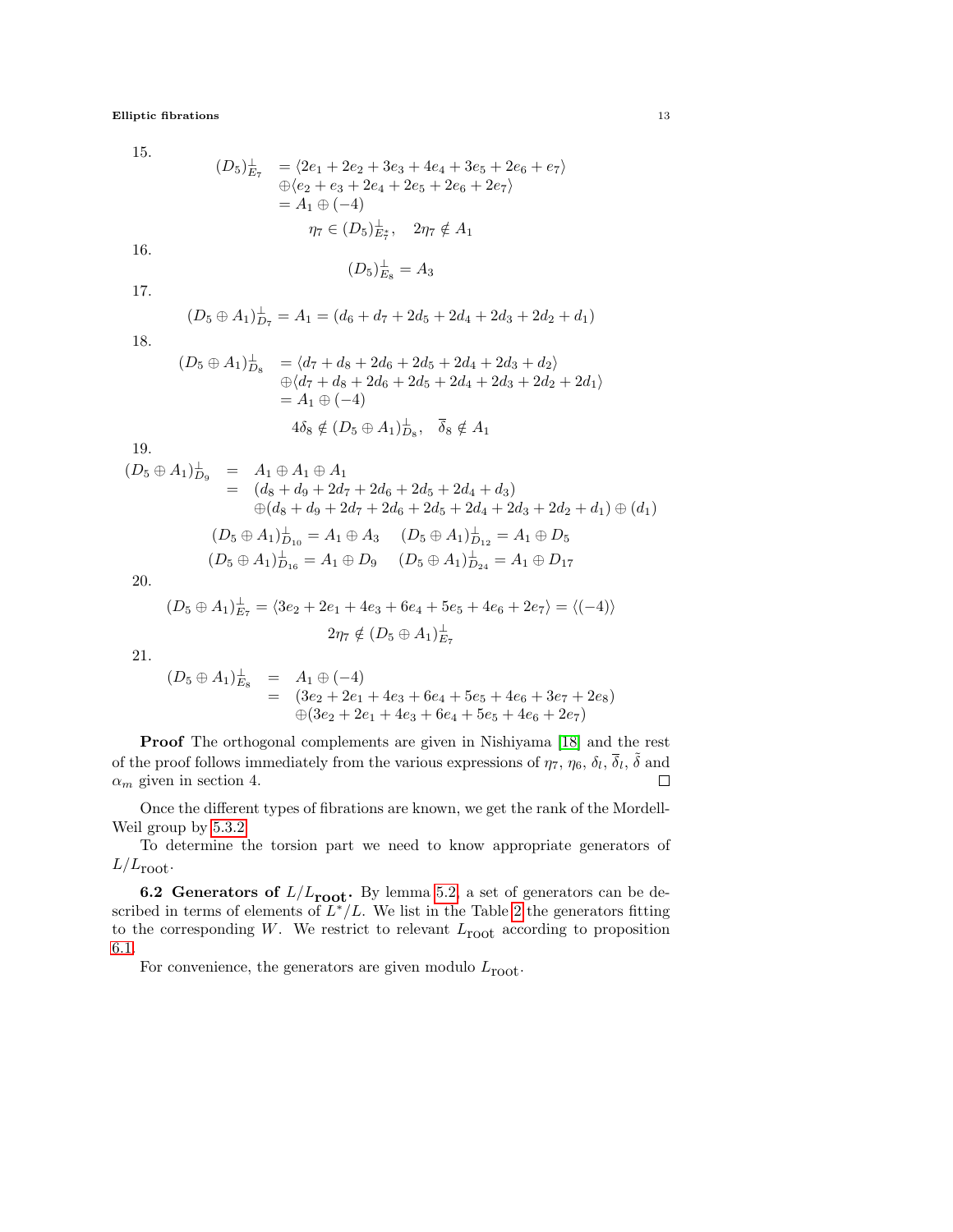| $L_{\text{root}}$ | $L/L_{\rm root}$                                                                                                                                                                                                                                                                     |
|-------------------|--------------------------------------------------------------------------------------------------------------------------------------------------------------------------------------------------------------------------------------------------------------------------------------|
| $E_8^3$           | $\langle (0) \rangle$                                                                                                                                                                                                                                                                |
| $E_8D_{16}$       | $\langle \delta_{16} \rangle \simeq \mathbb{Z}/2\mathbb{Z}$                                                                                                                                                                                                                          |
| $E_7^2D_{10}$     | $\langle \eta_7^{(1)} + \delta_{10}, \eta_7^{(2)} + \delta_{10}^{(1)} \rangle \simeq (\mathbb{Z}/2\mathbb{Z})^2$                                                                                                                                                                     |
| $E_7A_{17}$       | $\langle \eta_7 + 3\alpha_{17} \rangle \simeq \mathbb{Z}/6\mathbb{Z}$                                                                                                                                                                                                                |
| $D_8^3$           | $\langle \delta_8^{(1)} + \overline{\delta}_8^{(2)} + \overline{\delta}_8^{(3)}, \overline{\delta}_8^{(1)} + \delta_8^{(2)} + \overline{\delta}_8^{(3)}, \overline{\delta}_8^{(1)} + \overline{\delta}_8^{(2)} + \delta_8^{(3)} \rangle \simeq (\mathbb{Z}/2\mathbb{Z})^3$           |
| $D_9A_{15}$       | $\langle \delta_9 + 2\alpha_{15} \rangle \simeq \mathbb{Z}/8\mathbb{Z}$                                                                                                                                                                                                              |
| $E_6^4$           | $\langle \eta_6^{(1)} + \eta_6^{(2)} + \eta_6^{(3)}, 2\eta_6^{(1)} + \eta_6^{(3)} + \eta_6^{(4)} \rangle \simeq (\mathbb{Z}/3\mathbb{Z})^2$                                                                                                                                          |
| $A_{11}E_6D_7$    | $\langle \alpha_{11} + \eta_6 + \delta_7 \rangle \simeq \mathbb{Z}/12\mathbb{Z}$                                                                                                                                                                                                     |
| $D_6^4$           | $\langle \overline{\delta}_6^{(1)} + \overline{\delta}_6^{(4)}, \overline{\delta}_6^{(2)} + \overline{\delta}_6^{(3)}, \delta_6^{(1)} + \overline{\delta}_6^{(3)} + \delta_6^{(4)}, \overline{\delta}_6^{(1)} + \overline{\delta}_6^{(2)} \rangle \simeq (\mathbb{Z}/2\mathbb{Z})^4$ |
| $D_6A_9^2$        | $\langle \delta_6 + 5\alpha^{(2)}_0, \delta_6 + \alpha^{(1)}_9 + 2\alpha^{(2)}_9 \rangle \simeq \mathbb{Z}/2\mathbb{Z} \times \mathbb{Z}/10\mathbb{Z}$                                                                                                                               |
| $D_5^2A_7^2$      | $\langle \delta_5^{(1)} + \delta_5^{(2)} + 2\alpha_7^{(1)}, \delta_5^{(1)} + 2\delta_5^{(2)} + \alpha_7^{(1)} + \alpha_7^{(2)} \rangle \simeq \mathbb{Z}/4\mathbb{Z} \times \mathbb{Z}/8\mathbb{Z}$                                                                                  |

<span id="page-13-0"></span>Table 2: A set of generators of  $L/L_{\text{root}}$ 

Theorem 6.1 There are 30 elliptic fibrations with section, unique up to isomorphism, on the elliptic surface  $Y_2$ . They are listed with the rank and torsion of their Mordell-Weil groups on Table [3.](#page-14-0)

Proof If the rank is 0, we apply lemma [5.4](#page-8-2) (1) and (2) to determine the torsion part of the Mordell-Weil group. Thus we recover the 14 fibrations of rank 0 exhibited by Shimada and Zhang [\[24\]](#page-37-6).

For the other 16 fibrations we apply proposition [6.3](#page-10-0) and lemma [5.4](#page-8-2) (3). Recall that det  $W = 8$  and the torsion group is  $\overline{W}_{\text{root}}/W_{\text{root}}$ .

6.3  $L_{\text{root}} = E_8 D_{16}$ .

$$
L/L_{\text{root}} = \langle \delta_{16} + L_{\text{root}} \rangle \simeq \mathbb{Z}/2\mathbb{Z}
$$

6.3.1 Fibration  $A_1D_{16}$ . It is obtained from the primitive embedding  $D_5 \oplus A_1 \subset$ E<sub>8</sub>. Since by proposition [6.3](#page-10-0) [21](#page-12-0)  $(D_5 \oplus A_1)_{E_8}^{\perp} = A_1 \oplus (-4)$ , det  $N = 8 \times 4$ , so  $W/N \simeq \mathbb{Z}/2\mathbb{Z} \simeq L/L_{\text{root}} = \langle \delta_{16} + L_{\text{root}} \rangle$ . Since  $2\delta_{16} \in D_{16} = W_{\text{root}}$ , thus  $\delta_{16} \in \overline{W}_{\text{root}}$  and

$$
\overline{W}_{\text{root}}/W_{\text{root}} = \mathbb{Z}/2\mathbb{Z}.
$$

**6.4**  $L_{\text{root}} = E_7^2 D_{10}$ .

$$
L/L_{\text{root}} = \langle \eta_7^{(1)} + \delta_{10}, \eta_7^{(2)} + \bar{\delta}_{10} \text{ mod. } L_{\text{root}} \rangle \simeq (\mathbb{Z}/2\mathbb{Z})^2
$$

6.4.1 Fibration  $A_1D_6D_{10}$ . It is obtained from the primitive embeddings  $A_1 \subset$  $E_7^{(1)}$  and  $D_5 \subset E_7^{(2)}$ . Since by proposition [6.3](#page-10-0) [10](#page-11-0) and [15](#page-12-1)  $(A_1)^{\perp}_{E_7}$  $\frac{1}{E_7^{(1)}} = D_6$  and  $(D_5)^{\perp}_{E}$  $\frac{1}{E_7^{(2)}} = A_1 \oplus (-4)$ , we get det  $N = 8 \times 4^2$  and  $W/N \simeq (\mathbb{Z}/2\mathbb{Z})^2 \simeq L/L_{\text{root}}$ .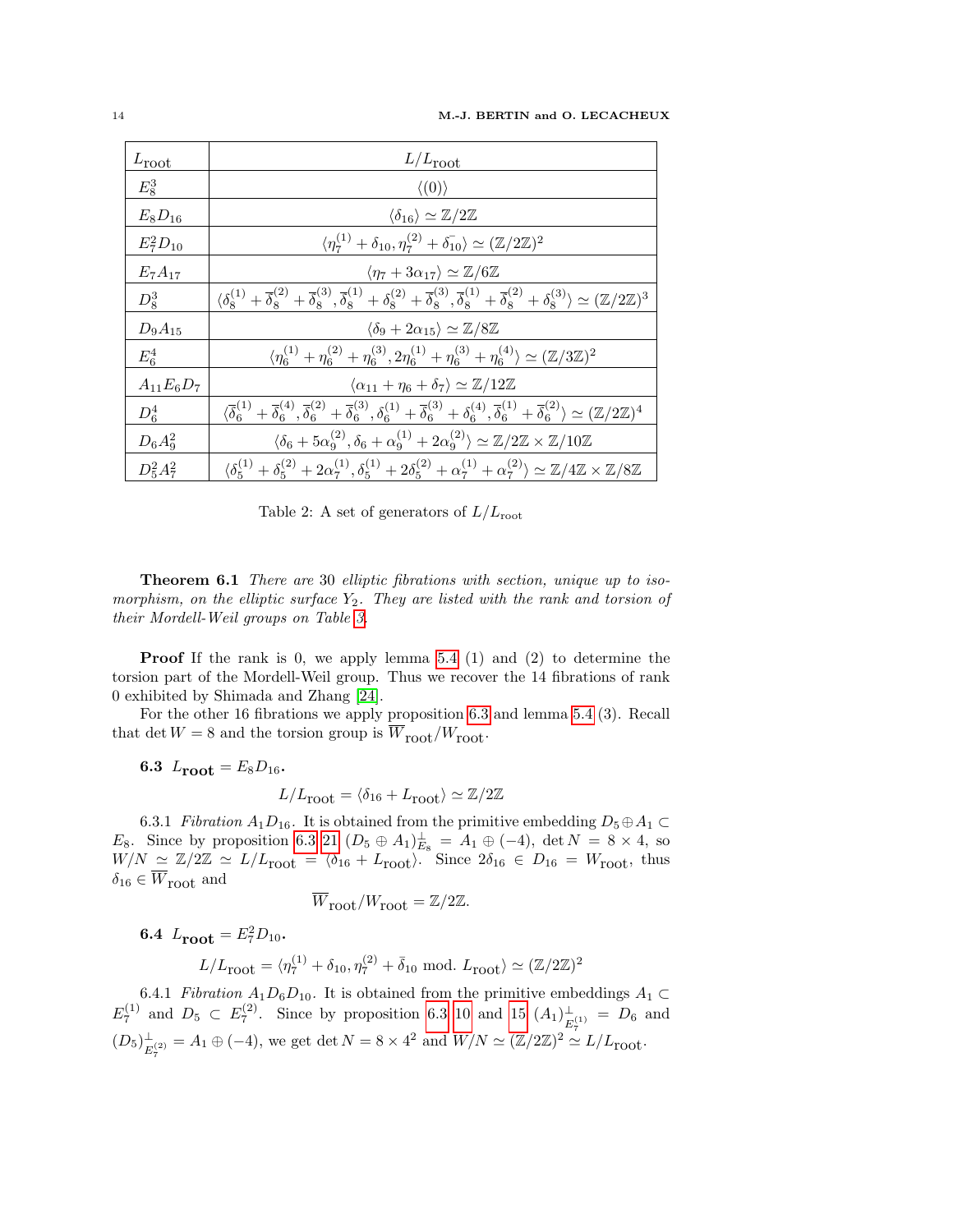| $L_{\rm root}$ | $L/L_{\rm root}$                        |                                            |                                 | <b>Fibers</b>             | $\mathbf R$      | Tor.                                |
|----------------|-----------------------------------------|--------------------------------------------|---------------------------------|---------------------------|------------------|-------------------------------------|
| $E_8^3$        | (0)                                     |                                            |                                 |                           |                  |                                     |
|                |                                         | $A_1 \subset E_8$                          | $D_5 \subset E_8$               | $E_7A_3E_8$               | $\theta$         | (0)                                 |
|                |                                         | $A_1 \oplus D_5 \subset E_8$               |                                 | $\overline{A_1E_8E_8}$    | $\mathbf{1}$     | (0)                                 |
| $E_8D_{16}$    | $\mathbb{Z}/2\mathbb{Z}$                |                                            |                                 |                           |                  |                                     |
|                |                                         | $A_1 \subset E_8$                          | $D_5 \subset D_{16}$            | $E_7D_{11}$               | $\overline{0}$   | (0)                                 |
|                |                                         | $A_1 \oplus D_5 \subset E_8$               |                                 | $A_1D_{16}$               | $\mathbf{1}$     | $\mathbb{Z}/2\mathbb{Z}$            |
|                |                                         | $D_5 \subset E_8$                          | $A_1 \subset D_{16}$            | $A_3A_1D_{14}$            | $\boldsymbol{0}$ | $\mathbb{Z}/2\mathbb{Z}$            |
|                |                                         | $A_1 \oplus D_5 \subset D_{16}$            |                                 | $E_8A_1D_9$               | $\overline{0}$   | (0)                                 |
| $E_7^2D_{10}$  | $(\mathbb{Z}/2\mathbb{Z})^2$            |                                            |                                 |                           |                  |                                     |
|                |                                         | $A_1 \subset E_7$                          | $D_5\subset D_{10}$             | $\overline{E_7D_6D_5}$    | $\boldsymbol{0}$ | $\mathbb{Z}/2\mathbb{Z}$            |
|                |                                         | $A_1 \subset E_7$                          | $D_5 \subset E_7$               | $D_6A_1D_{10}$            | 1                | (0)                                 |
|                |                                         | $A_1 \oplus D_5 \subset E_7$               |                                 | $E_7D_{10}$               | $\mathbf{1}$     | $\mathbb{Z}/2\mathbb{Z}$            |
|                |                                         | $\overline{A_1 \oplus D_5} \subset D_{10}$ |                                 | $E_7E_7A_1A_3$            | $\boldsymbol{0}$ | $\mathbb{Z}/2\mathbb{Z}$            |
|                |                                         | $D_5\subset E_7$                           | $A_1 \subset D_{10}$            | $\overline{A_1A_1D_8E_7}$ | 1                | $\mathbb{Z}/2\mathbb{Z}$            |
| $E_7A_{17}$    | $\mathbb{Z}/6\mathbb{Z}$                |                                            |                                 |                           |                  |                                     |
|                |                                         | $\overline{A_1 \oplus D_5} \subset E_7$    |                                 | $A_{17}$                  | $\mathbf{1}$     | $\mathbb{Z}/3\mathbb{Z}$            |
|                |                                         | $D_5 \subset E_7$                          | $\overline{A_1 \subset A_{17}}$ | $A_1A_{15}$               | $\overline{2}$   | (0)                                 |
| $D_{24}$       | $\mathbb{Z}/2\mathbb{Z}$                |                                            |                                 |                           |                  |                                     |
|                |                                         | $\overline{A_1 \oplus D_5} \subset D_{24}$ |                                 | $A_1D_{17}$               | $\boldsymbol{0}$ | (0)                                 |
| $D_{12}^2$     | $(\mathbb{Z}/2\mathbb{Z})^2$            |                                            |                                 |                           |                  |                                     |
|                |                                         | $A_1 \subset D_{12}$                       | $D_5 \subset D_{12}$            | $A_1D_{10}D_7$            | $\boldsymbol{0}$ | $\mathbb{Z}/2\mathbb{Z}$            |
|                |                                         | $\overline{A_1 \oplus D_5} \subset D_{12}$ |                                 | $A_1D_5D_{12}$            | $\boldsymbol{0}$ | $\mathbb{Z}/2\mathbb{Z}$            |
| $D_8^3$        | $(\mathbb{Z}/2\mathbb{Z})^3$            |                                            |                                 |                           |                  |                                     |
|                |                                         | $A_1 \subset D_8$                          | $D_5 \subset D_8$               | $\overline{A_1D_6A_3D_8}$ | $\overline{0}$   | $(\mathbb{Z}/2)^2$                  |
|                |                                         | $\overline{A_1 \oplus D_5} \subset D_8$    |                                 | $A_1D_8D_8$               | $\mathbf{1}$     | $\mathbb{Z}/2\mathbb{Z}$            |
| $D_9A_{15}$    | $\mathbb{Z}/8\mathbb{Z}$                |                                            |                                 |                           |                  |                                     |
|                |                                         | $A_1 \oplus D_5 \subset D_9$               |                                 | $A_1A_1A_1A_{15}$         | $\boldsymbol{0}$ | $\mathbb{Z}/4\mathbb{Z}$            |
|                |                                         | $D_5 \subset D_9$                          | $A_1 \subset A_{15}$            | $D_4A_{13}$               | 1                | (0)                                 |
| $E_6^4$        | $(\mathbb{Z}/3\mathbb{Z})^2$            |                                            |                                 |                           |                  |                                     |
|                |                                         | $A_1 \subset E_6$                          | $D_5\subset E_6$                | $A_5E_6E_6$               | $\mathbf{1}$     | $\mathbb{Z}/3\mathbb{Z}$            |
| $A_{11}E_6D_7$ | $\mid \mathbb{Z}/12\mathbb{Z}$          |                                            |                                 |                           |                  |                                     |
|                |                                         | $A_1 \subset E_6$                          | $D_5 \subset D_7$               | $A_5A_1A_1A_{11}$         | 0                | $\overline{\mathbb{Z}}/6\mathbb{Z}$ |
|                |                                         | $\overline{A_1} \subset A_{11}$            | $D_5\subset D_7$                | $A_9A_1A_1E_6$            | 1                | (0)                                 |
|                |                                         | $A_1 \oplus D_5 \subset D_7$               |                                 | $A_{11}E_6A_1$            | $\theta$         | $\mathbb{Z}/3\mathbb{Z}$            |
|                |                                         | $A_1 \subset A_{11}$                       | $D_5 \subset E_6$               | $A_9D_7$                  | $\overline{2}$   | (0)                                 |
|                |                                         | $D_5 \subset E_6$                          | $A_1 \subset D_7$               | $A_{11}A_1D_5$            | $\,1$            | $\mathbb{Z}/4\mathbb{Z}$            |
| $D_6^4$        | $(\overline{\mathbb{Z}/2\mathbb{Z})^4}$ |                                            |                                 |                           |                  |                                     |
|                |                                         | $A_1 \subset D_6$                          | $D_5 \subset D_6$               | $A_1D_4D_6D_6$            | $\mathbf 1$      | $(\overline{\mathbb{Z}/2})^2$       |
| $D_6A_9^2$     | $\mathbb{Z}/2 \times \mathbb{Z}/10$     |                                            |                                 |                           |                  |                                     |
|                |                                         | $D_5\subset D_6$                           | $A_1 \subset A_9$               | $A_7A_9$                  | $\overline{2}$   | (0)                                 |
| $D_5^2A_7^2$   | $\mathbb{Z}/4 \times \mathbb{Z}/8$      |                                            |                                 |                           |                  |                                     |
|                |                                         | $D_5\subset D_5$                           | $A_1 \subset D_5$               | $A_1A_3A_7A_7$            | $\overline{0}$   | $\mathbb{Z}/8\mathbb{Z}$            |
|                |                                         | $D_5\subset D_5$                           | $A_1 \subset A_7$               | $\overline{D_5A_5A_7}$    | $\mathbf{1}$     | (0)                                 |
|                |                                         |                                            |                                 |                           |                  |                                     |

<span id="page-14-0"></span>Table 3: The elliptic fibrations of  $\mathcal{Y}_2$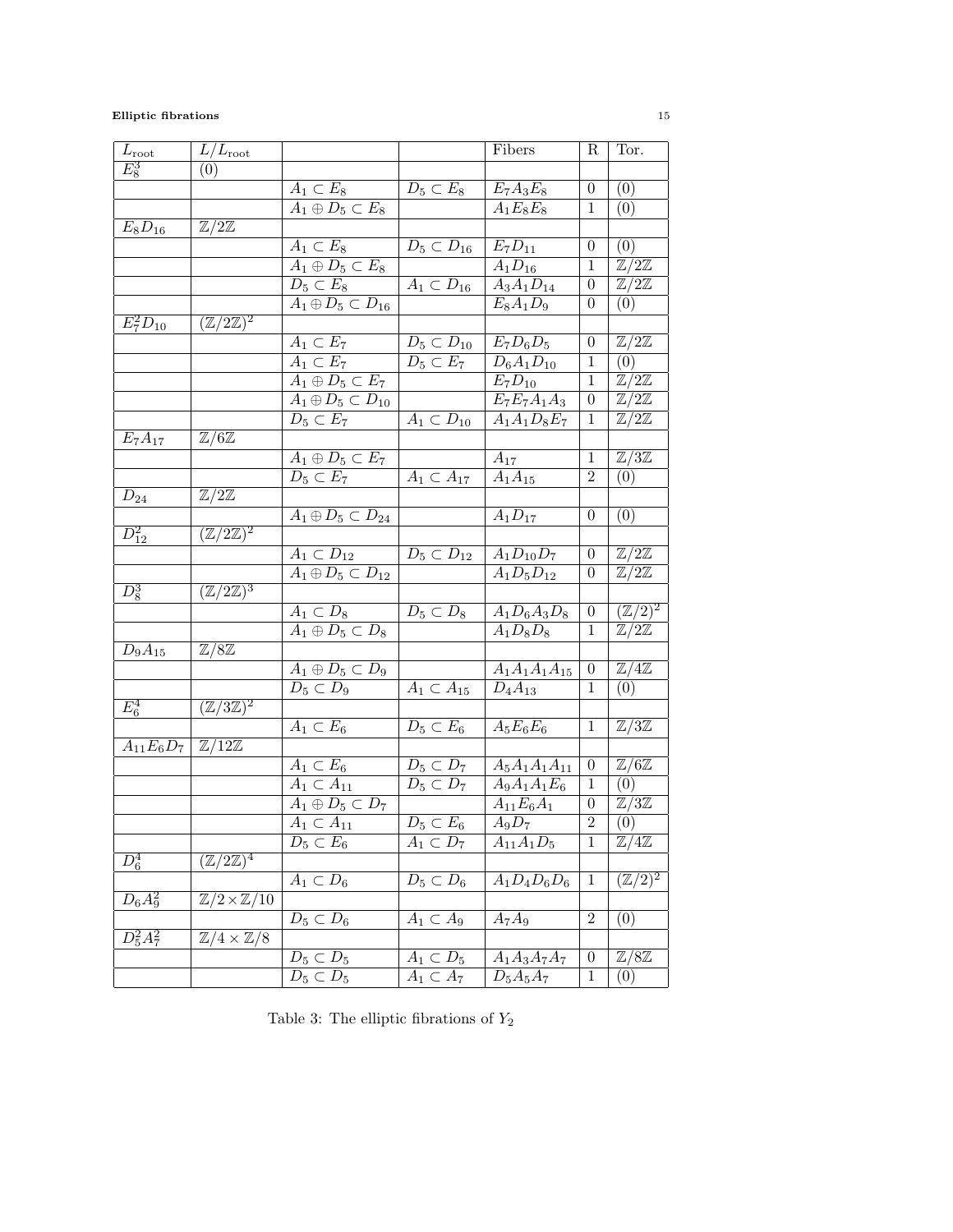By proposition [6.3](#page-10-0) [15,](#page-12-1)  $\eta_7^{(1)} \in (D_5)_{E}^{\perp}$  $\frac{1}{E_7^{(1)*}} = A_1 \oplus (-4)$ , but  $2\eta_7 \notin A_1$  and by proposition [6.3](#page-10-0) [10](#page-11-0)  $2\eta_7^{(1)} \in (A_1)_{F^{(1)}}^{\perp} = D_6$ .  $\frac{1}{E_7^{(1)}} = D_6$ . So

$$
\overline{W}_{\text{root}}/W_{\text{root}} = \langle \eta_7^{(1)} + \delta_{10} + W_{\text{root}} \rangle \simeq \mathbb{Z}/2\mathbb{Z}.
$$

6.4.2 Fibration  $E_7D_{10}$ . It is obtained from  $D_5 \oplus A_1 \subset E_7^{(1)}$ . Since by propo-sition [6.3](#page-10-0) [20](#page-12-2)  $(D_5 \oplus A_1)^{\perp}_{E_7} = (-4)$ , det  $N = 8 \times 4$  so  $W/N \simeq \mathbb{Z}/2\mathbb{Z}$ . Again by proposition [6.3](#page-10-0) [20,](#page-12-2)  $2\eta_7^{(1)} \notin (D_5 \oplus A_1)_{E}^{\perp}$  $\frac{1}{E_7^{(1)}}$  and we get  $W/N = \langle \eta_7^{(2)} + \bar{\delta}_{10} + N \rangle$ . Since  $2\eta_7^{(2)} \in E_7$  and  $2\bar{\delta}_{10} \in D_{10}$ , it follows

$$
\overline{W}_{\text{root}}/W_{\text{root}} \simeq \mathbb{Z}/2\mathbb{Z}.
$$

6.4.3 Fibration  $2A_1D_8E_7$ . It is obtained from the primitive embeddings  $A_1 \subset$  $D_{10}$  and  $D_5 \subset E_7^{(1)}$ . By proposition [6.3](#page-10-0) [8](#page-11-1) and [15,](#page-12-1) we get  $(A_1)_{D_{10}}^{\perp} = A_1 \oplus D_8$  and  $(D_5)^{\perp}_{\scriptscriptstyle{E}}$  $\mathcal{L}_{E_7^{(1)}}^{\perp} = A_1 \oplus (-4)$ , so det  $N = 8 \times 4^2$  and  $W/N \simeq (\mathbb{Z}/2\mathbb{Z})^2 \simeq L/L_{\text{root}}$ .

By proposition [6.3](#page-10-0) [15,](#page-12-1)  $2\eta_7^{(1)} \notin A_1$  and by proposition 6.3 [8](#page-11-1)  $2\bar{\delta}_{10} \in A_1 \oplus D_8$  so

$$
\overline{W}_{\text{root}}/W_{\text{root}} \simeq \mathbb{Z}/2\mathbb{Z}.
$$

6.5  $L_{\text{root}} = E_7 A_{17}$ .

$$
L/L_{\rm root} = \langle \eta_7 + 3\alpha_{17} + L_{\rm root} \rangle \simeq \mathbb{Z}/6\mathbb{Z}
$$

6.5.1 Fibration  $A_{17}$ . It is obtained from the primitive embedding  $D_5 \oplus A_1 \subset E_7$ . By proposition [6.3](#page-10-0) [20,](#page-12-2)  $(D_5 \oplus A_1)^{\perp}_{E_7} = (-4)$ , so det  $N = 8 \times 9$  and  $W/N \simeq$  $\mathbb{Z}/3\mathbb{Z} = \langle 6\alpha_{17} + N \rangle$ . Moreover, since  $18\alpha_{17} \in A_{17}$ ,  $6\alpha_{17} \in \overline{W}_{\text{root}}$  so

$$
\overline{W}_{\text{root}}/W_{\text{root}} \simeq \mathbb{Z}/3\mathbb{Z}.
$$

6.5.2 Fibration  $A_1A_{15}$ . It is obtained from the primitive embeddings  $D_5 \subset E_7$ and  $A_1 \subset A_{17}$ . By proposition [6.3](#page-10-0) [15](#page-12-1) and [1,](#page-10-1)  $(D_5)^{\perp}_{E_7} = A_1 \oplus (-4)$  and  $(A_1)^{\perp}_{A_{17}} = L_{15}^2$ with det  $L_{15}^2 = 2 \times 18$ , so det  $N = 8 \times 6^2$  and  $W/N \simeq \mathbb{Z}/6\mathbb{Z} \simeq L/L_{\text{root}}$ . But, by lemma [5.2,](#page-7-4)  $W_{\text{root}} = A_1 A_{15}$  has no overlattice. Hence

$$
\overline{W}_{\text{root}}/W_{\text{root}} \simeq (0).
$$

6.6  $L_{\text{root}} = D_8^3$ .

$$
\begin{array}{ll} L/L_{\mbox{root}} & = \langle \delta_8^{(1)} + \overline{\delta}_8^{(2)} + \overline{\delta}_8^{(3)}, \overline{\delta}_8^{(1)} + \delta_8^{(2)} + \overline{\delta}_8^{(3)}, \overline{\delta}_8^{(1)} + \overline{\delta}_8^{(2)} + \delta_8^{(3)} \rangle \bmod. \ L_{\mbox{root}} \\ & \simeq (\mathbb{Z}/2\mathbb{Z})^3 \end{array}
$$

6.6.1 Fibration  $A_1D_8D_8$ . It comes from the primitive embedding  $D_5 \oplus A_1 \subset$  $D_8^{(1)}$ . By proposition [6.3](#page-10-0) [18,](#page-12-3)  $(D_5 \oplus A_1)^{\perp}_{D_8} = A_1 \oplus (-4)$  so det  $N = 8 \times 4^2$  and  $W/N \simeq (\mathbb{Z}/2\mathbb{Z})^2$ . By proposition [6.3](#page-10-0) [18,](#page-12-3)  $4\delta_8 \notin (D_5 \oplus A_1)^{\perp}_{D_8}$  so  $W/N = \langle \overline{\delta}_8^{(1)} +$  $\delta_8^{(2)} + \overline{\delta}_8^{(3)}$  $\frac{1}{8}$ ,  $\overline{\delta}_8^{(1)} + \overline{\delta}_8^{(2)} + \delta_8^{(3)}$ . Again by proposition [6.3](#page-10-0) [18](#page-12-3)  $\overline{\delta}_8 \notin A_1$ , so only  $2(\delta_8^{(2)} +$  $\overline{\delta_8}^{(2)} + \overline{\delta_8}^{(3)} + \delta_8^{(3)}$   $\in W_{\text{root}}$  and

$$
\overline{W}_{\text{root}}/W_{\text{root}} \simeq \mathbb{Z}/2\mathbb{Z}.
$$

**6.7** 
$$
L_{\text{root}} = D_9 A_{15}
$$
.  
 $L/L_{\text{root}} = \langle \delta_9 + 2\alpha_{15} + L_{\text{root}} \rangle \simeq \mathbb{Z}/8\mathbb{Z}$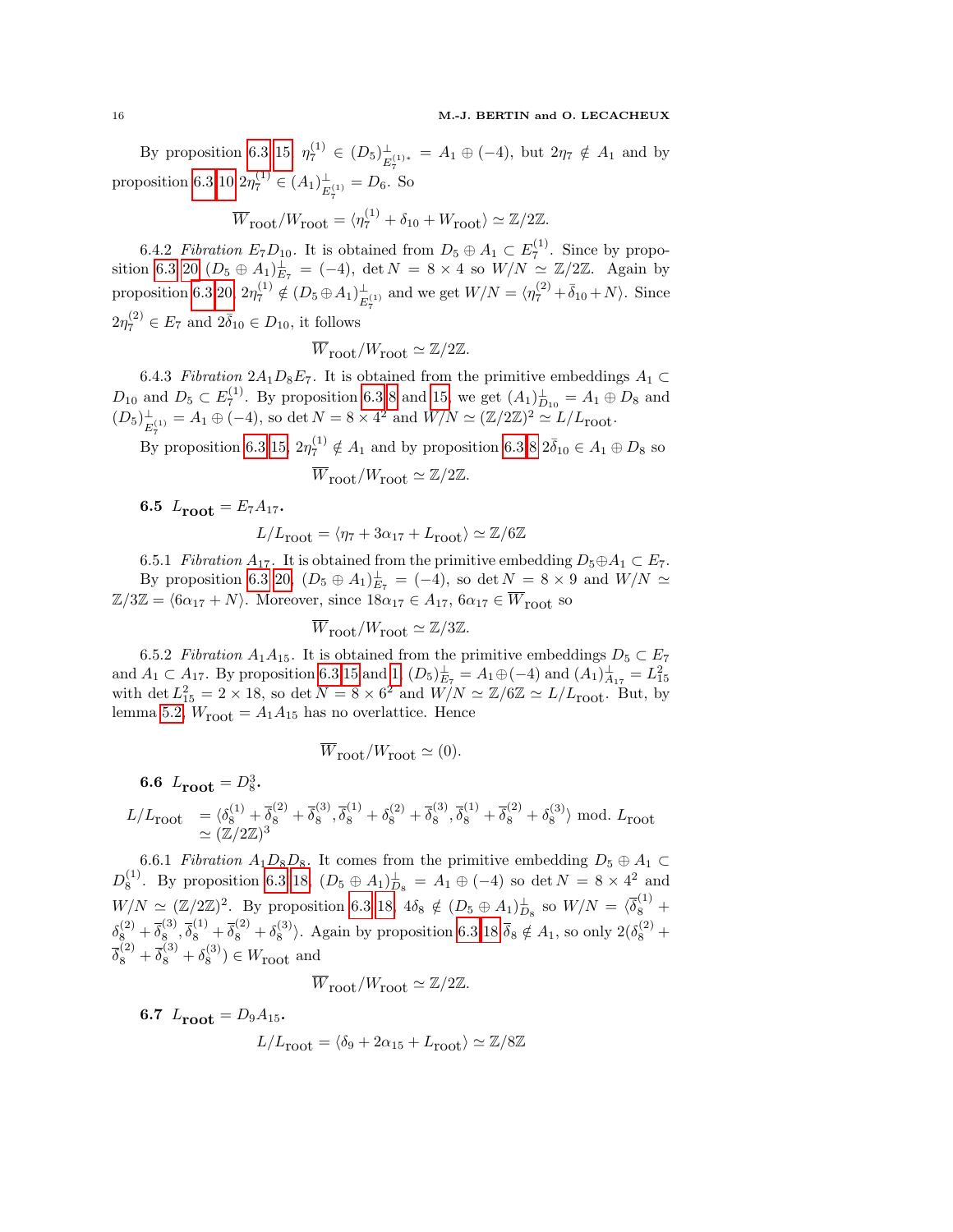6.7.1 Fibration  $D_4A_{13}$ . It comes from the primitive embeddings  $D_5 \subset D_9$  and  $A_1 \subset A_{15}$ . By proposition [6.3](#page-10-0) [12](#page-11-2) and [1,](#page-10-1)  $(D_5)_{D_9}^{\perp} = D_4$ ,  $(A_1)_{A_{15}}^{\perp} = L_{13}^2$  with  $\det L_{13}^2 = 2 \times 16$  so  $\det N = 8 \times 16$  and  $W/N \simeq \mathbb{Z}/4\mathbb{Z}$ . But by lemma [5.2,](#page-7-4)  $W_{\text{root}} = D_4 A_{13}$  has no overlattice since  $q_{A_{13}}(\alpha_{13}) = \begin{pmatrix} -1 \\ -14 \end{pmatrix}$  and  $q_{D_4}(\delta_4) \in \mathbb{Z}$ . Hence

$$
W_{\text{root}}/W_{\text{root}} \simeq (0).
$$

6.8  $L_{\text{root}} = E_6^4$ .

$$
L/L_{\text{root}} = \langle \eta_6^{(1)} + \eta_6^{(2)} + \eta_6^{(3)}, 2\eta_6^{(1)} + \eta_6^{(3)} + \eta_6^{(4)} \rangle \bmod .L_{\text{root}} \simeq (\mathbb{Z}/3\mathbb{Z})^2
$$

6.8.1 Fibration  $A_5E_6E_6$ . We can suppose the primitive embeddings  $A_1 \subset E_6^{(1)}$ and  $D_5 \subset E_6^{(2)}$ . By proposition [6.3](#page-10-0) [9](#page-11-3) and [14,](#page-11-4)  $(A_1)_{E_6}^{\perp} = A_5$  and  $(D_5)_{E_6}^{\perp} = (-12)$ so det  $N = 8 \times 9^2$  and  $W/N = (\mathbb{Z}/3\mathbb{Z})^2$ . By proposition [6.3](#page-10-0) [9,](#page-11-3)  $3\eta_6^{(1)} \in A_5$  so  $2\eta_6^{(1)} + \eta_6^{(3)} + \eta_6^{(4)} \in \overline{W}_{\text{root}}$  but  $\eta_6^{(1)} + \eta_6^{(2)} + \eta_6^{(3)} \notin \overline{W}_{\text{root}}$  by proposition [6.3](#page-10-0) [14.](#page-11-4) Hence

$$
\overline{W}_{\text{root}}/W_{\text{root}} \simeq \mathbb{Z}/3\mathbb{Z}.
$$

6.9  $L_{\text{root}} = A_{11} E_6 D_7$ .

$$
L/L_{\rm root} = \langle \alpha_{11} + \eta_6 + \delta_7 + L_{\rm root} \rangle \simeq \mathbb{Z}/12\mathbb{Z}
$$

6.9.1 Fibration  $A_9A_1A_1E_6$ . It follows from the primitive embeddings  $A_1 \subset A_{11}$ and  $D_5 \subset D_7$ . By proposition [6.3](#page-10-0) [5](#page-11-5) and [12,](#page-11-2)  $(A_1)_{A_{11}}^{\perp} = L_9^2$ ,  $\det L_9^2 = 2 \times 12$ ,  $(D_5)_{D_7}^{\perp} = D_2 \simeq A_1^{\oplus 2}$  so det  $N = 8 \times 6^2$  and  $W/N \simeq \mathbb{Z}/6\mathbb{Z} = \langle 2\alpha_{11} + 2\eta_6 + 2\delta_7 + N \rangle$ . Since  $k(2\alpha_{11}) \notin A_9$  by proposition [6.3](#page-10-0) [5,](#page-11-5) we get

$$
\overline{W}_{\text{root}}/W_{\text{root}} = (0).
$$

6.9.2 Fibration A<sub>9</sub>D<sub>7</sub>. By lemma [5.2,](#page-7-4) it follows that  $W_{\text{root}} = A_9D_7$  has no overlattice since  $q_{A_9}(\alpha_9) = \left(-\frac{1}{10}\right)$  and  $q_{D_7} = \left(-\frac{7}{4}\right)$ . Hence

$$
\overline{W}_{\text{root}}/W_{\text{root}} = (0).
$$

6.9.3 Fibration  $A_{11}A_1D_5$ . It comes from the primitive embeddings  $D_5 \subset E_6$ and  $A_1 \,\subset D_7$ . By proposition [6.3](#page-10-0) [14](#page-11-4) and [7,](#page-11-6)  $(D_5)_{E_6}^{\perp} = (-12)$  and  $(A_1)_{D_7}^{\perp} = A_1 \oplus D_5$ , so det  $N = 8 \times 12^2$  and  $W/N \simeq \mathbb{Z}/12\mathbb{Z} \simeq L/L_{\text{root}}$ . Since  $W_{\text{root}} \cap E_6 = \emptyset$ , we get also  $\overline{W}_{\text{root}} \cap E_6 = \emptyset$ . Now  $3\alpha_{11} + 3\delta_7 \in \overline{W}_{\text{root}}$  since  $3\delta_7 \equiv \delta_7$  and  $4(3\alpha_{11} + 3\delta_7) \in W_{\mbox{root}}$  . Hence

$$
\overline{W}_{\text{root}}/W_{\text{root}} \simeq \mathbb{Z}/4\mathbb{Z}.
$$

**6.10** 
$$
L_{\text{root}} = D_6^4
$$
.  

$$
L_{\text{root}} = \sqrt{x}^{(1)} + \frac{1}{x^{(4)}} \overline{x}^{(2)} + \frac{1}{x^{(3)}} \overline{x}^{(1)} + \frac{1}{x^{(3)}} \overline{x}^{(4)}
$$

 $L/L_{\text{root}} = \langle \overline{\delta}_6^{(1)} + \overline{\delta}_6^{(4)} \rangle$  $\overline{\delta_6}^{(4)}, \overline{\delta_6}^{(2)} + \overline{\delta_6}^{(3)}$  $\delta_6^{(3)}, \delta_6^{(1)} + \overline{\delta}_6^{(3)} + \delta_6^{(4)}, \overline{\delta}_6^{(1)} + \overline{\delta}_6^{(2)}$  $\binom{2}{6}$  mod.  $L_{\text{root}} \simeq (\mathbb{Z}/2\mathbb{Z})^4$ 6.10.1 Fibration  $A_1D_4D_6D_6$ . We assume the primitive embeddings  $A_1 \subset D_6^{(1)}$ 

and  $D_5 \subset D_6^{(2)}$ . By proposition [6.3](#page-10-0) [13](#page-11-7) and [6,](#page-11-8)  $(A_1)_{D_6}^{\perp} = A_1 \oplus D_4$ ,  $(D_5)_{D_6}^{\perp} = (-4)$ , so det  $N = 8 \times 8^2$  and  $W/N \simeq (Z/2\mathbb{Z})^3$ . After enumeration of all the elements of  $L/L_{\text{root}}$ , since by proposition [6.3](#page-10-0) [13](#page-11-7) and [6](#page-11-8)  $\overline{\delta}_6^{(2)} \in (D_5)_{D_6^*}^{\perp}$  and only  $\overline{\delta}_6^{(1)}$  or  $\tilde{\delta}_6^{(1)} \in (A_1)_{D_6^*}^{\perp}$ , we get

$$
W/N = \{\overline{\delta}_6^{(1)} + \overline{\delta}_6^{(4)}, \overline{\delta}_6^{(2)} + \overline{\delta}_6^{(3)}, \overline{\delta}_6^{(1)} + \overline{\delta}_6^{(2)}, \overline{\delta}_6^{(2)} + \overline{\delta}_6^{(4)}, \overline{\delta}_6^{(1)} + \overline{\delta}_6^{(3)}, \overline{\delta}_6^{(3)} + \overline{\delta}_6^{(4)}, \overline{\delta}_6^{(1)} + \overline{\delta}_6^{(2)} + \overline{\delta}_6^{(3)} + \overline{\delta}_6^{(4)}\}
$$
  

$$
\simeq (\mathbb{Z}/2\mathbb{Z})^3
$$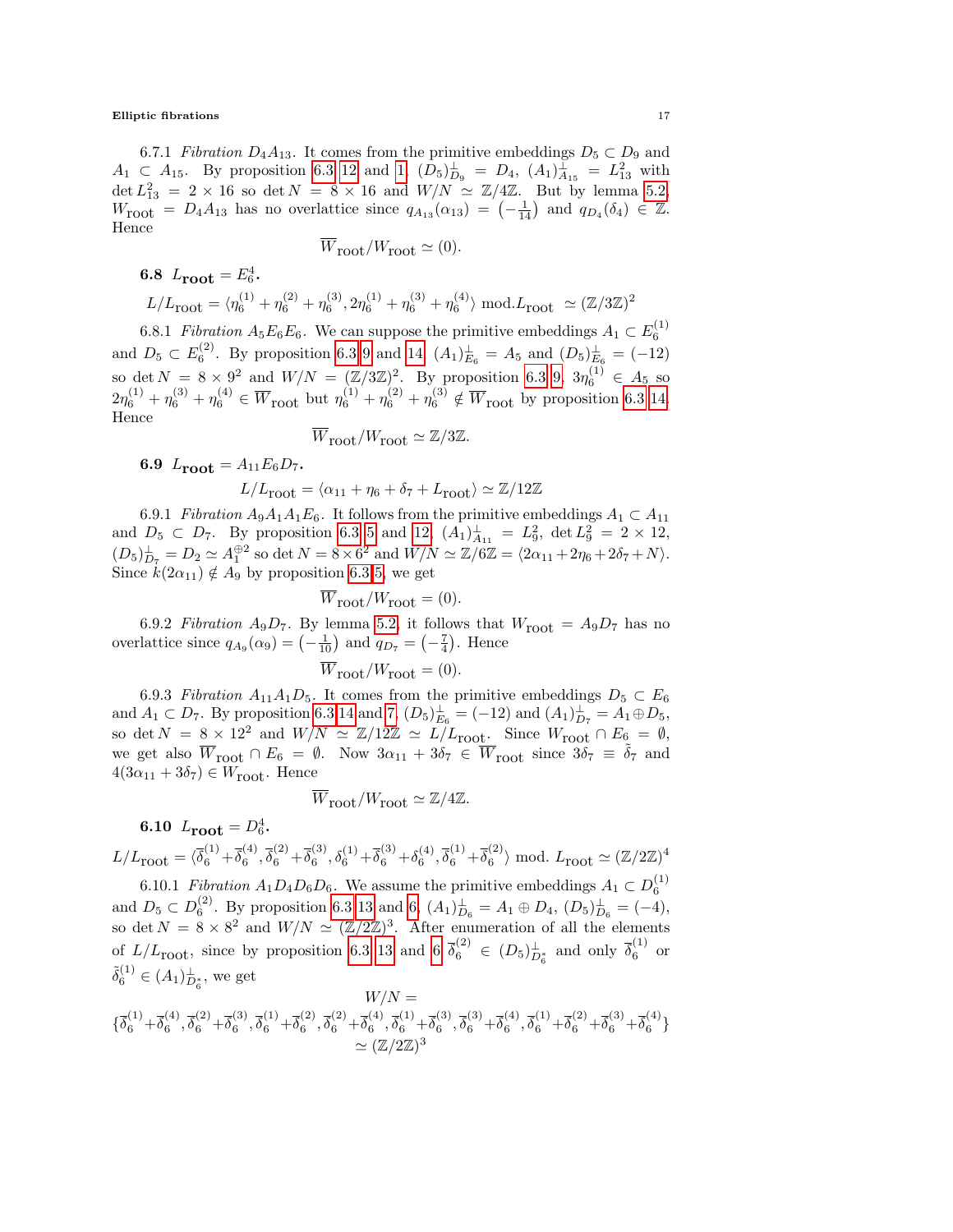As  $2\overline{\delta}_6^{(2)} \notin W_{\text{root}}$  and  $2\overline{\delta}_6^{(1)} \in A_1 \oplus D_4$ , it follows

$$
\overline{W}_{\text{root}}/W_{\text{root}} = \{ \overline{\delta}_6^{(1)} + \overline{\delta}_6^{(4)}, \overline{\delta}_6^{(1)} + \overline{\delta}_6^{(3)}, \overline{\delta}_6^{(3)} + \overline{\delta}_6^{(4)}, 0 \}
$$

$$
\simeq \mathbb{Z}/2\mathbb{Z} \times \mathbb{Z}/2\mathbb{Z}
$$

**6.11**  $L_{\text{root}} = D_6 A_9^2$ .

$$
L/L_{\text{root}} = \langle \delta_6 + 5\alpha_9^{(2)}, \delta_6 + \alpha_9^{(1)} + 2\alpha_9^{(2)} \rangle \text{ mod.} L_{\text{root}} \simeq \mathbb{Z}/2\mathbb{Z} \oplus \mathbb{Z}/10\mathbb{Z}
$$

6.11.1 Fibration A<sub>7</sub>A<sub>9</sub>. We assume the following primitive embeddings  $D_5 \subset$  $D_6$  and  $A_1 \,\subset A_9^{(1)}$ . By proposition [6.3](#page-10-0) [13](#page-11-7) and [4,](#page-11-9)  $(D_5)_{D_6}^{\perp} = (-4)$ ,  $(A_1)_{A_9}^{\perp} = L_7^2$ , det  $L_7^2 = 2 \times 10$  so det  $N = 8 \times 10^2$  and  $[W : N] = 10$ . Enumerating the elements of  $L/L_{\text{root}}$  and since  $\delta_6 \notin (D_5)_{D_6^*}^{\perp}$  by proposition [6.3](#page-10-0) [13,](#page-11-7) we get

$$
W/N = \{ \alpha_9^{(1)} + 7\alpha_9^{(2)}, 2\alpha_9^{(1)} + 4\alpha_9^{(2)}, 3\alpha_9^{(1)} + \alpha_9^{(2)}, 4\alpha_9^{(1)} + 8\alpha_9^{(2)}, 5\alpha_9^{(1)} + 5\alpha_9^{(2)},
$$
  
\n
$$
6\alpha_9^{(1)} + 2\alpha_9^{(2)}, 7\alpha_9^{(1)} + 9\alpha_9^{(2)}, 8\alpha_9^{(1)} + 6\alpha_9^{(2)}, 9\alpha_9^{(1)} + 3\alpha_9^{(2)}, 0 \}
$$
  
\n
$$
\simeq \mathbb{Z}/10\mathbb{Z}
$$

Since  $k\alpha_9^{(1)} \notin A_7$  by proposition [6.3](#page-10-0) [4,](#page-11-9) it follows

$$
\overline{W}_{\text{root}}/W_{\text{root}} = (0).
$$

6.12  $L_{\text{root}} = D_5^2 A_7^2$ .

 $L/L_{\text{root}} = \langle 2\alpha_7^{(1)} + \delta_5^{(1)} + \delta_5^{(2)}, \alpha_7^{(1)} + \alpha_7^{(2)} + \delta_5^{(1)} + 2\delta_5^{(2)}\rangle \text{mod. } L_{\text{root}} \simeq \mathbb{Z}/4\mathbb{Z} \times \mathbb{Z}/8\mathbb{Z}$ 

6.12.1 Fibration  $D_5A_5A_7$ . We assume the primitive embeddings  $D_5 \subset D_5^{(2)}$ and  $A_1 \subset A_7^{(1)}$ . By proposition [6.3](#page-10-0) [3,](#page-11-10)  $(A_1)_{A_7}^{\perp} = L_5^2$ , det  $L_5^2 = 2 \times 8$  so det  $N = 8 \times 8^2$ and  $[W : N] = 8$ . Now enumerating the elements of  $L/L_{\text{root}}$  and since  $\delta_5^{(2)}$  does not occur in W, we get  $W/N = \langle 5\alpha_7^{(1)} + \alpha_7^{(2)} + 3\delta_5^{(1)} + N \rangle$ . Since by proposition [6.3](#page-10-0) [3](#page-11-10)  $k\alpha_7^{(1)} \notin A_5$ , it follows

$$
\overline{W}_{\text{root}}/W_{\text{root}} = (0).
$$

 $\Box$ 

# 7 Equations of the fibrations

In the next sections we give Weierstrass equations of all the elliptic fibrations. Wewill use the following proposition  $(20)$  p.559-560 or  $[23]$  Prop. 12.10).

**Proposition 7.1** Let  $X$  be a  $K3$  surface and  $D$  an effective divisor on  $X$  that has the same type as a singular fiber of an elliptic fibration. Then X admits a unique elliptic fibration with D as a singular fiber. Moreover, any irreducible curve C on X with  $D.C = 1$  induces a section of the elliptic fibration.

First we show that one of the fibrations is the modular elliptic surface with base curve the modular curve  $X_1(8)$  corresponding to modular group  $\Gamma_1(8)$ . As we see in the Table [3,](#page-14-0) it corresponds to the fibration  $A_1, A_3, 2A_7$ . The Mordell-Weil group is a torsion group of order 8. We draw a graph with the singular fibers  $I_2, I_4, 2I_8$ and the 8-torsion sections. Most divisors used in the previous proposition can be drawn on the graph.

From this modular fibration we can easily write a Weierstrass equation of two other fibrations of respective parameter k and v. From the singular fibers of these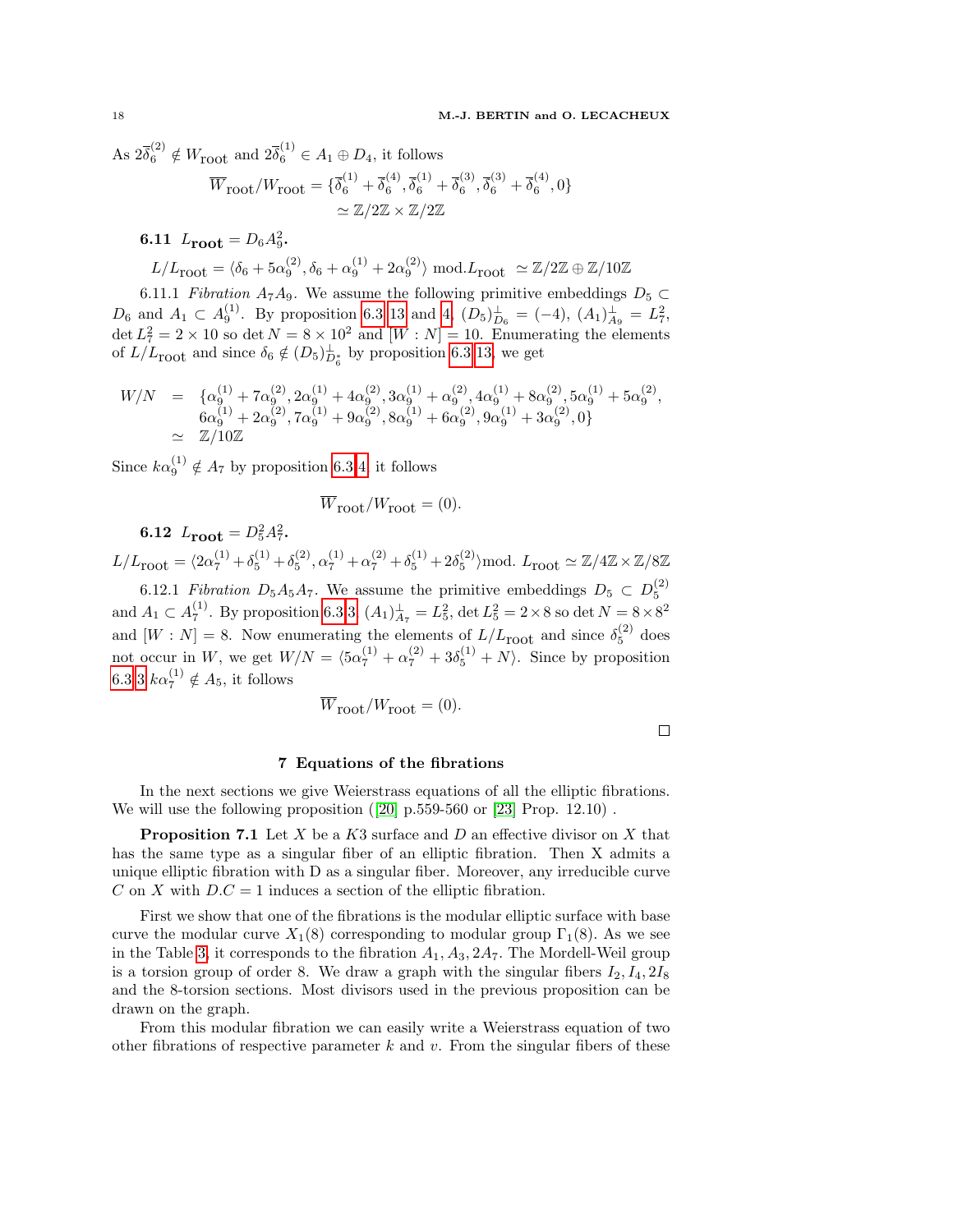### Elliptic fibrations and the set of the set of the set of the set of the set of the set of the set of the set of the set of the set of the set of the set of the set of the set of the set of the set of the set of the set of

two fibrations we obtain the divisors of a set of functions on  $Y_2$ . These functions generate a group whose horizontal divisors correspond to the 8-torsion sections. These divisors lead to more fibrations.

If  $X$  is a  $K3$  surface and

$$
\pi:X\to C
$$

an elliptic fibration, then the curve  $C$  is of genus 0 and we define an elliptic parameter as a generator of the function field of C. The parameter is not unique but defined up to linear fractional transformations.

From the previous proposition we can obtain equations from the linear system of D. Moreover if we have two effective divisors  $D_1$  and  $D_2$  for the same fibration we can choose an elliptic parameter with divisor  $D_1 - D_2$ . We give all the details for the fibrations of respective parameter t and  $\psi$ .

For each elliptic fibration we will give a Weierstrass model numbered from 1 to 30, generally in the two variables  $y$  and  $x$ . Parameters are denoted with small latine or greek letters. In most cases we give the change of variables that converts the defining equation into a Weierstrass form. Otherwise we use standard algorithms to obtain a Weierstrass form (see for example [\[6\]](#page-36-4)). From a Weierstrass equation we get the singular fibers, using [\[28\]](#page-37-20) for example, thus the corresponding fibration in Table [3;](#page-14-0) so we know the rank and the torsion of the Mordell-Weil group. If the rank is  $> 0$  we give points and heights of points, which, using the formula of proposition [5.1,](#page-6-1) generate the Mordell-Weil lattice. Heights are computed with Weierstrass equations as explained in [\[11\]](#page-37-15). Alternatively we can compute heights as in [\[25\]](#page-37-14) and [\[13\]](#page-37-9).

7.1 Equation of the modular surface associated to the modular group  $\Gamma_1(8)$ . We start with the elliptic surface

$$
X + \frac{1}{X} + Y + \frac{1}{Y} = k.
$$

From Beauville's classification [\[2\]](#page-36-5), we know that it is the modular elliptic surface corresponding to the modular group  $\Gamma_1(4) \cap \Gamma_0(8)$ . Using the birational transformation

$$
X = \frac{-U(U-1)}{V}
$$
 and 
$$
Y = \frac{V}{U-1}
$$

with inverse

$$
U = -XY
$$
 and 
$$
V = -Y(XY + 1)
$$

we obtain the Weierstrass equation

$$
V^2 - kUV = U(U - 1)^2.
$$

The point  $Q = (U = 1, V = 0)$  is a 4-torsion point. If we want A with  $2A = Q$  to be a rational point, then  $k = -s - 1/s + 2$ . It follows

$$
V^2 + (s + \frac{1}{s} - 2)UV = U(U - 1)^2.
$$
 (1)

and

$$
X + \frac{1}{X} + Y + \frac{1}{Y} + s + \frac{1}{s} = 2.
$$

The point  $A = (U = s, V = -1 + s)$  is of order 8. We obtain easily its multiples

$$
\begin{array}{ccccc} & A & 2A & 3A & 4A & 5A & 6A & 7A \\ (X,Y) & (-s,1) & (\infty,0) & \left(1,\frac{-1}{s}\right) & (0,0) & \left(\frac{-1}{s},1\right) & (0,\infty) & (1,-s) \end{array}
$$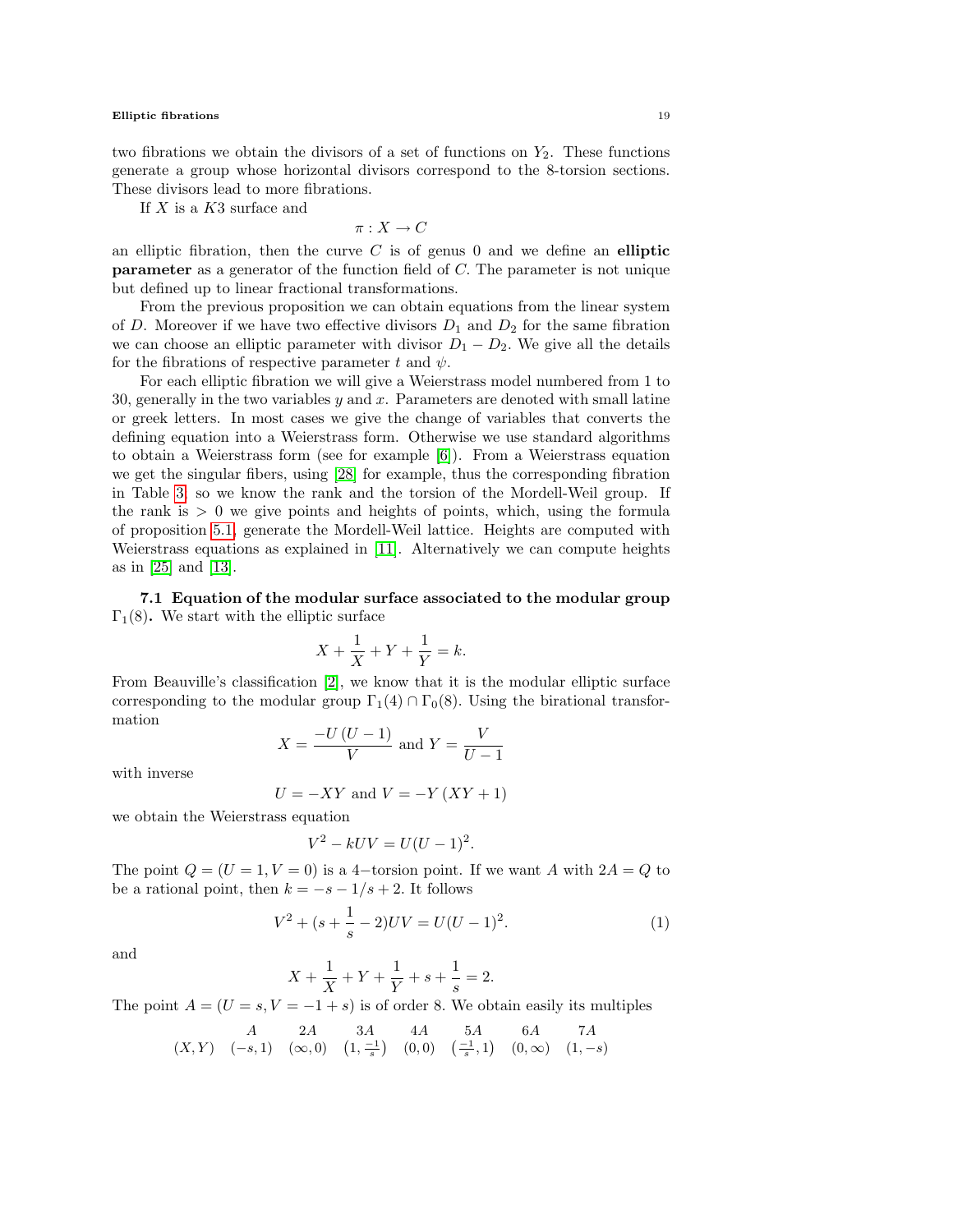Thus we get an equation for the modular surface  $Y_2$  associated to the modular group  $\Gamma_1(8)$ 

$$
Y_2: X + \frac{1}{X} + Y + \frac{1}{Y} + Z + \frac{1}{Z} - 2 = 0
$$

and the elliptic fibration

$$
(X, Y, Z) \mapsto Z = s.
$$

Its singular fibers are

 $I_8$   $(s = 0)$ ,  $I_8$   $(s = \infty)$ ,  $I_4$   $(s = 1)$   $I_2$   $(s = -1)$   $I_1$   $(s = 3 \pm 2)$ √ 2).

From now on, the expression  $I_n$  ( $s = 0$ ) means a singular fiber of type  $I_n$  at  $s = 0$ .

7.2 Construction of the graph from the modular fibration. At  $s = s_0$ , we have a singular fiber of type  $I_{n_0}$ . We denote  $\Theta_{s_0,j}$  with  $s_0 \in \{0,\infty,1,-1\}$ ,  $j \in \{0, \ldots, n_0 - 1\}$  the components of a singular fiber  $I_{n_0}$  such that  $\Theta_{i,j}$ .  $\Theta_{k,j} = 0$ if  $i \neq k$  and

$$
\Theta_{i,j}.\Theta_{i,k} = \begin{cases} 1 \text{ if } |k-j| = 1 \text{ or } |k-j| = n_0 - 1 \\ -2 \text{ if } k = j \\ 0 \text{ otherwise} \end{cases}
$$

the dot meaning the intersection product. By definition, the component  $\Theta_{k,0}$  intersects the zero section  $(0)$ . The  $n_0$ -gone obtained can be oriented in two ways for  $n_0 > 2$ . For each  $s_0$  we want to know which component is cut off by the section (A), i.e. the index  $j(A, s_0)$  such that  $A.\Theta_{s_0,j(A,s_0)} = 1$ . For this, we compute the localheight for the prime  $s - s_0$  with a Weierstrass equation ([\[11\]](#page-37-15)). Since this height is also equal to  $\frac{j(A,s_0)(n_{s_0}-j(A,s_0))}{n_{s_0}}$  we can give an orientation to the  $n_0$ -gone by choosing  $0 \leq j(A, s_0) \leq \frac{n_{s_0}}{2}$ . Hence we get the following results:  $j(A, 0) = 3$ ,  $j(A, s_0) = 1$  for  $s_0 \neq 0$ .

For the other torsion-sections  $(iA)$  we use the algebraic structure of the Néron model and get  $(iA) \cdot \Theta_{0,j} = 1$  if  $j = 3i \mod 8$ ,  $(iA) \cdot \Theta_{0,j} = 0$  if  $j \neq 3i$ . For  $s_0 \in \{\infty, 1, -1\}$  we have  $(iA) \cdot \Theta_{s_0, j} = 1$  if  $i = j \mod n_0$ .

**Remark 7.1** We can also compute  $j(A, s_0)$  explicitly from the Néron model  $(15]$  Theorem 1 and prop. 5 p 96).

Now we can draw the following graph. The vertices are the sections  $(iA)$  and the components  $\Theta_{s_0,j}$  with  $s_0 \in \{0,\infty,1,-1\}$ ,  $j \in \{0,1,..,n_0\}$ . Two vertices B and C are linked by an edge if  $B.C = 1$ . For simplicity the two vertices  $\Theta_{-1,0}, \Theta_{-1,1}$ and the edge between them are not represented. The edges joining  $\Theta_{-1,0}$  and  $(jA)$ , j even are suggested by a small segment from  $(jA)$ , and also edges from  $\Theta_{-1,1}$  to  $(iA), i \text{ odd}.$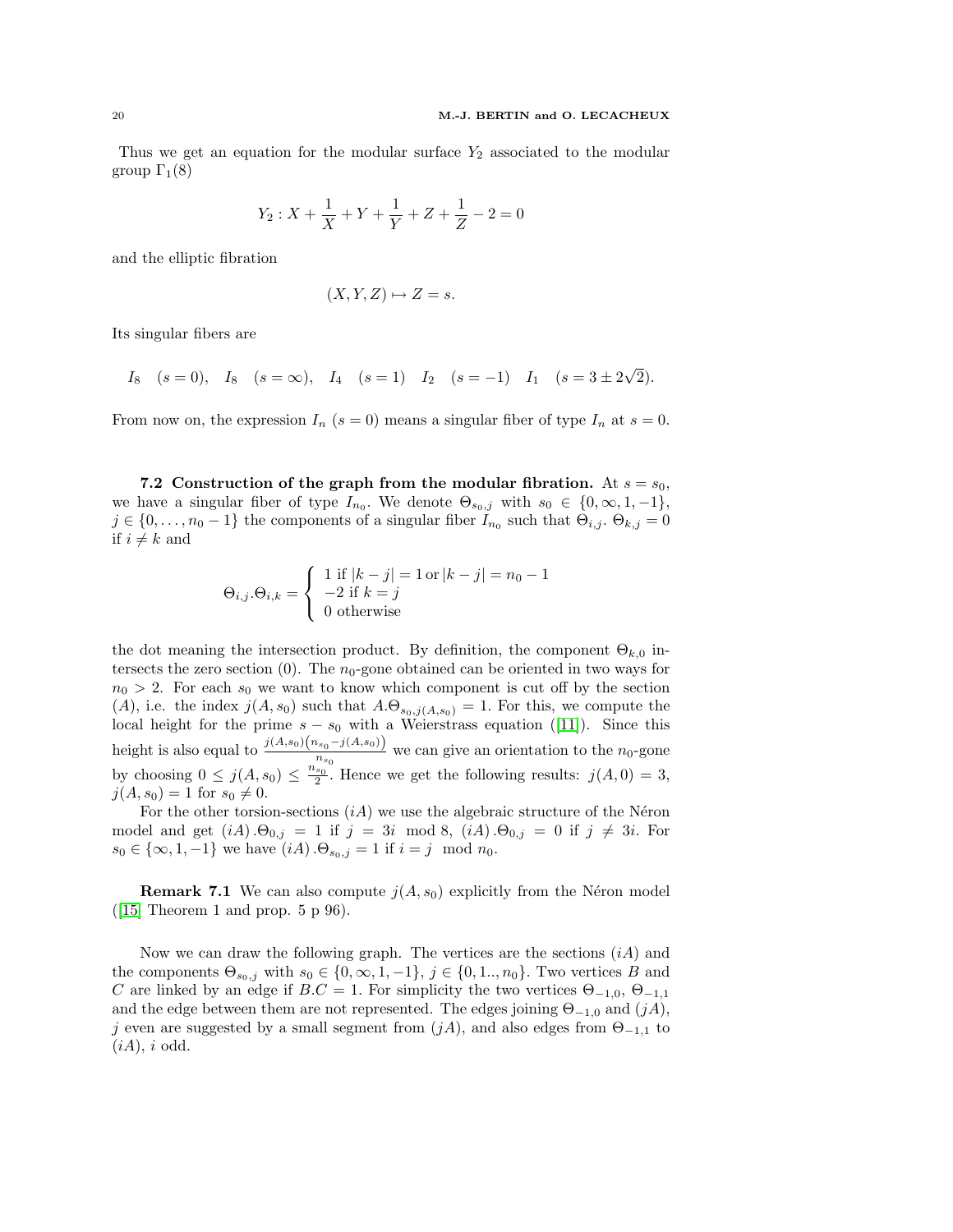

<span id="page-20-0"></span>Figure 3: Graph of singular fibers at  $s = 0, \infty, 1, -1$  and torsion-sections

7.3 Two fibrations. For the two fibrations to be considered we use the following factorizations of the equation of the surface:

$$
(X + Y)(XY + 1)Z + XY(Z - 1)2 = 0
$$
  

$$
(X + ZY)(XZ + Y) + (X + Y)(Y - 1)(X - 1)Z = 0
$$

7.3.1 Fibration of parameter k. The parameter of the first one is  $k = X + Y$ . Eliminating for example  $X$ , we obtain an equation of degree 2 in  $Y$  and  $Z$ ; easily we have the equation

$$
y^{2} - x(k^{2} - 2k + 2) y = x(x - 1)(x - k^{2})
$$
\n(2)

with the birational transformation

$$
Z = \frac{y}{k(x-1)}, Y = -\frac{yk}{-y + x^2 - x}.
$$

The singular fibers of this fibration are

$$
I_1^*
$$
  $(k = 0)$ ,  $I_{12}$   $(k = \infty)$ ,  $I_2$   $(k = 2)$ ,  $I_1$   $(k = 1)$ ,  $I_1$   $(k = \pm 2i)$ .

The rank of the Mordell-Weil group is one. The point  $(x = 1, y = 0)$  is a non-torsion point of height  $\frac{4}{3}$ ; the point  $(0, 0)$  is a two-torsion point and  $(k, k)$  is of order 4.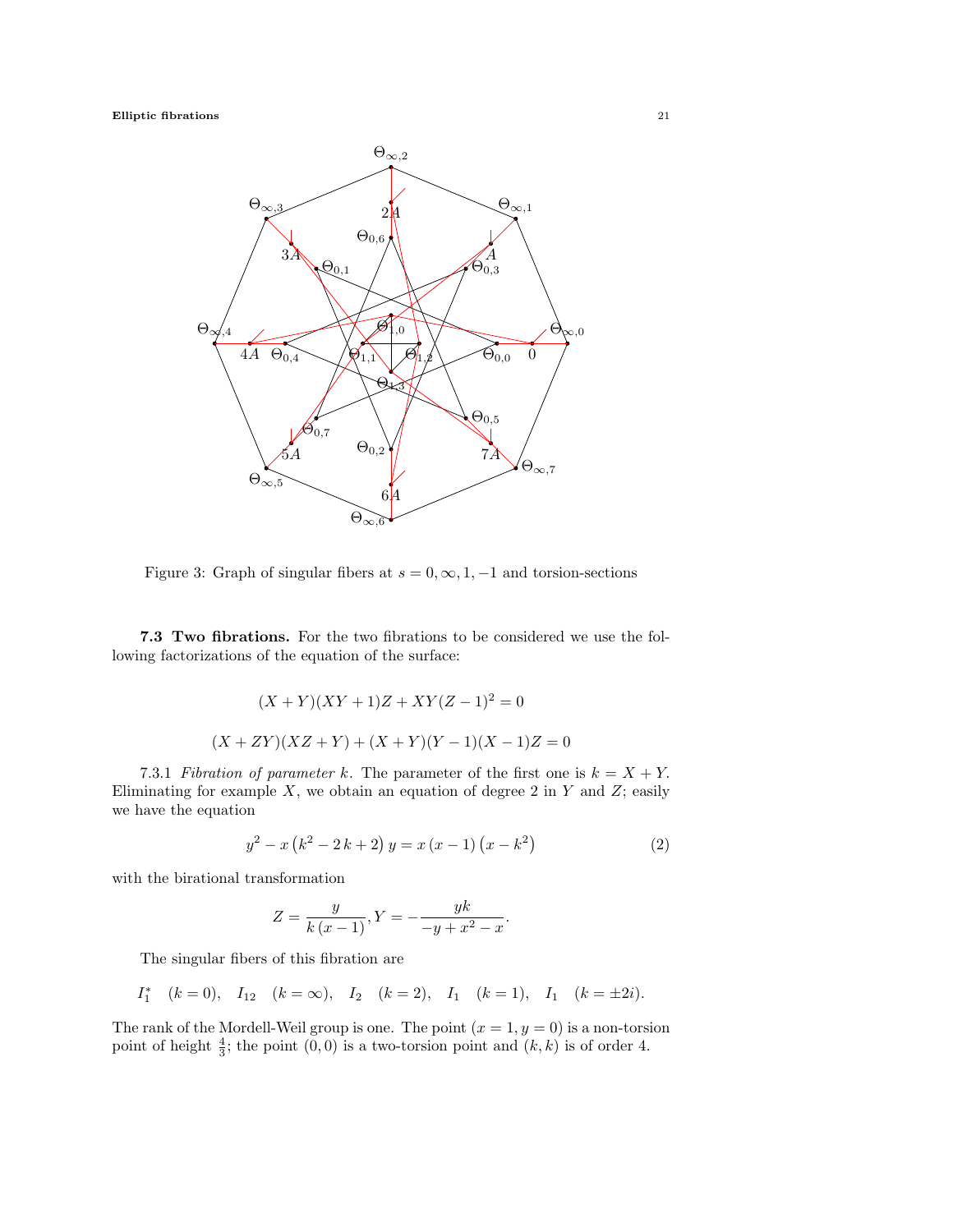7.3.2 Fibration of parameter v. This fibration is obtained from the parameter  $v = \frac{X+ZY}{Y-1}$ . Eliminating Y and using the birational transformation

$$
x = \frac{v(v+X)(-v-1+Z)}{Z}, y = -\frac{v(x-v^3-v^2)}{Z}
$$

we get the equation

$$
y^{2} + (v+1)^{2}yx - v^{2}(1+2v)y = (x-v)(x-v^{2})(x-v^{2}-v^{3}).
$$
 (3)

The singular fibers of this fibration are

$$
I_8
$$
  $(v = 0)$ ,  $I_{10}$   $(v = \infty)$ ,  $I_1$   $(v = v_0)$ .

where  $v_0$  denotes a root of the polynomial  $t^6 - 5t^4 + 39t^2 + 2$ .

The Mordell-Weil group is of rank two; the two points  $(0, v^3), (v, 0)$  are generators of the Mordell-Weil group (the determinant of the heights matrix is  $\frac{1}{10}$ ). The Mordell-Weil torsion-group is 0.

7.4 Divisors. In this section we study the divisors of some functions. Using the elliptic fibration  $(X, Y, Z) \rightarrow Z = s$  we can compute the horizontal divisor of the following functions. We denote  $(f)_h$  the horizontal divisor of f; then we have

 $(X)_h = -(0) - (2A) + (4A) + (6A) (X + s)_h = -(0) - (2A) + 2(A)$  $(Y)_h$  = -(0) – (6A) + (4A) + (2A)  $(Y + s)_h$  = -(0) – (6A) + 2(7A)  $(X-1)_h = -(0) - (2A) + (3A) + (7A)$   $(X+\frac{1}{s})_h = -(0) - (2A) + 2(5A)$  $(Y-1)$ <sub>h</sub> = -(0) – (6A) + (A) + (5A)  $(Y+\frac{1}{s})$ <sub>h</sub> = -(0) – (6A) + 2(3A)  $(X + Y)_h = -(2A) - (6A) + 2(4A)$  $(X + sY)_h = -(0) - (2A) - (6A) + (A) + (3A) + (4A).$ 

<span id="page-21-0"></span>**Proposition 7.2** The horizontal divisors of the 7 functions  $X, Y, X-1, Y-1$ ,  $Y + s$ ,  $X + Y$ ,  $X + sY$  generate the group of principal divisors with support in the 8-torsion sections.

**Proof** If we write  $f_1, f_2, \ldots, f_7$  for these functions, then the determinant of the matrix  $(m_{i,j})$  with  $m_{i,j} = ord_{iA}(f_j), 1 \leq i, j \leq 7$ , is equal to 8.  $\Box$ 

From this proposition we deduce the corollary used in [\[3\]](#page-36-0)

**Corollary 7.1** The 8-order automorphism  $\sigma_8$ , of the surface  $Y_2$ , leaving invariant the fibration of parameter Z and defined by  $M \mapsto M - A$  on the generic fiber, is given by

$$
\sigma_{8}:\left(X,Y,Z\right)\mapsto\left(-\frac{Y+XZ}{X+YZ},\frac{\left(Y+XZ\right)\left(1+YZ\right)}{\left(X+YZ\right)\left(X+Y\right)},Z\right)
$$

**Proof** The image of X by  $\sigma_8$  is the unique function of horizontal divisor  $(7A)$ +  $(5A) - (A) - (3A)$  and equal to 1 at  $(4A)$ . Using the proposition [7.2](#page-21-0) we have  $X^{\sigma_8} = \frac{Z(Y-1)(X-1)(X+Y)}{(X+YZ)^2}$  $\frac{1}{(X+YZ)^2} = -\frac{Y+XZ}{X+YZ}$ . A similar argument gives the result for Y. We can notice that

$$
\sigma_8^2: (X, Y, Z) \mapsto (\frac{1}{Y}, X, Z)
$$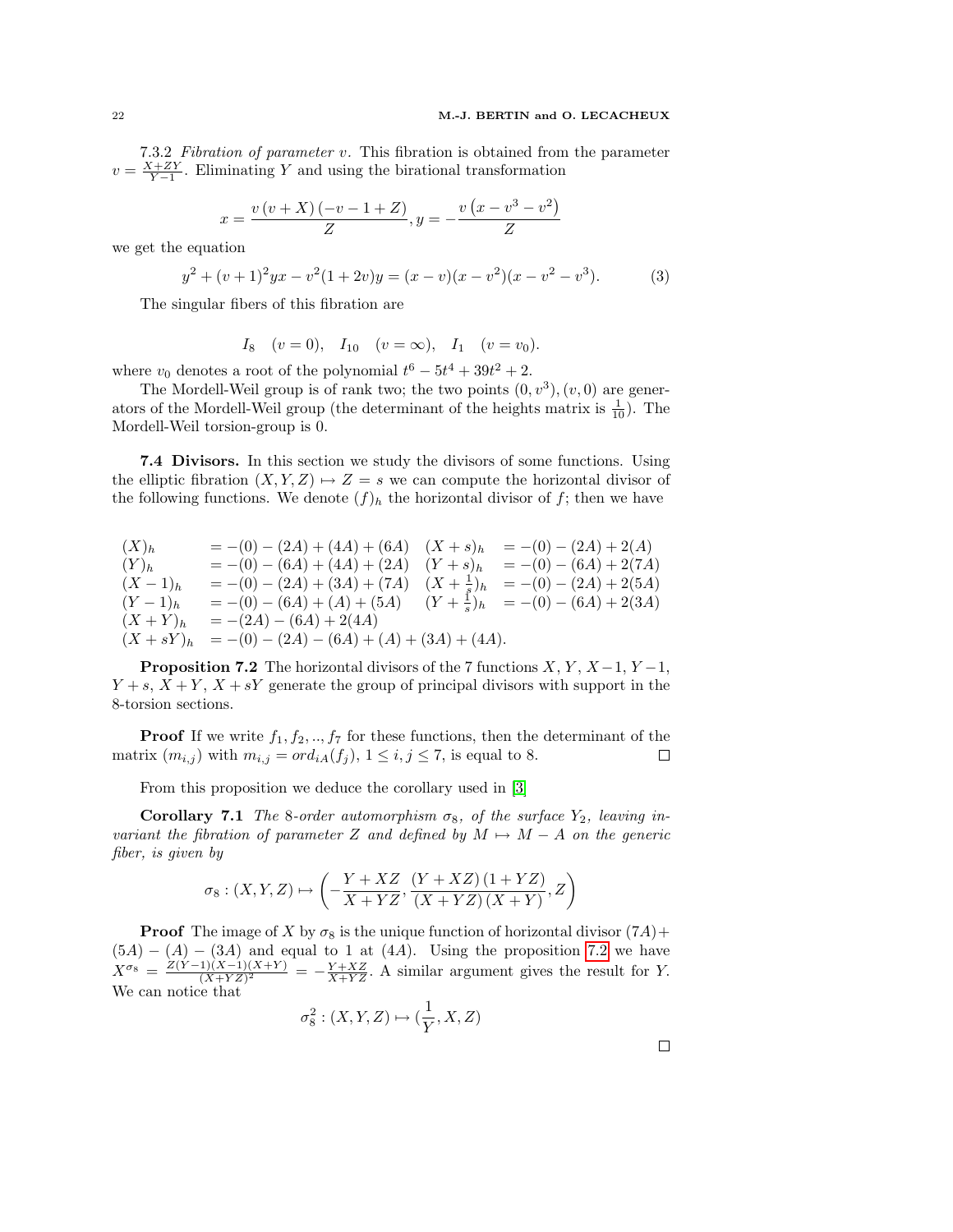We use the following notations:  $Div(f)$  for the divisor of the function f on the surface,  $(f)_0$  for the divisor of the zeros of f and  $(f)_{\infty}$  for the divisor of the poles. We get

$$
Div(Z) = \sum_{i=0}^{7} \Theta_{0,i} - \sum_{i=0}^{7} \Theta_{\infty,i}, \quad (Z-1)_0 = \sum_{i=0}^{3} \Theta_{1,i}, \quad (Z+1)_0 = \sum_{i=0}^{1} \Theta_{-1,i}.
$$

Since X, Y, Z play the same role, the elliptic fibrations  $(X, Y, Z) \mapsto X$  and also  $(X, Y, Z) \rightarrow Y$  have the same property for the singular fibers: two singular fibers of type  $I_8$  for  $X = 0, \infty$  and  $Y = 0, \infty$ , one singular fiber of type  $I_4$  for  $X = 1$ ,  $Y = 1$ . Then we can represent on the graph the divisor of X, drawing two disjoint 8–gones going throught  $(0), (2A)$  and  $(4A), (6A)$  and a disjoint 4–gone throught  $(3A)$ ,  $(7A)$ . We have

$$
Div(X) = -(0) - \Theta_{\infty,0} - \Theta_{\infty,1} - \Theta_{\infty,2} - (2A) - \Theta_{0,6} - \Theta_{0,7} - \Theta_{0,0} + (4A) + \Theta_{\infty,4} + \Theta_{\infty,5} + \Theta_{\infty,6} + (6A) + \Theta_{0,2} + \Theta_{0,3} + \Theta_{0,4} (X - 1)_0 = (3A) + \Theta_{1,3} + (7A) + \Theta_{-1,1}.
$$

A similar calculation for Y gives

$$
Div(Y) = -(0) - \Theta_{\infty,0} - \Theta_{\infty,7} - \Theta_{\infty,6} - (6A) - \Theta_{0,2} - \Theta_{0,1} - \Theta_{0,0} + (4A) + \Theta_{\infty,4} + \Theta_{\infty,3} + \Theta_{\infty,2} + (2A) + \Theta_{0,6} + \Theta_{0,5} + \Theta_{0,4} (Y-1)_0 = (A) + \Theta_{1,1} + (5A) + \Theta_{-1,1}.
$$

The fibration  $(X, Y, Z) \mapsto k = X + Y$  has singular fibers of type  $I_1^*, I_{12}$  at  $k = 0$ and  $k = \infty$ , so we can write the divisor of  $X + Y$ . By permutation we have also the divisors of  $Y + Z$  and  $X + Z$ 

$$
Div(X + Y) = -(2A) - \Theta_{\infty,2} - \Theta_{\infty,1} - \Theta_{\infty,0} - \Theta_{\infty,7} - \Theta_{\infty,6}
$$
  
\n
$$
-(6A) - \Theta_{0,6} - \Theta_{0,7} - \Theta_{0,0} - \Theta_{0,1} - \Theta_{0,2}
$$
  
\n
$$
+ \Theta_{\infty,4} + \Theta_{0,4} + 2(4A) + 2\Theta_{1,0} + \Theta_{1,1} + \Theta_{1,2}
$$
  
\n
$$
Div(X + Z) = -(0) - \Theta_{\infty,0} - \Theta_{\infty,7} - \Theta_{\infty,6} - \Theta_{\infty,5} - \Theta_{\infty,4}
$$
  
\n
$$
- \Theta_{\infty,3} - \Theta_{\infty,2} - (2A) - \Theta_{0,6} - \Theta_{0,7} - \Theta_{0,0}
$$
  
\n
$$
+ \Theta_{1,1} + \Theta_{-1,1} + 2(A) + 2\Theta_{0,3} + \Theta_{0,2} + \Theta_{0,4}
$$
  
\n
$$
Div(Y + Z) = -(0) - \Theta_{\infty,0} - \Theta_{\infty,1} - \Theta_{\infty,2} - \Theta_{\infty,3} - \Theta_{\infty,4}
$$
  
\n
$$
- \Theta_{\infty,5} - \Theta_{\infty,6} - (6A) - \Theta_{0,0} - \Theta_{0,1} - \Theta_{0,2}
$$
  
\n
$$
+ \Theta_{1,3} + \Theta_{-1,1} + 2(7A) + 2\Theta_{0,5} + \Theta_{0,4} + \Theta_{0,6}.
$$

At last the fibration  $(X, Y, Z) \mapsto v = \frac{(X+ZY)}{(Y-1)}$  has two singular fibers of type  $I_8, I_{12}$  at  $v = 0$  and  $v = \infty$ ; thus it follows

$$
Div(\frac{X + ZY}{Y - 1}) = (3A) + \Theta_{1,0} + \Theta_{1,3} + 4A + \Theta_{0,4} + \Theta_{0,3} + \Theta_{0,2} + \Theta_{0,1}
$$

$$
-(2A) - \Theta_{\infty,2} - \Theta_{\infty,1} - \Theta_{\infty,0} - \Theta_{\infty,7} - \Theta_{\infty,6} - \Theta_{\infty,5} - (5A) - \Theta_{0,7} - \Theta_{0,6}.
$$

Remark 7.2 We can show that the following twenty elements form a basis of the Néron-Severi group: the eight torsion sections  $(nA)$   $0 \le 7$ ,  $\Theta_{\infty,i}$ ,  $1 \le i \le 7$ ,  $\Theta_{1,j}$  1  $\leq j \leq 3$ ,  $\Theta_{-1,1}$ , and the fibre. Just compute the Gram matrix using the graph (Figure [3\)](#page-20-0). Its determinant is equal to 8. So, we can recover the divisors of the previous functions by decomposition of others  $\Theta_{i,j}$  in this basis.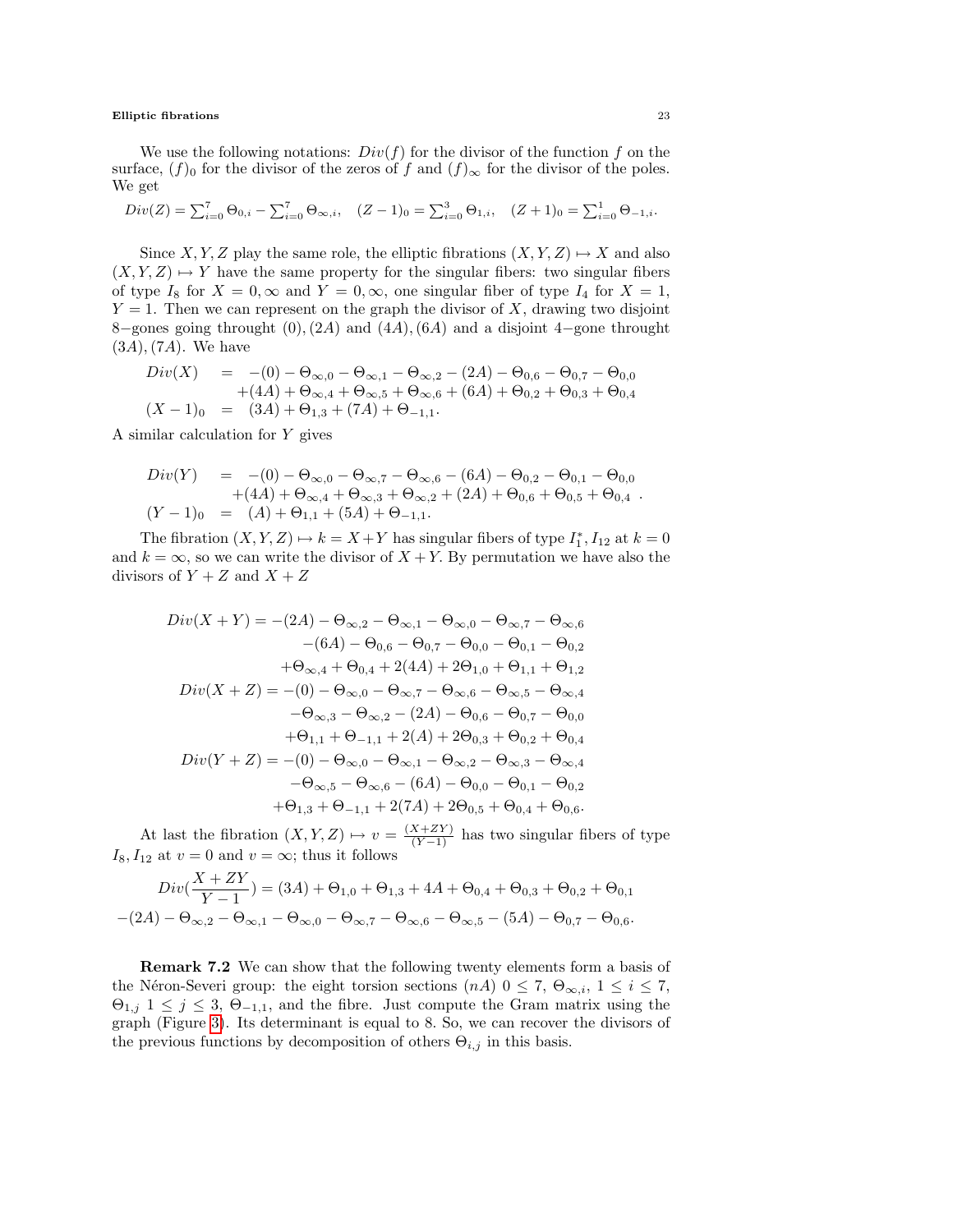# 8 Fibrations from the modular fibration

We give a first set of elliptic fibrations with elliptic parameters belonging to the multiplicative group of functions coming from Proposition [7.2](#page-21-0) plus Z and  $Z \pm 1$ . The first ones come from some easy linear combination of divisors of functions. The others, like  $t$ , come from the following remark. We can draw, on Figure [3,](#page-20-0) two disjoint subgraphs corresponding to singular fibers of the same fibration. We give all the details only in the case of parameter  $t$ .

8.0.1 Fibration of parameter a. This fibration is obtained with the parameter  $a = \frac{Z-1}{X+Y}$ . Eliminating Z in the equation and doing the birational transformation

$$
Y = -\frac{y(1+a)}{x+xa-1}
$$
  
\n
$$
y = \frac{Y(XY+XYa+1)}{1+a}
$$
  $X = \frac{x(x+xa-1)}{y(1+a)}$  with inverse

we get

$$
y^{2} - \frac{(x-1)y}{(1+a)a} = x(x - \frac{1}{1+a})^{2}.
$$
 (4)

The singular fibers of this fibration are

$$
I_8
$$
  $(a = 0)$ ,  $I_1^*$   $(a = \infty)$ ,  $I_6$   $(a = -1)$ ,  $I_1$   $(a = a_0)$ ,

with  $a_0$  root of the ploynomial  $16X^3 + 11X^2 - 2X + 1$ .

The point  $(x = \frac{1}{1+a}, y = 0)$  is of height  $\frac{1}{24}$ . The torsion-group of the Mordell-Weil group is 0.

8.0.2 Fibration of parameter d. This fibration is obtained with parameter  $d =$ XY which also is equal to  $-x$  in the previous Weierstrass equation. Eliminating X and making the birational transformation

$$
y = -(d+1) Y (d^{2} - x), x = -ZYd (d + 1)
$$

we get

$$
y^{2} - 2dy x = x(x - d^{2})(x - d(d+1)^{2}).
$$
\n(5)

The singular fibers are

$$
I_2^*
$$
  $(d = 0)$ ,  $I_2^*$   $(d = \infty)$ ,  $I_2$   $(d = 1)$ ,  $I_0^*$   $(d = -1)$ .

The three points of abscisses  $0, d+d^2, d^3+d^2$  are two-torsion points. The point  $(d^2, 0)$  is of height 1.

8.0.3 Fibration of parameter p. This fibration is obtained with  $p = \frac{(XY+1)Z}{X}$  $\frac{V_s}{U}$  which is also equal to  $x/d^2$  with notation of the previous fibration. We start from the equation in  $U, V$  and eliminating V and making the birational transformation

$$
s = \frac{xp(p+1)}{y+xp}, U = \frac{x}{p(p+1)}
$$

we obtain

<span id="page-23-0"></span>
$$
y^2 = x(x - p)(x - p(p+1)^2).
$$
 (6)

The singular fibers are

 $I_2^*$ 

$$
(p = 0),
$$
  $I_4^*$   $(p = \infty),$   $I_2$   $(p = -2),$   $I_4$   $(p = -1).$ 

The Mordell-Weil group is isomorphic to  $(\mathbb{Z}/2\mathbb{Z})^2$ .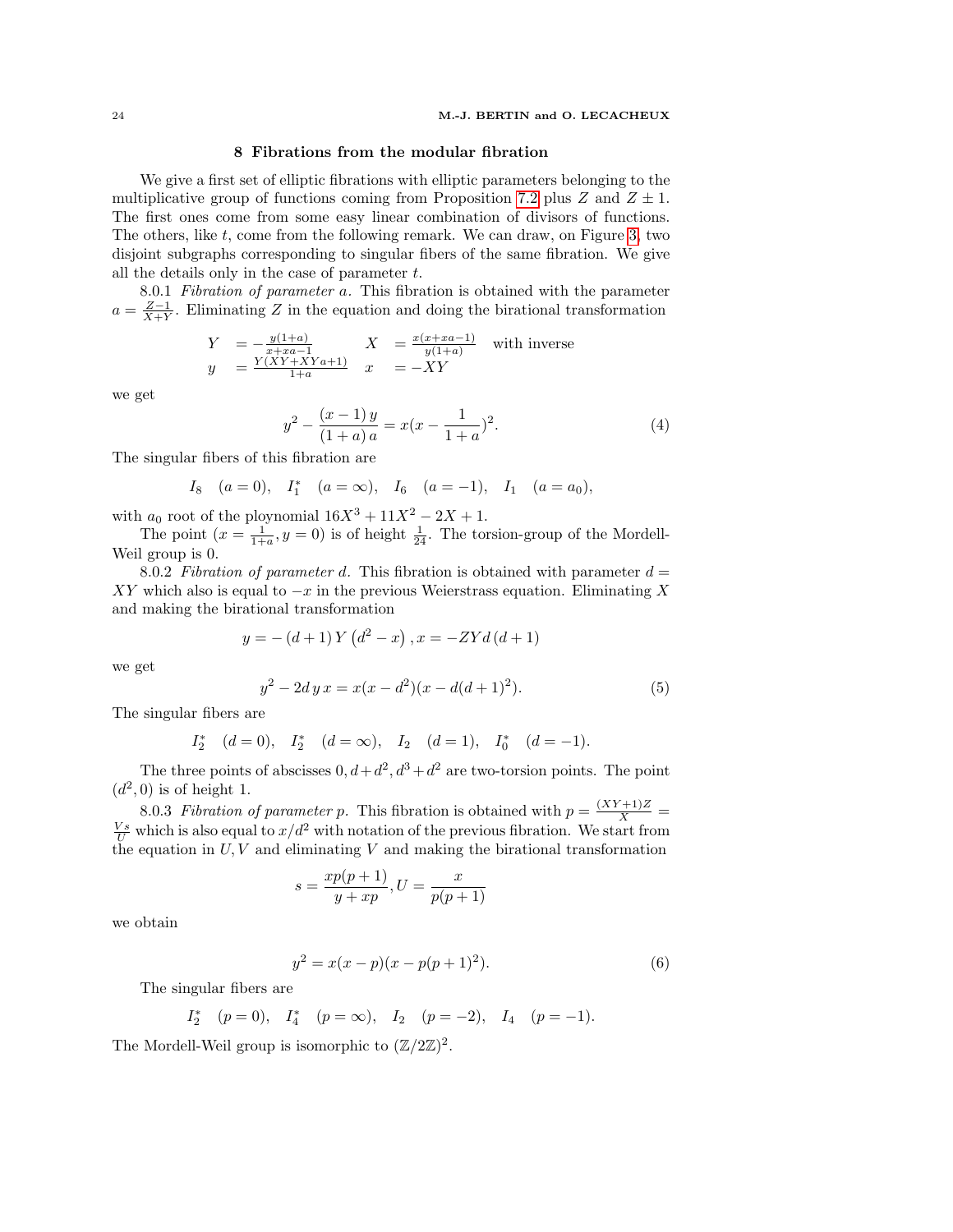8.0.4 Fibration of parameter w. Using the factorisation of the equation of  $Y_2$ 

$$
(Z+X)(X+Y)(X-1) = X (YZ+X)(X+Y+Z-1)
$$

we put  $w = X + Y + Z - 1 = \frac{(X+Y)(X+Z)(X-1)}{X(YZ+X)}$ . Eliminating Z in the equation of  $Y_2$  and doing the birational transformation

$$
x = -(1 - Y + wY)(1 - X + wX), y = -(w - 1)Xx
$$

we obtain the equation

$$
y^{2} + w^{2}(x+1)y = x(x+1)(x+w^{2}).
$$
\n(7)

The singular fibers are

$$
I_6
$$
 (w = 0),  $I_{12}$  (w =  $\infty$ ),  $I_2$  (w = 1),  $I_2$  (w = -1),  $I_1$  (w =  $\pm 2i\sqrt{2}$ ).

The Mordell-Weil group is isomorphic to  $\mathbb{Z}/6\mathbb{Z}$ , generated by  $(x = -w^2, y = 0)$ .

8.0.5 Fibration of parameter b. We put  $b = \frac{XY}{Z}$ . Eliminating Z in the equation of  $Y_2$  and using the birational transformation

$$
x = -\frac{b(Y+b)(X+b)}{X}, y = -Yb(x - (b+1)^2)
$$

we obtain the equation

$$
y^{2} + 2(b+1)xy + b^{2}(b+1)^{2}y = x(x+b^{2})(x-(b+1)^{2})
$$
\n(8)

or with  $z = x + y$ 

$$
z^2 + 2bzx + b^2(b+1)^2z = x^3.
$$

The singular fibers are

$$
IV^* \quad (b = 0), \quad IV^* \quad (b = \infty), \quad I_6 \quad (b = -1), \quad I_1 \quad (b = b_0),
$$

with  $b_0$  root of the polynomial  $27b^2 + 46b + 27$ . The Mordell-Weil group is of rank 1, the point  $(x = -b^2, y = 0)$  is of height  $\frac{4}{3}$  and the torsion-group is of order 3.

8.0.6 Fibration of parameter r. Let  $r = \frac{(X+Z)(Y+Z)}{ZX}$ , r is also equal to x in the fibration of parameter b. Eliminating Y in the equation of  $Y_2$  and doing the birational transformation.

$$
x = -\frac{(rX - X - Z) r}{Z}, y = -\frac{X (x - r^{3}) x (r - 1)}{-r^{2} + x}
$$

we obtain the equation

<span id="page-24-0"></span>
$$
y^2 + 2(r - 1)xy = x(x - 1)(x - r^3).
$$
 (9)

The singular fibers are

$$
I_2^*
$$
  $(r = 0)$ ,  $I_6^*$   $(r = \infty)$ ,  $I_2$   $(r = 1)$ ,  $I_1$   $(r = \pm 2i)$ .

The Mordell-Weil group is of rank 1, the point  $(1, 0)$  is of height 1. The torsion group is of order 2, generated by  $(0, 0)$ .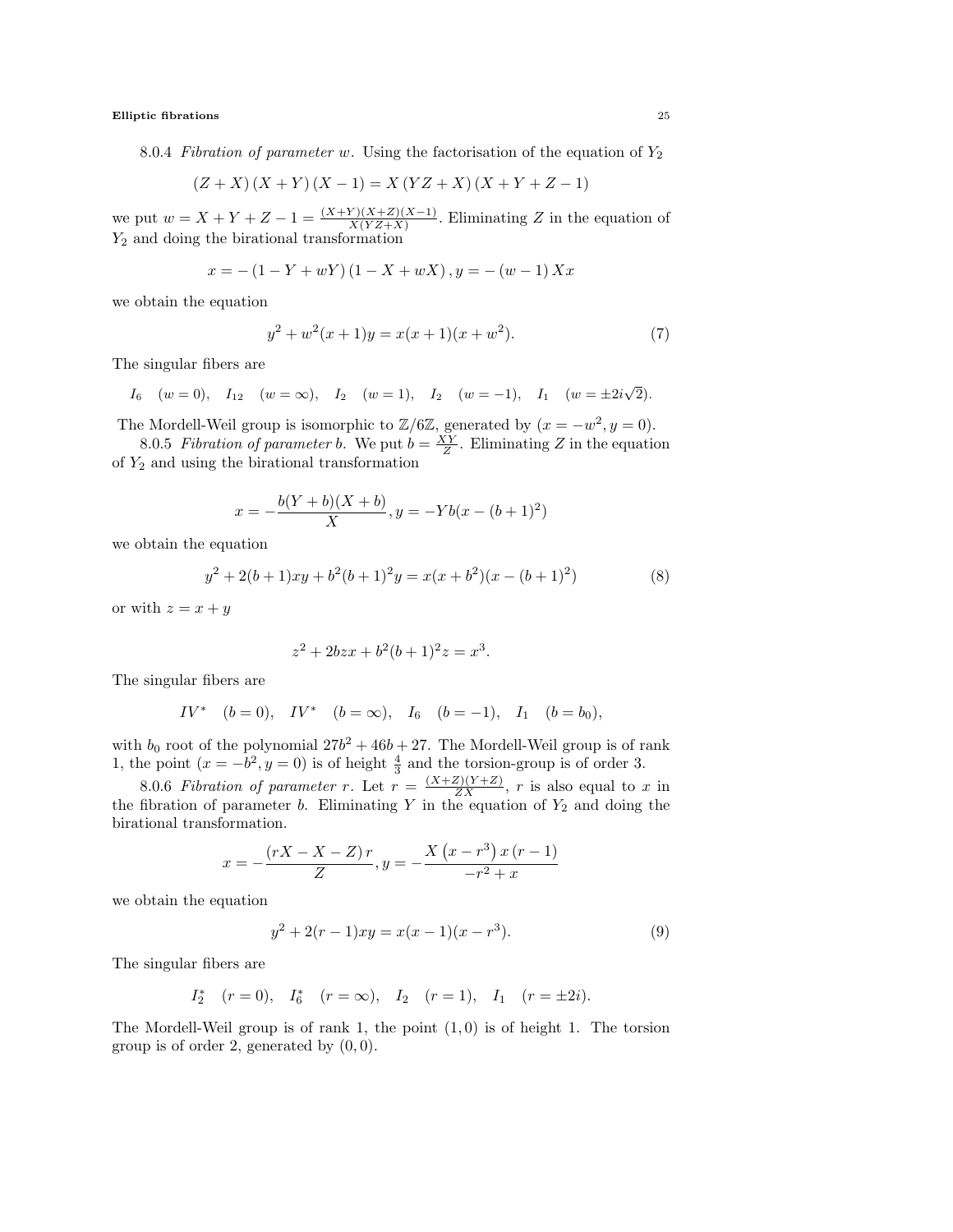8.0.7 Fibration of parameter e. Let  $e = \frac{YX}{(Y+Z)Z}$ , e is also equal to  $-\frac{x}{r^2}$ , where x is from equation [\(9\)](#page-24-0). Eliminating Y from the equation of  $Y_2$  and doing the birational transformation

$$
y = \frac{-\left(2e^2 + e + x\right)\left(e\left(x - 2e - 1\right)X - x\left(e + 1\right)\right)}{\left(2e + 1\right)\left(e + 1\right)}, x = \frac{-e\left(2e + 1\right)\left(-2e + X\right)}{X + Z}
$$

we obtain the equation

$$
y^2 = x(x^2 - e^2(e-1)x + e^3(2e+1)).
$$
\n(10)

The singular fibers are

III<sup>\*</sup>  $(e = 0)$ ,  $I_4^*$   $(e = \infty)$ ,  $I_2$   $(e = -1)$ ,  $I_2$   $(e = -\frac{1}{2})$ ,  $I_1$   $(e = 4)$ .

The Mordell-Weil group is of rank 1, the point  $(e^3, e^3 + e^4)$  is of height 1. The torsion group is of order 2, generated by  $(0, 0)$ .

8.0.8 Fibration of parameter f. Let  $f = \frac{Y(X+Z)^2(Z+Y)}{Z^3X}$ , f is also equal to  $-x$ where  $x$  is from [\(9\)](#page-24-0). We start from (9) and use the transformation

$$
y = \frac{V'}{x(x-1)}, r = -\frac{U'}{x(x-1)}
$$

we obtain the equation

<span id="page-25-2"></span>
$$
V'^{2} - 2fV'U' - 2f^{2}(f - 1)V' = U'^{3} + f^{4}(f - 1)^{3}.
$$
 (11)

The singular fibers are

$$
III^* \quad (f = 0), \quad II^* \quad (f = \infty), \quad I_4 \quad (f = 1), \quad I_1 \quad (f = \frac{32}{27}).
$$

The Mordell-Weil group is 0.

8.0.9 Fibration of parameter g. Let  $g = \frac{XY}{Z^2}$ . Eliminating Y in the equation of  $Y_2$  and using the birational transformation

$$
y = -\frac{(g^{2} - 1)(-gXZ - gZ^{2} - X^{2} + gXZ^{2})g}{Z(X + Z)^{2}}, -x = \frac{g(g + 1)(Zg + X)}{X + Z}
$$

we obtain the equation

<span id="page-25-0"></span>
$$
y^2 = x^3 + 4g^2x^2 + g^3(g+1)^2x.
$$
 (12)

The singular fibers are

$$
III^*
$$
  $(g = 0)$ ,  $III^*$   $(g = \infty)$ ,  $I_4$   $(g = -1)$ ,  $I_2$   $(g = 1)$ .

The Mordell-Weil group is of order 2.

8.0.10 Fibration of parameter h. Let  $h = \frac{(Y+Z)YX^2}{Z^3(X+Z)}$  $\frac{Y+Z)YX^2}{Z^3(X+Z)}$ , we can see that  $h=\frac{x}{(g+1)}$ , with x from [\(12\)](#page-25-0). We start from (12) and if  $y = (g+1)z$  we obtain a quartic equation in z and g with rational points  $g = -1$ ,  $z = \pm 2h$ . Using standard transformation we obtain

$$
y'^2 + (h - \frac{1}{h} - 8)x'y' - \frac{96}{h}y' = \left(x' - \frac{1}{4}(h^2 + \frac{1}{h^2}) + 4h + \frac{8}{h} + \frac{1}{2}\right)\left(x'^2 - \frac{256}{h}\right)
$$

or also

<span id="page-25-1"></span>
$$
y^2 = x^3 - \frac{25}{3}x - h - \frac{1}{h} - \frac{196}{27}.
$$
 (13)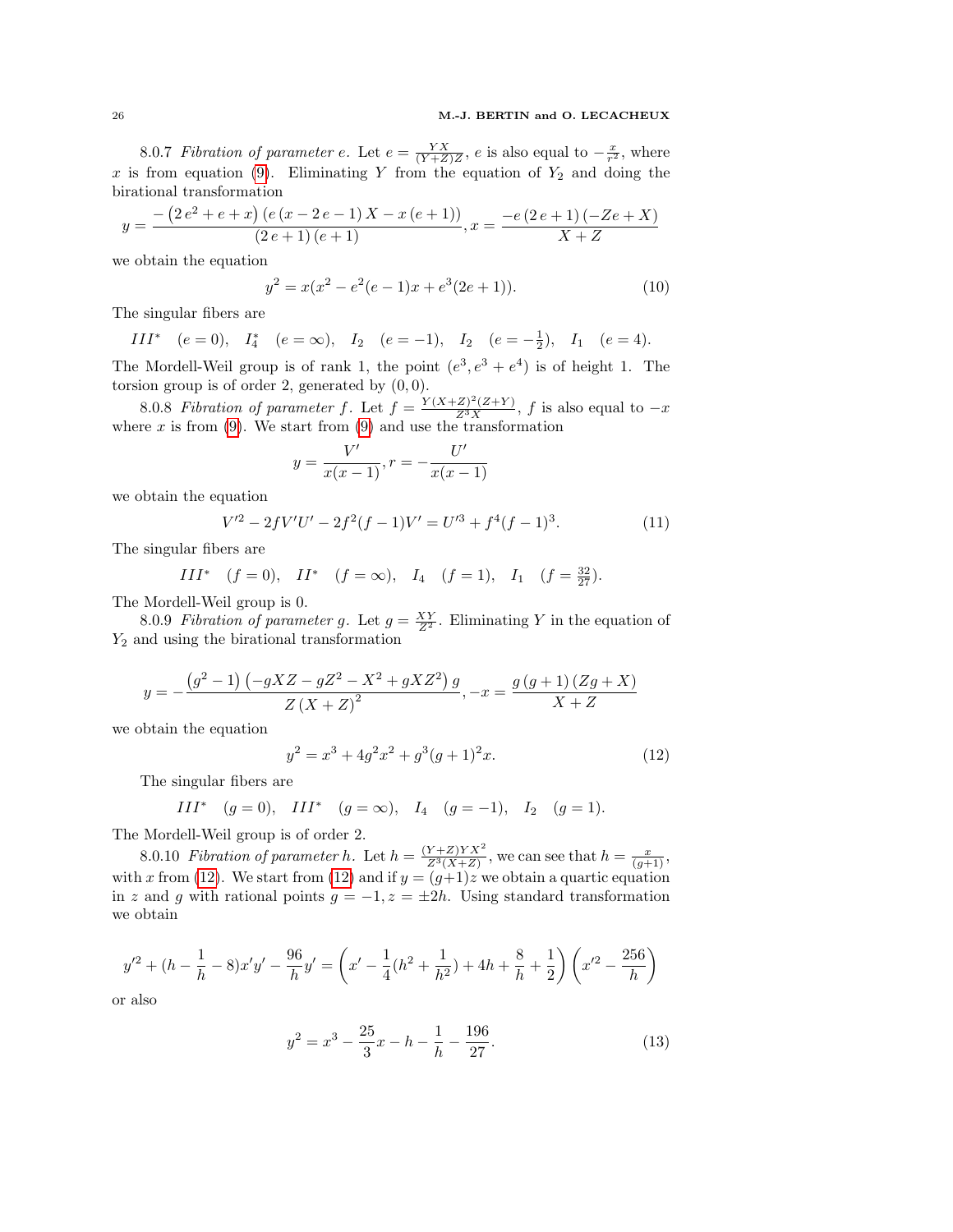The singular fibers are

$$
II^* \quad (h=0), \quad II^* \quad (h=\infty), \quad I_2 \quad (h=-1), \quad I_1 \quad (h=h_0),
$$

where  $h_0$  is a root of the polynomial  $27h^2 - 446h + 27$ . The Mordell-Weil group is of rank 1 without torsion.

The point  $\left(\frac{1}{16}(h^2 + \frac{1}{h^2}) + h + \frac{1}{h} + \frac{29}{24}, \frac{1}{64}\right)$  $\frac{(h-1)(h+1)(h+24h+3+126h^2+24h+1)}{h^3}$ ) is of height 4. We recover Elkies' result [\[9\]](#page-37-3) cited in the introduction.

8.0.11 Fibration of parameter t. On the graph (Figure [3\)](#page-20-0), we can see two singular fibers of type  $I_4^*$  of a new fibration (Figure [4\)](#page-26-0). They correspond to two divisors  $D_1$  and  $D_2$  with

$$
D_1 = \Theta_{\infty,4} + (3A) + 2\Theta_{\infty,3} + 2\Theta_{\infty,2} + 2\Theta_{\infty,1} + 2\Theta_{\infty,0} + 2(0) + \Theta_{0,0} + \Theta_{1,0}
$$
  
\n
$$
D_2 = (7A) + \Theta_{0,6} + 2\Theta_{0,5} + 2\Theta_{0,4} + 2\Theta_{0,3} + 2\Theta_{0,2} + 2(6A) + \Theta_{\infty,6} + \Theta_{1,2}.
$$

We look for a parameter of the new fibration as a function t with divisor  $D_1 - D_2$ .



<span id="page-26-0"></span>Figure 4: Two singular fiber  $I_4^*$ 

Let  $E_s$  and  $T_s$  be the generic fiber and the trivial lattice of the fibration of parameter s. For this fibration we write  $D_i = \delta_i + \Delta_i$  with  $i = 1, 2$  and  $\delta_i$  and horizontal divisor and  $\Delta_i$  a vertical divisor. More precisely we have  $\delta_1 = (3A) + 2(0)$ and  $\delta_2 = (7A) + 2(6A)$ , and the classes of  $\delta_i$  and  $D_i$  are equal mod  $T_s$ . If  $K =$  $\mathbb{C}(s)$  recall the isomorphism:  $E_s(K) \sim NS(Y_2)/T_s$ . So the class of  $\delta_1 - \delta_2$  is 0 in  $NS(Y_2)/T_s$ ; thus there is a function  $t_0 = \frac{X^2(Y+Z)}{(X-1)(X+Y)}$  with divisor  $\delta_1 - \delta_2$ . We can choose for  $t = t_0 Z^a (Z - 1)^b$  where a and b are integer calculated using divisors of section 7.4. We find  $a = 0, b = 1$  and we can take  $t = \frac{X^2(Y+Z)(Z-1)}{(X-1)(X+Y)}$  $\frac{(Y+Z)(Z-1)}{(X-1)(X+Y)}$ . We have also

$$
t = -X \frac{Y (Z^2 - Z + YZ + 1) Z}{(Z - 1) (YZ + 1)} - \frac{Z^2 (Y + 1)}{(Z - 1) (YZ + 1)}
$$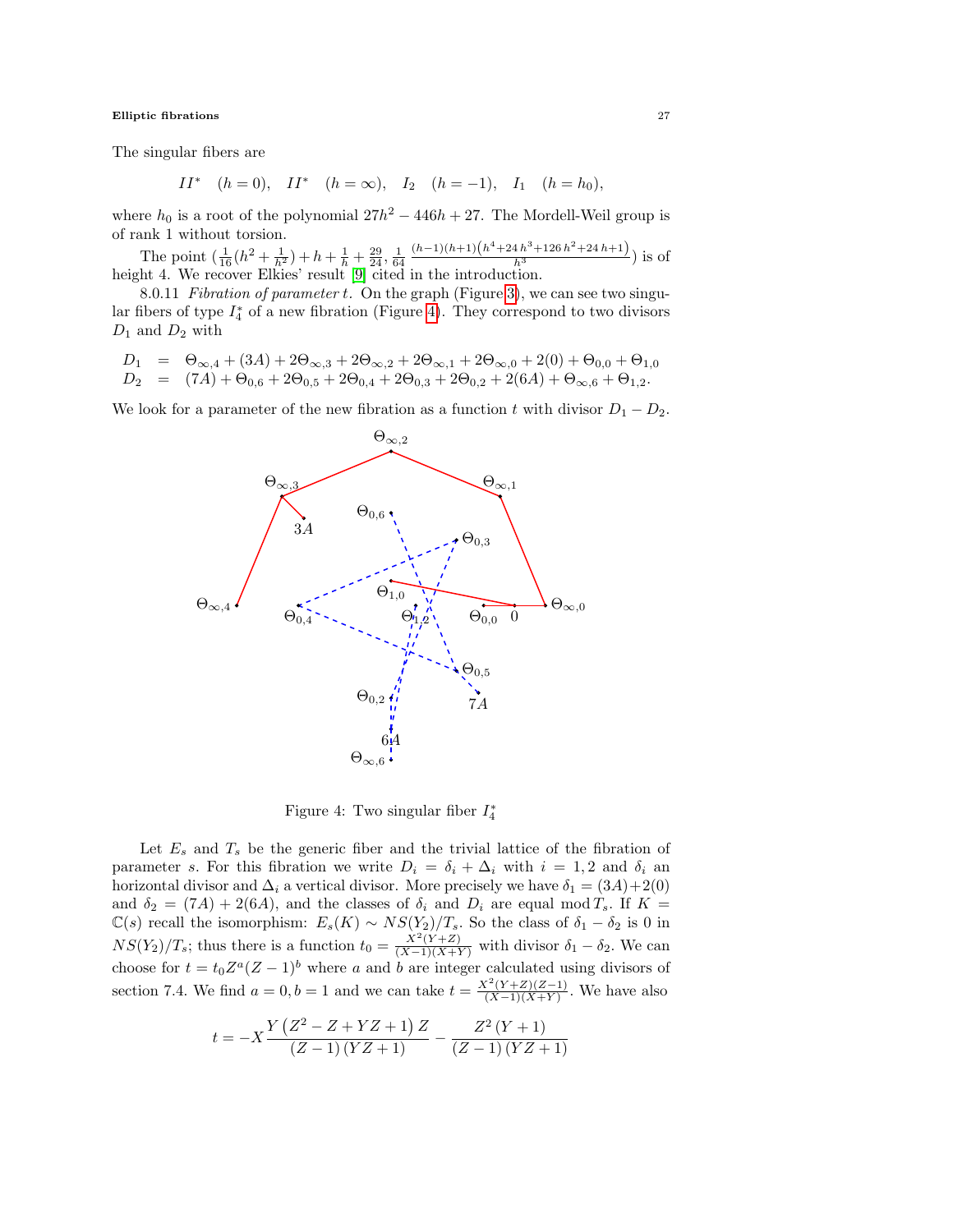Eliminating  $X$  in the equation of  $Y_2$  and then doing the birational transformation

$$
Z = \frac{W}{WT+1}, Y = \frac{-(WT^2 + T + 1)}{WT+1}
$$

of inverse

$$
T = \frac{Y+1}{Z-1}, \, W = \frac{-Z(Z-1)}{YZ+1}
$$

we obtain an equation of degree 2 in  $T$ . After some classical transformation we get a quartic with a rational point corresponding to  $(T = -1 + t, W = 0)$  and then using a standard transformation we obtain

<span id="page-27-0"></span>
$$
y^2 = x^3 + t(t^2 + 1 + 4t)x^2 + t^4x.
$$
 (14)

The singular fibers are

$$
I_4^*
$$
  $(t = 0)$ ,  $I_4^*$   $(t = \infty)$ ,  $I_2$   $(t = -1)$ ,  $I_1$   $(t = t_0)$ ,

where  $t_0$  is a root of the polynomial  $Z^2 + 6Z + 1$ .

The Mordell-Weil group is of rank one and the point  $(-t^3, 2t^4)$  is of height 1. The torsion group is of order 2.

8.0.12 Fibration of parameter l. Let  $l = \frac{Z(YZ+X)}{X(1+YZ)}$  $\frac{Z(YZ+X)}{X(1+YZ)}$ . Eliminating Y in the equation of  $Y_2$  and using the variable  $W = \frac{Z+X}{X-1}$ , we have an equation of bidegree 2 in  $W$  and  $Z$ ; easily we obtain

$$
y^{2} - yx - 2l^{3}y = (x + l^{3})(x + l^{2})(x - l + l^{3}).
$$
\n(15)

The singular fibers are

 $I_{10}$   $(l = 0), I_3^*$   $(l = \infty), I_1$   $(l = l_0),$ 

with  $l_0$  root of the polynomial  $16x^5 - 32x^4 - 24x^3 - 23x^2 + 12x - 2$ . The Mordell-Weil group is of rank 2, without torsion; the two points  $(-l^3, 0)$  and  $(-l^2, 0)$  are independent and the determinant of the matrix of heights is equal to  $\frac{1}{5}$ .

# 9 A second set of fibrations: gluing and breaking

9.1 Classical examples. In the next section we give fibrations obtained using Elkies's methods given in [\[7\]](#page-36-6) page 11 and explained in [\[12\]](#page-37-21) Appendix A. If we have two fibrations with fiber F and F' satisfying  $F \cdot F' = 2$  the authors explain how can be obtained a parameter from a Weierstrass equation of one fibration. Decomposing  $F'$  into vertical and horizontal component,  $F' = F'_h + F'_v$  they use  $F'_h$  to construct a function on the generic fiber.

9.1.1 Fibration of parameter o. Starting with a fibration with two singular fibers of type  $II^*$  and the (0) section we obtain a fibration with a singular fiber of type  $I_{12}^*$ . Starting from [\(13\)](#page-25-1) we take x as new parameter. For simplicity, let  $o = x + \frac{5}{3}$ , we get

<span id="page-27-1"></span>
$$
y^2 = x^3 + (o^3 - 5o^2 + 2)x^2 + x.
$$
 (16)

The singular fibers are

$$
I_2
$$
 (o = 0),  $I_{12}^*$  (o =  $\infty$ ),  $I_1$  (o = 1),  $I_1$  (o = 5),  $I_1$  (o =  $o_0$ ),

where  $o_0$  is a root of  $x^2 - 4x - 4$ . The Mordell-Weil group is of rank 1, the torsion group is of order 2.

The point

$$
\left(\frac{1}{16} \left(a-4\right)^2 \left(a-2\right)^2, \frac{1}{64} \left(a-4\right) \left(a-2\right) \left(a^4-4 a^3-20 a^2+96 a-80\right)\right)
$$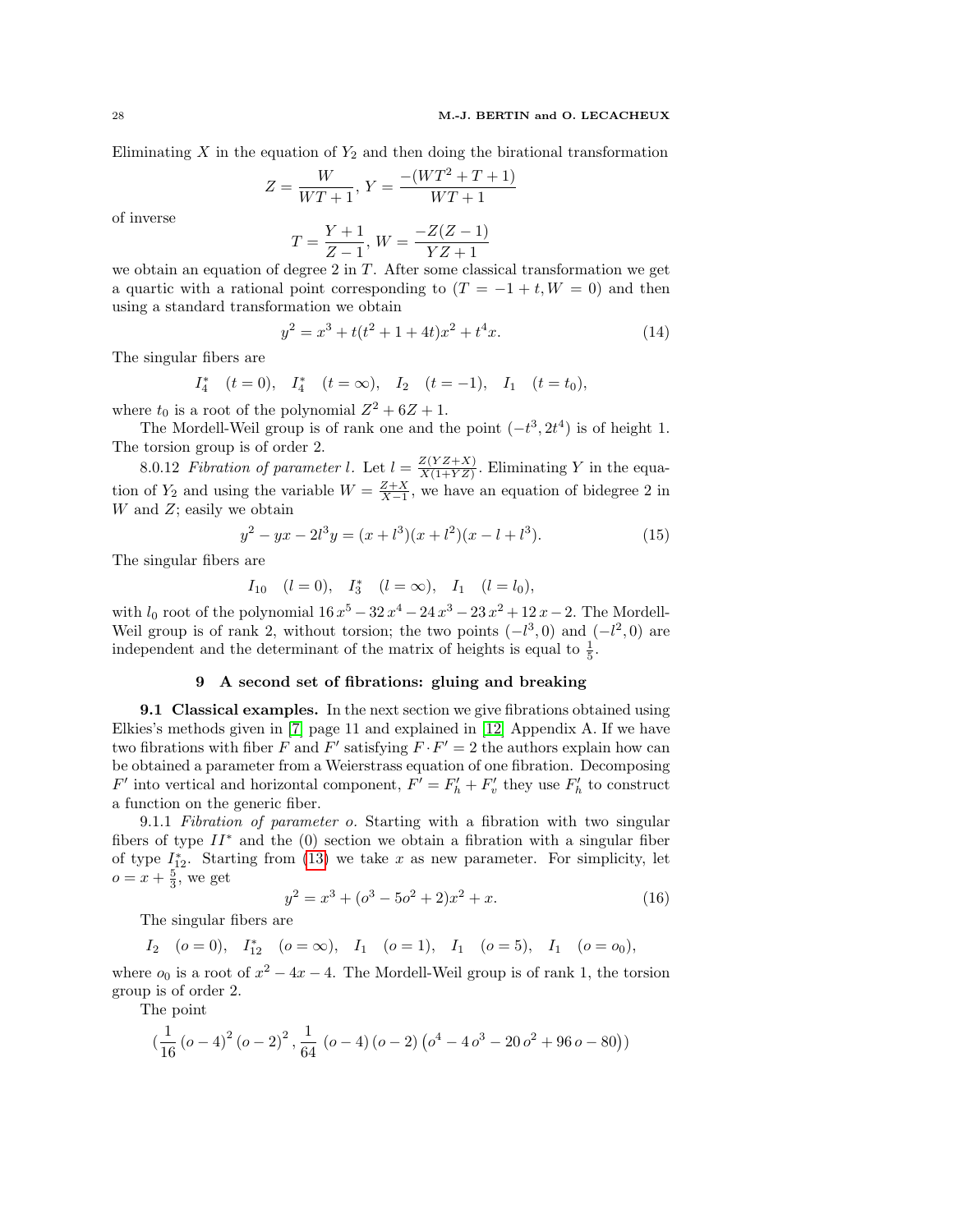is of height 4.

9.1.2 Fibration of parameter  $q$ . We start with a fibration with singular fibers of type  $II^*$  and  $III^*$ , join them with the zero-section and obtain a singular fiber of type  $I_{10}^*$  of a new fibration. We transform the equation [\(11\)](#page-25-2) to obtain

$$
y'^2 = x'^3 + (\frac{5}{3} - \frac{2}{f})x' + f + \frac{5}{3f} - \frac{70}{27}
$$

We take  $x'$  as the parameter of the new fibration; more precisely, for simplicity, let  $q = x' - \frac{1}{3}$ . We obtain

$$
y^{2} = x^{3} + (q^{3} + q^{2} + 2q - 2)x^{2} + (1 - 2q)x.
$$
 (17)

.

The singular fibers are

$$
I_4
$$
  $(q = 0)$ ,  $I_{10}^*$   $(q = \infty)$ ,  $I_2$   $(q = 5)$ ,  $I_1$   $(q = q_0)$ ,

where  $q_0$  is a root of  $X^2 + 2X + 5$ .

The Mordell-Weil group is of order 2.

9.2 Fibration with a singular fiber of type  $I_n$ , n large. We start with a fibration with two fibers  $I_n^*$  and  $I_m^*$  and a two-torsion section. Gluing them, we can construct a fibration with a singular fiber of type  $I_{n+m+8}$ . The parameter will be  $\frac{y}{x}$  in a good model of the first fibration. We can also start from a fibration with two singular fibers of type  $I_n^*$  and  $I_2$  and a two-torsion section, join them with the zero-section and obtain a new fibration with a singular fiber of type  $I_{n+6}$  or  $I_{n+7}$ .

9.2.1 Fibration of parameter  $m$ . We start from the fibration with parameter  $t$ . With the two-torsion section and the two singular fibers of type  $I_4^*$ , we can form a singular fiber of of type  $I_{16}$  of a new fibration (Figure [5\)](#page-28-0).



<span id="page-28-0"></span>Figure 5:  $I_4^*, I_4^* \to I_{16}$ 

From the equation [\(14\)](#page-27-0) we get

$$
y'^2 = x'^3 + (t + \frac{1}{t} + 4)x'^2 + x'.
$$

Let  $m=\frac{y'}{x'}$  $\frac{y}{x'}$ , we obtain

$$
y^{2} + (m - 2)(m + 2)yx = x(x - 1)^{2}.
$$
 (18)

The singular fibers are

$$
I_2
$$
  $(m = 0)$ ,  $I_{16}$   $(m = \infty)$ ,  $I_2$   $(m = \pm 2)$ ,  $I_1$   $(m = \pm 2\sqrt{2})$ .

The Mordell-Weil group is cyclic of order 4 generated by  $(x = 1, y = 0)$ .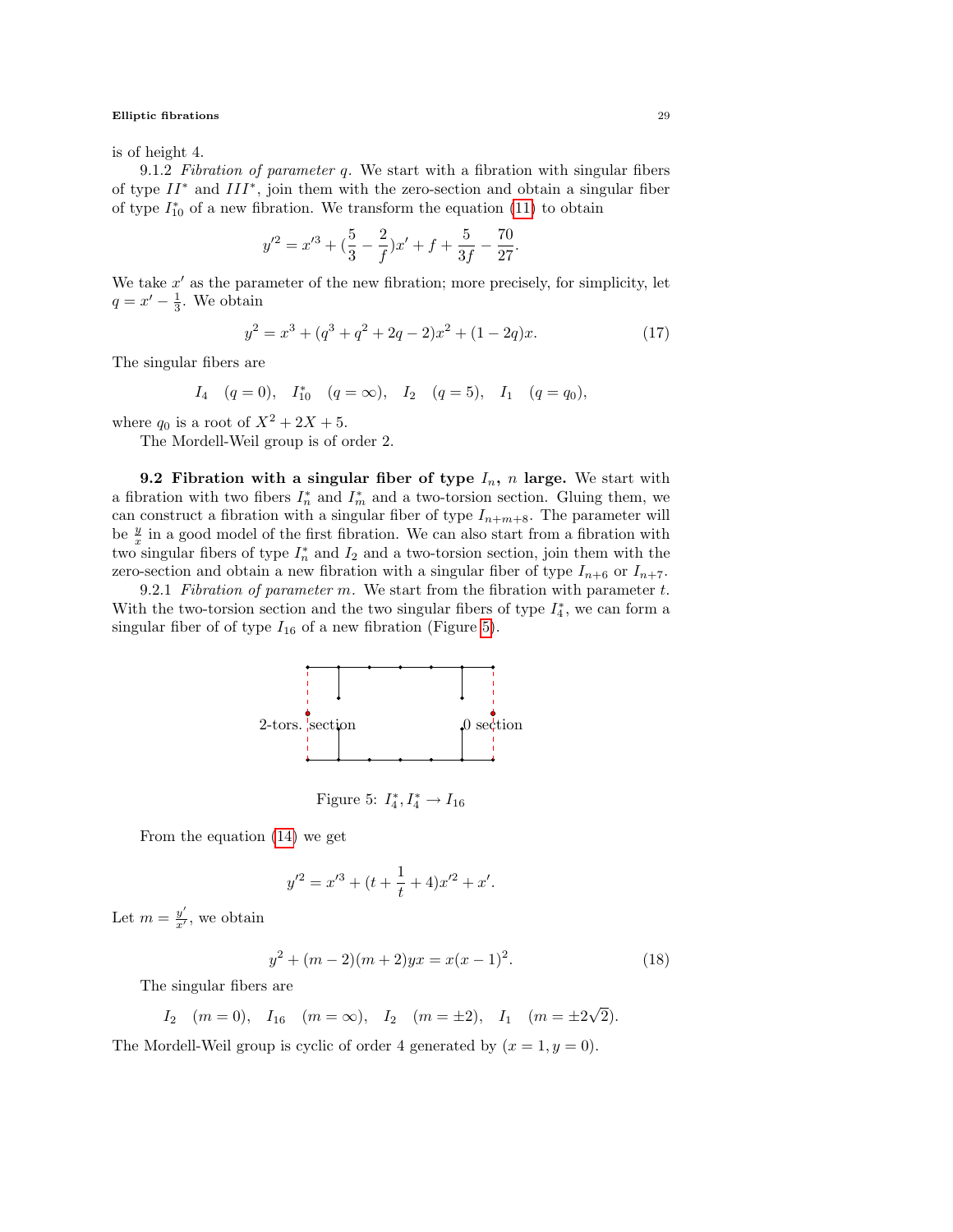9.2.2 Fibration of parameter n. With a similar method, we can start from a fibration with two singular fibers of type  $I_2^*$  and  $I_6^*$ , a two-torsion section and join them to have a fiber of type  $I_{16}$ .



Figure 6:  $I_6^*, I_2^* \to I_{16}$ 

From the equation [\(9\)](#page-24-0) we obtain

$$
y'^2 = x'^3 + (r - 1 + \frac{2}{r})x'^2 - \frac{x'}{r}.
$$

Let  $n=\frac{y'}{x'}$  $\frac{y}{x'}$ . The Weierstrass equation is

 $\iota$ 

$$
y^2 + (n^2 - 1)yx - y = x^3 - 2x^2.
$$
 (19)

The singular fibers are

$$
I_2
$$
  $(n = 0)$ ,  $I_{16}$   $(n = \infty)$ ,  $I_1$   $(n = n_0)$ ,

where  $n_0$  is a root of the polynomial  $2x^6 - 9x^4 - 17x^2 + 125$ . The Mordell-Weil group is of rank 2. The determinant of the matrix of heights of the two points  $(1 \pm t, 0)$  is  $\frac{3}{8}$ .

9.2.3 Fibration of parameter  $j$ . Instead of the two-torsion section we can use the section of infinite order  $(-t, -2t)$  in the fibration of parameter t.



Figure 7:  $2I_4^* \rightarrow I_{12}$ 

In [\(14\)](#page-27-0), let  $U' = x+t, V' = y+2t$  and take the parameter  $\frac{V'}{U'}$  $\frac{V'}{U'}$ . For simplification let  $j = \frac{V'}{U'} - 2 = \frac{y-2x}{x+t}$ ; the new fibration obtained has a 3-torsion point which can be put in  $(0, 0)$ . So it follows

$$
y^2 - (j^2 + 4j)x y + j^2 y = x^3.
$$
 (20)

The singular fibers are

$$
IV^* \quad (j=0), \quad I_{12} \quad (j=\infty), \quad I_2 \quad (j=-1), \quad I_1 \quad (j=j_0),
$$

where  $j_0$  is a root of the polynomial  $(x^2 + 10x + 27)$ . The Mordell-Weil group is isomorphic to  $\mathbb{Z}/3\mathbb{Z}$ .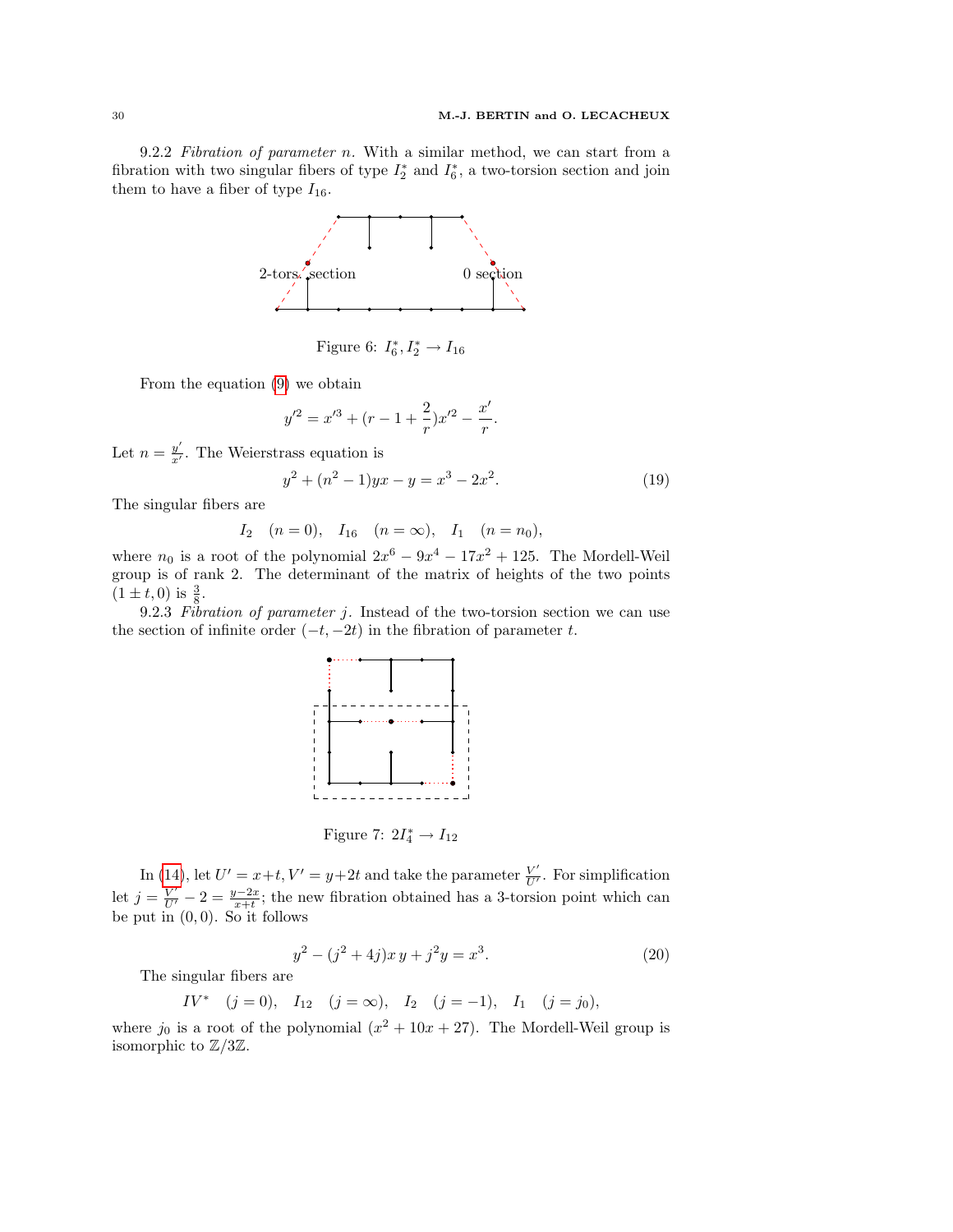9.2.4 Fibration of parameter c. We start from the fibration of parameter o with the equation [\(16\)](#page-27-1). For  $o = 0$  we have a singular fiber of type  $I_2$ , the singular point of the bad reduction is  $(x = 1, y = 0)$  so we put  $x = 1 + u$  and obtain the equation

$$
y^{2} = u^{3} + (-1 - 5a^{2} + a^{3})u^{2} + 2a^{2}(a - 5)u - a^{2}(a - 5).
$$

The two-torsion section cut the singular fiber  $I_2$  on the zero component, as shown on Figure [8.](#page-30-0)



<span id="page-30-0"></span>Figure 8:  $I_{12}^*, I_2 \to I_{18}$ 

Let  $c = \frac{y}{cx}$  with y, x from the equation [\(16\)](#page-27-1), we have easily the Weierstrass equation of the fibration. After some translation we can suppose the three-torsion point is  $(0, 0)$ ; we get

<span id="page-30-2"></span>
$$
y^2 + (c^2 + 5)yx + y = x^3.
$$
 (21)

The singular fibers are

$$
I_{18}
$$
  $(c = \infty)$   $I_1$   $(c = c_0)$ ,

where  $c_0$  is a root of the polynomial  $(x^2+2)(x^2+x+7)(x^2-x+7)$ . The rank of the Mordell-Weil group is one. The height of  $(x = \frac{-1}{4}(c^4 + c^2 + 1), y = \frac{1}{8}(c^2 - c + 1)^3)$ is equal to 4.

9.3 Fibrations with singular fibers of type  $I_n^*$ . In this paragraph we obtain new fibrations by gluing two fibers of type  $I_p^*$  and  $I_q^*$  to obtain, with the zero section, a singular fiber of type  $I_{p+q+4}^*$  or  $I_{p+4}^*$ .

9.3.1 Fibration of parameter  $u$ . We start from the fibration with parameter  $t$ . With the two singular fibers of type  $I_4^*$ , and the 0-section, we can form a singular fiber of type  $I_8^*$  of a new fibration (Figure [9\)](#page-30-1).



<span id="page-30-1"></span>Figure 9:  $2I_4^* \rightarrow I_8^*$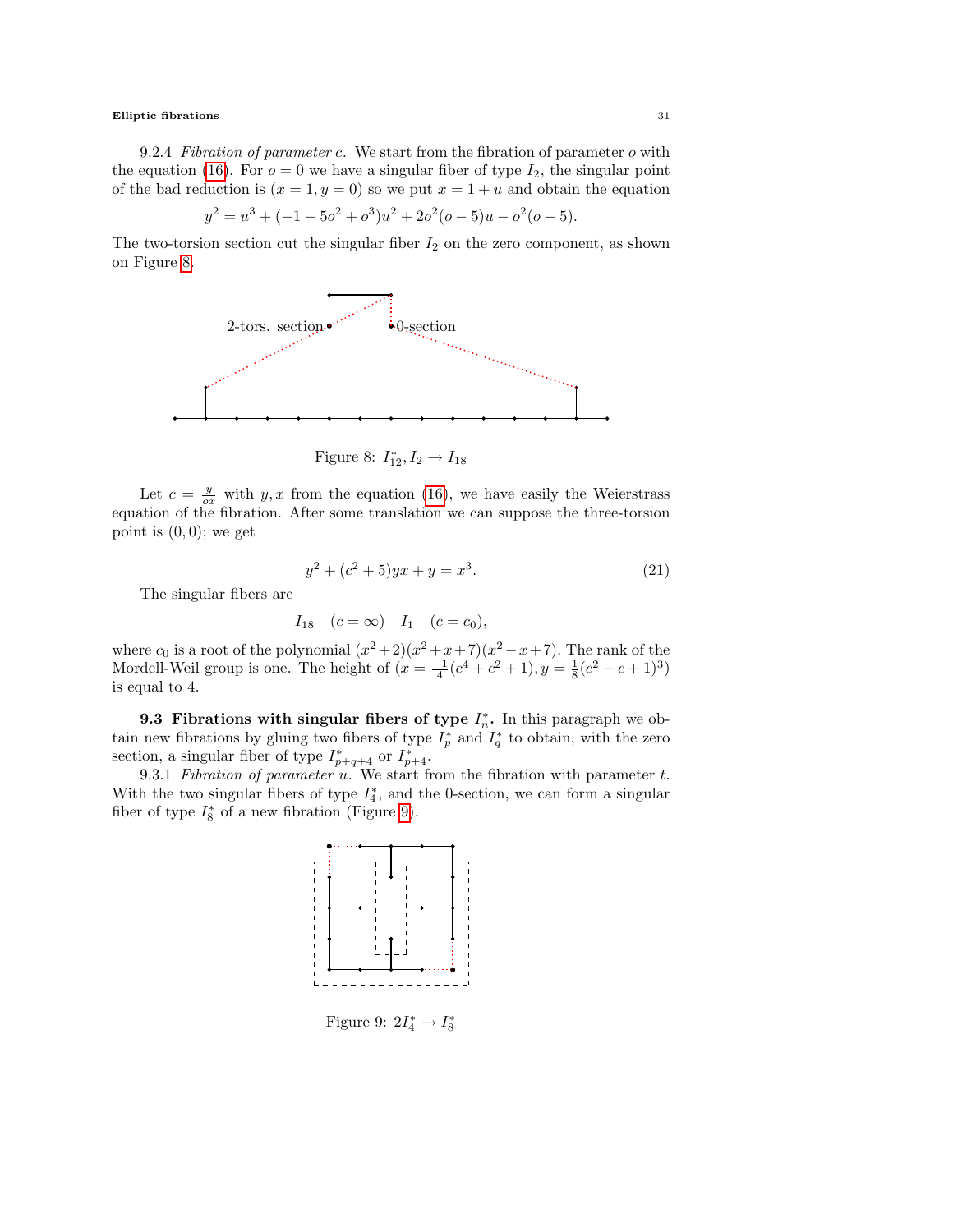From the equation [\(14\)](#page-27-0), it follows

$$
\frac{y^2}{x^2t^2} = \frac{x}{t^2} + t + \frac{t^2}{x} + \frac{1}{t} + 4.
$$

Taking  $u = \frac{x}{t^2} + t$  as the new parameter, we obtain

<span id="page-31-0"></span>
$$
y'^2 = x'^3 + u(u^2 + 4u + 2)x'^2 + u^2x'.
$$
 (22)

The singular fibers are

$$
I_1^*
$$
  $(u = 0)$ ,  $I_8^*$   $(u = \infty)$ ,  $I_2$   $(u = -2)$ ,  $I_1^*$   $(u = -4)$ .

The Mordell-Weil group is of order 2.

9.3.2 Fibration of parameter i. We start from the fibration of parameter  $u$  and from equation [\(22\)](#page-31-0). With the two singular fibers of type  $I_8^*$  and  $I_1^*$ , and the 0 section, we can form a singular fiber of type  $I_{13}^*$  of a new fibration. We seek for a parameter of the form  $\frac{x}{u^2} + ku$ , with k chosen to have a quartic equation. We see that  $k = 1$  is a good choice so the new parameter is  $i = \frac{x}{u^2} + u$  and a Weierstrass equation is

$$
y^{2} = x^{3} + (i^{3} + 4i^{2} + 2i)x^{2} + (-2i^{2} - 8i - 2)x + i + 4.
$$
 (23)

The singular fibers are

$$
I_{13}^*
$$
  $(i = \infty)$ ,  $I_2$   $(i = -\frac{5}{2})$ ,  $I_1^*$   $(i = i_0)$ ,

where  $i_0$  is a root of the polynomial  $4x^3 + 11x^2 - 8x + 16$ . The Mordell-Weil group is 0.

**9.4 Breaking.** In this paragraph we give a fibration obtained by breaking a singular fiber  $I_{18}$  and using the three-torsion points as for the fibration of parameter t.

9.4.1 Fibration of parameter  $\psi$ .



<span id="page-31-1"></span>Figure 10: A singular fiber  $I_{18} \rightarrow III^*, I_6^*$ 

We start with the fibration  $(21)$  of parameter c and 3-torsion sections. We represent the graph of the singular fiber  $I_{18}$ , the zero section and two 3-torsion sections (Figure [10\)](#page-31-1). On this graph we can draw two singular fibers  $III^*$  and  $I_6^*$ . The function x of [\(21\)](#page-30-2) has the horizontal divisor  $-2(0) + P + (-P)$  if P denotes the 3-torsion point and we can take it as the parameter  $\psi$  of the new fibration. We get the equation

$$
y^2 = x^3 - 5x^2y^2 - \psi x^2 - \psi^5 x.
$$
 (24)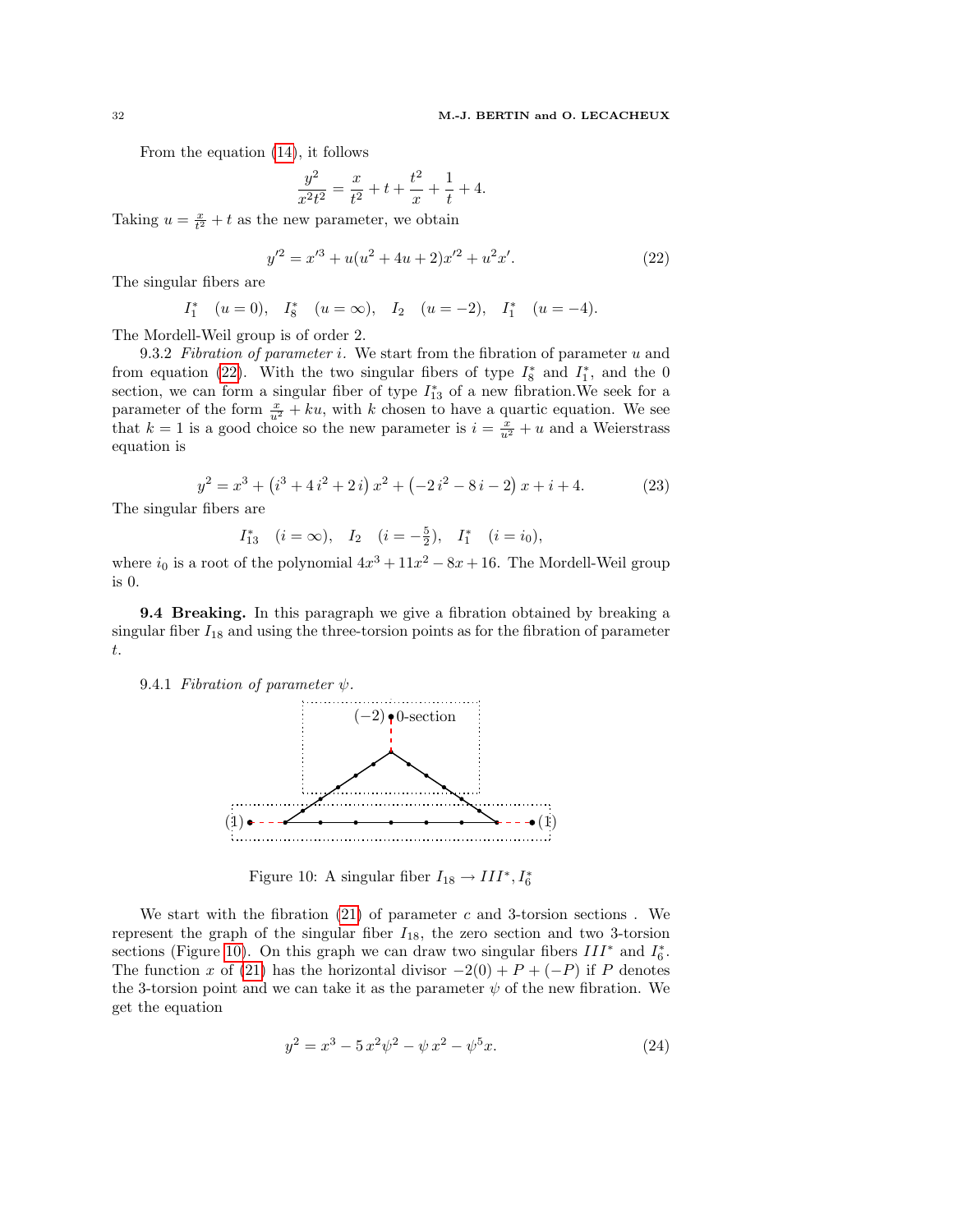The singular fibers are

$$
III^* \quad (\psi = 0), \quad I_6^* \quad (\psi = \infty), \quad I_1 \quad (\psi = -\frac{1}{4}), \quad I_1 \quad (\psi = \psi_0),
$$

with  $\psi_0$  root of the polynomial  $x^2 + 6x + 1$ . The Mordell-Weil group is of rank 1. The height of the point

$$
(1/4 (\psi^2 + 3 \psi + 1)^2, -1/8 (\psi^2 + 3 \psi + 1) (\psi^4 + 6 \psi^3 + \psi^2 - 4 \psi - 1))
$$

is 4. The torsion-group is of order 2.

# 10 Last set

From the first set of fibrations we see that not all the components of singular fibers defined on Q appear on the graph of the Figure [3.](#page-20-0) We have to introduce some of them to construct easily the last fibrations. For example, we start with the fibration of parameter  $p(6)$  $p(6)$ . Using the Figure [3](#page-20-0) we see only 3 components of the singular fiber  $I_4$  for  $p = -1$  i.e.  $\Theta_{0,1}, \Theta_{0,2}, \Theta_{0,3}$ . The fourth is the rational curve named  $\Theta_{p,-1,3}$  parametrized by

$$
X = 4 \frac{(w+1) w}{1+3 w^2}, Y = 1/4 \frac{1+3 w^2}{(-1+w) w}, Z = -2 \frac{(-1+w) (w+1)}{1+3 w^2}.
$$



<span id="page-32-0"></span>Figure 11: Fibration of parameter  $p$ : three singular fibers

The four components  $\Theta_{0,0}, \Theta_{0,4}, A, 3A$  are sections of the fibration of parameter p which cut the singular fibers following the previous figure.

# 10.1 From fibration of parameter  $p$ .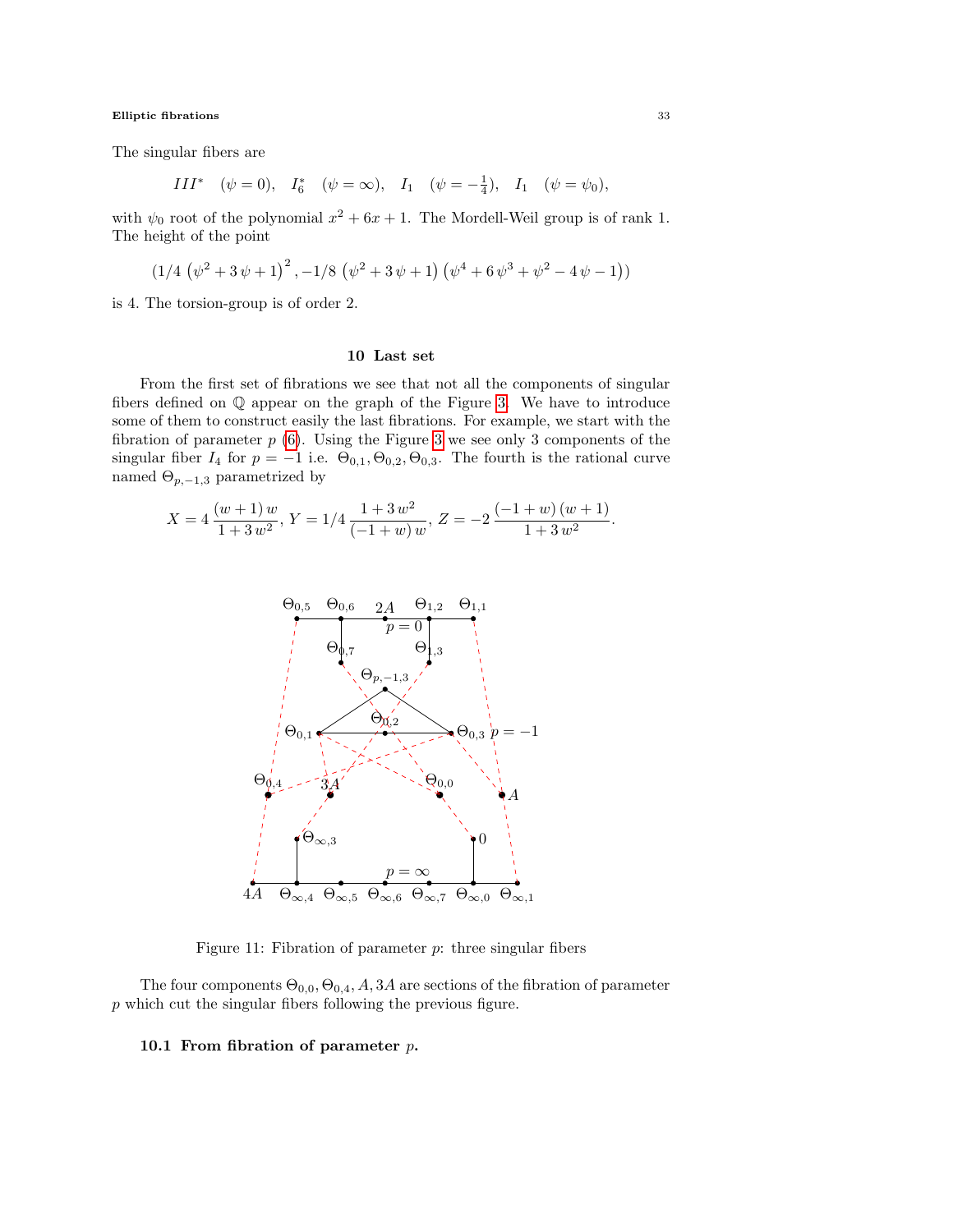10.1.1 Fibration of parameter  $\delta$ . On the Figure [11](#page-32-0) we can see the divisor  $\Delta$ ,

$$
\Delta = 6\Theta_{\infty,0} + 5\Theta_{\infty,7} + 4\Theta_{\infty,6} + 3\Theta_{\infty,5} + 2\Theta_{\infty,4} + \Theta_{\infty,3} + 3\Theta_{\infty,1} + 40 + 2\Theta_{0,0}.
$$

The divisor  $\Delta$  corresponds to a fiber of type  $II^*$ . Using the equation [\(6\)](#page-23-0) and the previous remark, we can calculate the divisors of  $p, p + 1$  and  $Up(p + 1)$ . The poles of  $\delta := Up(p+1)$  give the divisor  $\Delta$ . Note  $\delta$  is equal to the x of equation [\(6\)](#page-23-0). From the zeros of  $\delta$  we get a fiber of type  $I_5^*$ 

$$
2A + 2\Theta_{1,2} + \Theta_{1,3} + \Theta_{1,1} + 2\sum_{3}^{6} \Theta_{0,i} + \Theta_{0,2} + \Theta_{p,-1,3}.
$$

After an easy calculation we get a Weierstrass equation of the fibration

<span id="page-33-0"></span>
$$
y^2 = x^3 + \delta (1 + 4\delta)x^2 + 2\delta^4 x + \delta^7. \tag{25}
$$

The singular fibers are

$$
I_5^*
$$
  $(\delta = 0)$ ,  $II^*$   $(\delta = \infty)$ ,  $I_2$   $(\delta = -2)$ ,  $I_1$   $(\delta = -\frac{4}{27})$ .

The Mordell-Weil group is equal to 0.

10.1.2 Fibration of parameter  $\pi$ . On the previous figure (Figure [11\)](#page-32-0) we can see the singular fiber

$$
\Theta_{\infty,1} + \Theta_{\infty,7} + 2\Theta_{\infty,0} + 2(0) + 2\Theta_{0,0} + 2\Theta_{0,7} + 2\Theta_{0,6} + (2A) + 2\Theta_{1,2} + \Theta_{1,1} + \Theta_{1,3}.
$$

Using the previous calculation for  $\delta$  we see that it corresponds to a fibration of parameter  $\pi = \frac{U(p+1)}{n}$  $\frac{p+1}{p}$ . The zeros of  $\pi$  correspond to a fiber of type  $I_3^*$ . After an easy calculation we have a Weierstrass equation of the fibration

$$
y^{2} = x^{3} + \pi(\pi^{2} - 2\pi - 2)x^{2} + \pi^{2}(2\pi + 1)x.
$$
 (26)

The singular fibers are

$$
I_3^*
$$
  $(\pi = 0)$ ,  $I_6^*$   $(\pi = \infty)$ ,  $I_2$   $(\pi = -\frac{1}{2})$ ,  $I_1$   $(\pi = 4)$ .

The Mordell-Weil group is isomorphic to  $\mathbb{Z}/2\mathbb{Z}$ .

10.1.3 Fibration of parameter  $\mu$ . From the fibration of parameter p we can also join the  $I_4^*$  and  $I_2^*$  fibers. Let  $\mu = \frac{y}{p(x-p(p+1)^2)}$ , with  $y, x$  from equation [\(6\)](#page-23-0). After an easy calculation we obtain a Weierstrass equation of the fibration of parameter  $\mu$ 

$$
y^{2} + \mu^{2}(x - 1)y = x(x - \mu^{2})^{2}.
$$
 (27)

The singular fibers are

$$
IV^*
$$
  $(\mu = 0)$ ,  $I_{10}$   $(\mu = \infty)$ ,  $I_2$   $(\mu = \pm 1)$ ,  $I_1$   $(\mu = \mu_0)$ ,

where  $\mu_0$  is a root of the polynomial  $2x^2 - 27$ . The rank of the Mordell-Weil group is 1, the torsion group is 0. The height of point  $(\mu^2, 0)$  is equal to  $\frac{1}{15}$ .

**Remark 10.1** This fibration can also be obtained with the method of the first set and the parameter  $\frac{X^2(Y-1)(Z-1)(YZ+X)}{(X-1)(X+Z)(X+Y)}$  $\frac{f'(Y-1)(Z-1)(YZ+X)}{(X-1)(X+Z)(X+Y)}$  or with parameter  $\frac{(Us-1)s}{s-1}$ .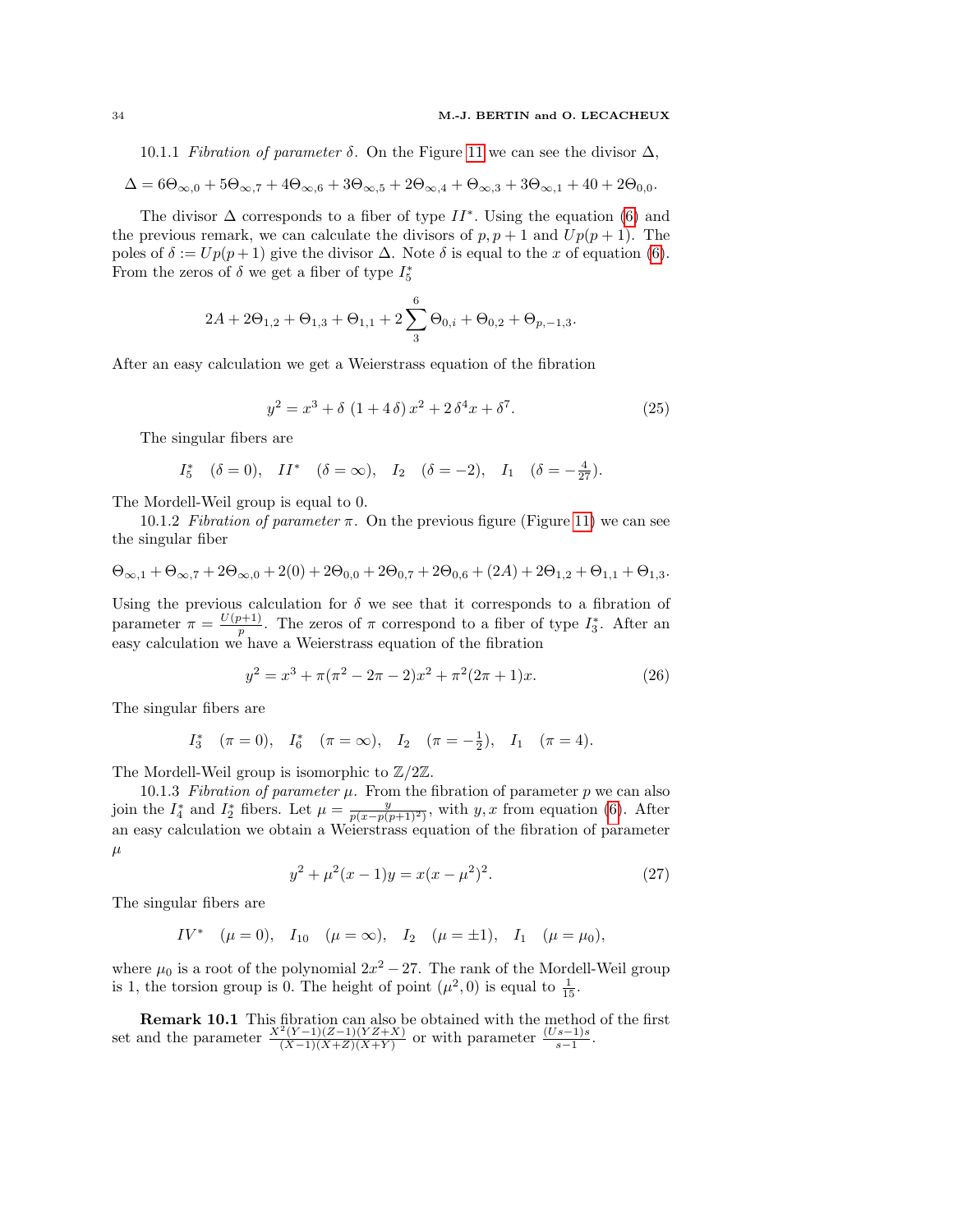10.1.4 *Fibration of parameter*  $\alpha$ . Let  $\alpha = \frac{y}{p(x-p)}$ . After an easy calculation we have a Weierstrass equation of the fibration of parameter  $\alpha$ 

$$
y^{2} + (\alpha^{2} + 2)yx - \alpha^{2}y = x^{2}(x - 1).
$$
 (28)

The singular fibers are

$$
I_0^*
$$
 ( $\alpha = 0$ ),  $I_{14}$  ( $\alpha = \infty$ ),  $I_1$  ( $\alpha = \alpha_0$ ),

where  $\alpha_0$  is a root of the polynomial  $2x^4 + 13x^2 + 64$ . The Mordell-Weil group is of rank one, the torsion group is 0. The height of  $(0,0)$  is  $\frac{1}{7}$ .

10.2 From fibration of parameter  $\delta$ . We redraw the graph of the components of the singular fibers and sections of the fibration of parameter  $\delta$ , and look for subgraphs.



10.2.1 Fibration of parameter  $\beta$ . We can see the subgraph corresponding to a singular fiber of type  $I_2^*$ .



To get a parameter  $\beta$  corresponding to this fibration we do the transformation  $x = u + \delta^3$  in equation [\(25\)](#page-33-0) and obtain a new equation

$$
y^2 - u^3 - \delta (\delta + 1) (3 \delta + 1) u^2 - \delta^4 (\delta + 2) (3 \delta + 2) u - \delta^7 (\delta + 2)^2.
$$

The point  $(0, 0)$  is singular mod  $\delta$  and mod  $\delta + 2$ . By calculation we see that  $\beta = \frac{u}{\delta^2(\delta+2)}$  fits. We have a Weierstrass equation

$$
y^{2} = x^{3} + 2\beta^{2}(\beta - 1)x^{2} + \beta^{3}(\beta - 1)^{2}x.
$$
 (29)

The Mordell-Weil group is of order 2. The singular fibers are

$$
III^* \quad (\beta = 0), \quad I_2^* \quad (\beta = \infty), \quad I_1^* \quad (\beta = 1).
$$

10.2.2 Fibration of parameter  $\phi$ . We can see the subgraph corresponding to a singular fiber of type  $I_7^*$ .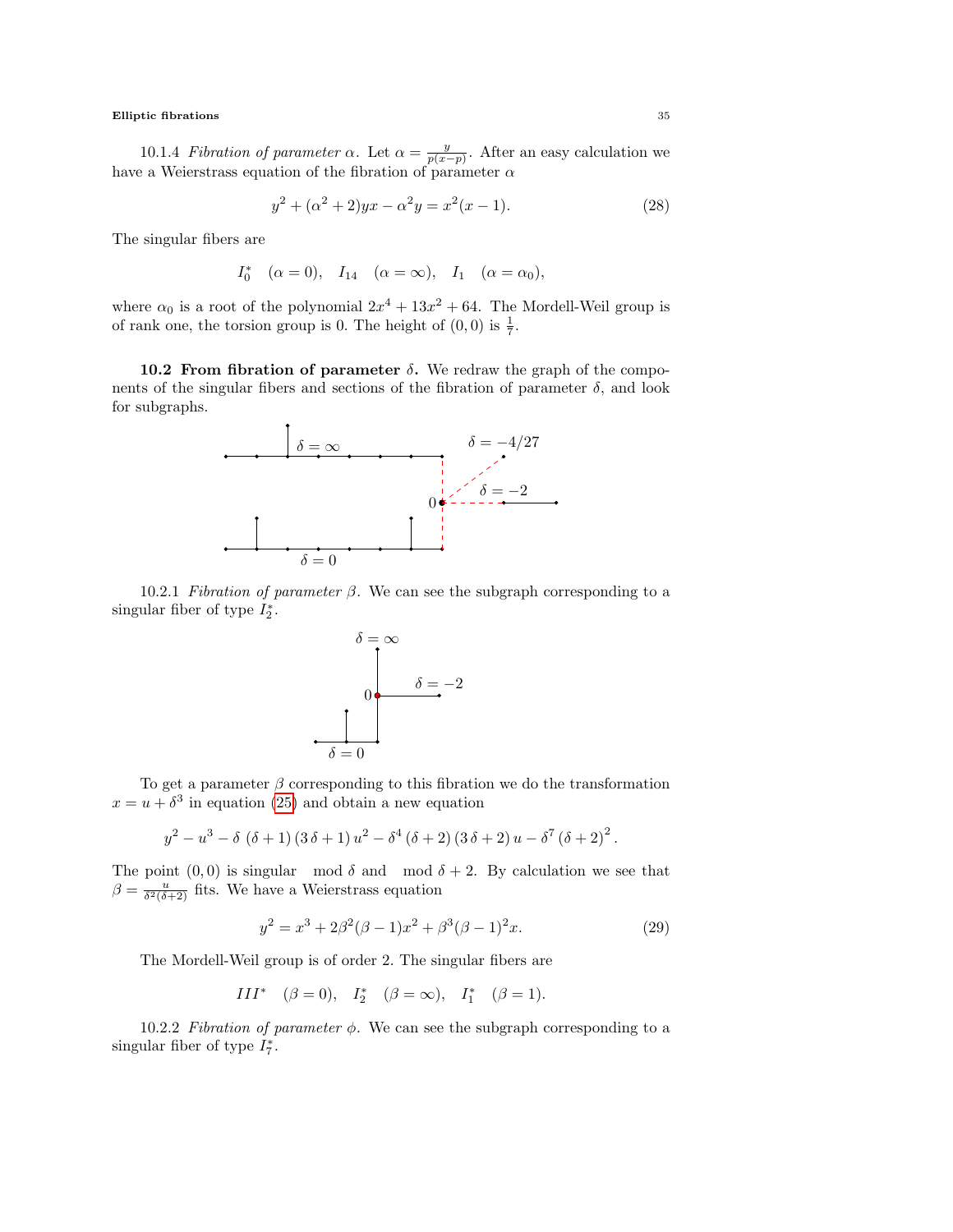

As previously, we start with the equation in  $y, u$  and seek for a parameter of the form  $\phi' = \frac{u}{\delta^2(\delta+2)} + \frac{a'}{\delta}$  $\underline{a}'$ . We choose  $a'$  to get an equation  $y^2 = P(u)$  with P of degree  $\leq 4$ ; we find  $a = \frac{1}{2}$ . Let  $\phi = \phi' + 1$ , a Weierstrass equation is then

$$
y^{2} = x^{3} + 2\phi^{2} (4\phi - 7) x^{2} - 4\phi^{3} (-3\phi + 8\phi^{2} - 4) x + 8 (3 + 4\phi) \phi^{6}.
$$
 (30)

The singular fibers are

$$
III^* \quad (\phi = 0), \quad I_7^* \quad (\phi = \infty), \quad I_1 \quad (\phi = \phi_0),
$$

where  $\phi_0$  is a root of the polynomial  $8x^2 - 13x + 16$ . The Mordell-Weil group is 0.

The next table gives the correspondence between parameters and elliptic fibrations.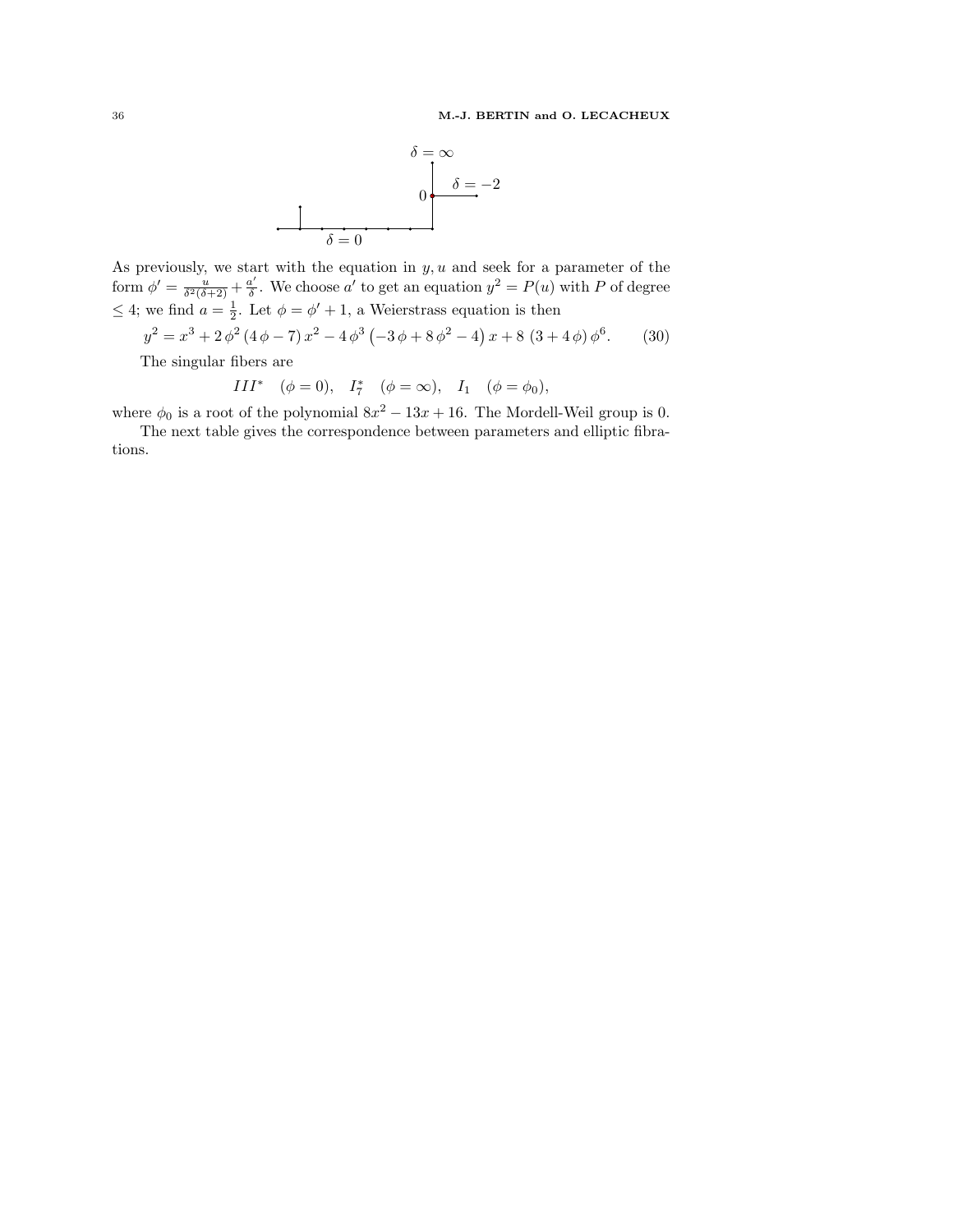| parameter              | singular fibers                      | type of reductible fibers       | Rank           | Torsion        |
|------------------------|--------------------------------------|---------------------------------|----------------|----------------|
| $1-s$                  | $2I_8, I_4, I_2, 2I_1$               | $A_1, A_3, A_7, A_7$            | $\theta$       | 8              |
| $\overline{2-k}$       | $I_1^*, I_{12}, I_2, 3I_1$           | $A_{11}, A_1, D_5$              | $\mathbf{1}$   | 4              |
| $\overline{3-v}$       | $I_8, I_{10}, 6I_1$                  | $A_7, A_9$                      | $\overline{2}$ | $\theta$       |
| $4-a$                  | $\overline{I_8}, I_1^*, I_6, 3I_1$   | $\overline{D}_5, A_5, A_7$      | 1              | $\Omega$       |
| $\overline{5-d}$       | $\overline{2}I_2^*,I_2,I_0^*$        | $A_1, D_4, 2D_6$                | $\mathbf{1}$   | $2\times 2$    |
| $6-p$                  | $I_2^*, I_4^*, I_2, I_4$             | $A_1, D_6, A_3, D_8$            | $\theta$       | $2\times 2$    |
| $7-w$                  | $\overline{I_6,I_{12}},2I_2,2I_1$    | $A_5, A_1, A_1A_{11}$           | $\theta$       | 6              |
| $\overline{8-b}$       | $2IV^*, I_6, 2I_1$                   | $A_5, E_6, E_6$                 | 1              | 3              |
| $9-r$                  | $I_6^*, I_2^*, I_2, 2I_1$            | $\overline{D}_6, A_1, D_{10}$   | 1              | $\theta$       |
| $\overline{10-e}$      | $\overline{III^*, I_4^*, 2I_2, I_1}$ | $\overline{A_1}, A_1, D_8, E_7$ | 1              | $\overline{2}$ |
| $11-f$                 | $\overline{II}I^*, II^*, I_4, I_1$   | $E_7, A_3, E_8$                 | $\theta$       | $\overline{0}$ |
| $12 - g$               | $2III^*, I_4, I_2$                   | $E_7, E_7, A_1, A_3$            | $\theta$       | $\overline{2}$ |
| $13-h$                 | $2II^*, I_2, 2I_1$                   | $A_1, E_8, E_8$                 | 1              | $\overline{0}$ |
| $14-t$                 | $2I_4^*, I_2, 2I_1$                  | $A_1, D_8, D_8$                 | 1              | $\overline{2}$ |
| $\overline{15-l}$      | $I_{10}, I_3^*, 5I_1$                | $A_9, D_7$                      | $\overline{2}$ | $\theta$       |
| $16 - o$               | $I_{12}^*, I_2, 4I_1$                | $A_1, D_{16}$                   | $\mathbf{1}$   | $\overline{2}$ |
| $17 - q$               | $I_{10}^*, I_4, I_2, 2I_1$           | $A_3, A_1, D_{14}$              | $\theta$       | $\overline{2}$ |
| $18-m$                 | $\overline{I_{16}},3I_{2},2I_{1}$    | $A_1, A_1, A_1, A_{15}$         | $\theta$       | $\overline{4}$ |
| $19 - n$               | $I_{16}, I_2, 6I_1$                  | $A_1, A_{15}$                   | $\overline{2}$ | $\theta$       |
| $20 - i$               | $\overline{IV^*}, I_{12}, I_2, 2I_1$ | $A_{11}, E_6, A_1$              | $\theta$       | $\overline{3}$ |
| $\overline{21-c}$      | $I_{18}, 6I_1$                       | $A_{17}$                        | 1              | $\overline{3}$ |
| $22-u$                 | $\overline{I_8^*}, I_1^*, I_2, I_1$  | $A_1, D_5, D_{12}$              | $\theta$       | $\overline{2}$ |
| $\overline{23-i}$      | $I_{13}^*, I_2, 3I_1$                | $A_1D_{17}$                     | $\overline{0}$ | $\overline{0}$ |
| $24-\psi$              | $III^*, I_6^*, 3I_1$                 | $E_7D_{10}$                     | 1              | $\overline{2}$ |
| $25-\delta$            | $I_5^*, II^*, I_2, I_1$              | $E_8, A_1D_9$                   | $\theta$       | $\theta$       |
| $26-\pi$               | $I_3^*, I_6^*, I_2, I_1$             | $A_1, D_{10}, D_7$              | $\theta$       | $\overline{2}$ |
| $27 - \mu$             | $IV^*, I_{10}, 2I_2, 2I_1$           | $\overline{A}_9, A_1, A_1, E_6$ | $\mathbf 1$    | $\overline{0}$ |
| $28 - \alpha$          | $I_0^*, I_{14}, 4I_1$                | $D_4, A_{13}$                   | 1              | $\overline{0}$ |
| $29 - \beta$           | $III^*, I_2^*, I_1^*$                | $E_7, D_6, D_5$                 | $\overline{0}$ | $\overline{2}$ |
| $\overline{30} - \phi$ | $\overline{III^*,I_7^*,2I_1}$        | $E_7, D_{11}$                   | $\theta$       | $\theta$       |

# References

- <span id="page-36-3"></span>[1] Barth, W. & Hulek, & K Peters, C. & van de Ven, A Compact complex surfaces. Second edition, Erg. der Math. und ihrer Grenzgebiete, 3. Folge, Band 4. Springer, Berlin, 2004.
- <span id="page-36-5"></span>[2] Beauville A., Les familles stables de courbes elliptiques sur  $\mathbb{P}^1$  admettant quatre fibres singulières C. R. Math. Acad. Sci. (Paris) Sér. I Math. t. 294 (1982), 657–660.
- <span id="page-36-0"></span>[3] Bertin, M.-J. Mahler's measure and L-series of K3 hypersurfaces, in Mirror Symmetry V, Proceedings of the BIRS Workshop on Calabi-Yau Varieties and Mirror Symmetry, AMS/IP, Studies in Abvanced Mathematics, S.-T. Yau (ed.).
- <span id="page-36-1"></span>[4] Beukers, F. & Montanus, H. Explicit calculation of elliptic K3-surfaces and their Belyi-maps, Number theory and polynomials, London Math. Soc. Lecture note Ser., 352, Cambridge Univ. Press, Cambridge (2008), 33-51.
- <span id="page-36-2"></span>[5] Bourbaki, N. Groupes et algèbres de Lie, Chap.4, 5, 6, Masson, Paris (1981).
- <span id="page-36-4"></span>[6] Cassels, J. W. S. Lectures on elliptic curves, London Math. Soc. Stud. Texts 24, Camb. Univ. Press (1991).
- <span id="page-36-6"></span>[7] Elkies, N. D. Three lectures on elliptic surfaces and curves of high rank, preprint (2007), arXiv: 0709.2908.